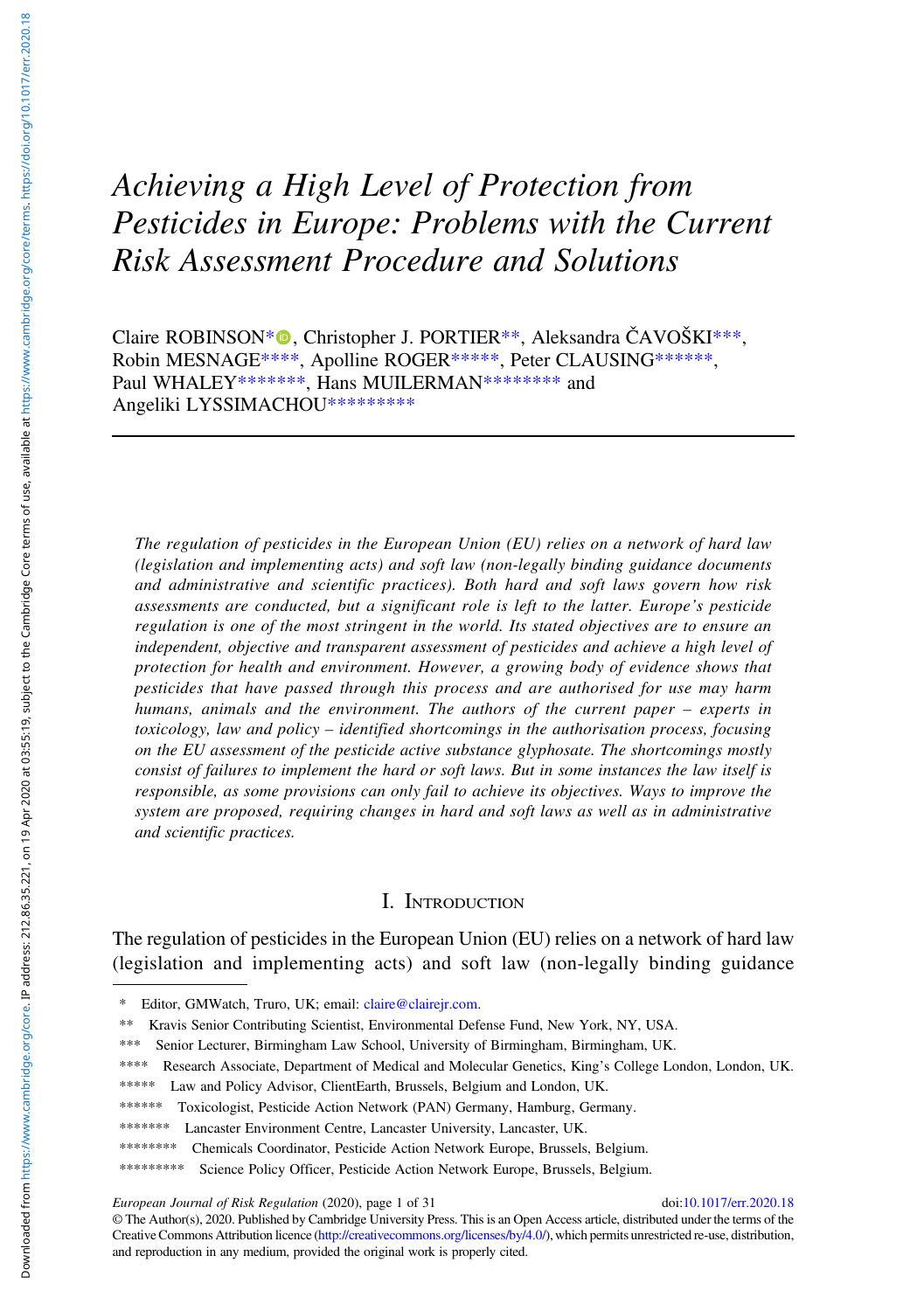documents and administrative and scientific practices). Both hard and soft laws govern how risk assessments are conducted, but a significant role is left to the latter.

The procedure for allowing pesticides on the market in the EU is governed by Regulation  $1107/2009$ ,<sup>1</sup> which is regarded as one of the most stringent pesticide regulations in the world. The Regulation requires that the assessment of a pesticide active substance is "independent, objective and transparent" and is performed "in the light of current scientific and technical knowledge".<sup>2</sup> Beyond safeguarding the competitiveness of EU agriculture, the Regulation's stated purpose is to "ensure a high level of protection of both human and animal health and the environment".<sup>3</sup> It stipulates that its provisions are "underpinned by the precautionary principle".<sup>4</sup> The precautionary principle is defined by the European Commission as the right to establish an "appropriate" level of protection of animal, human and plant health and the environment when "potentially dangerous effects deriving from a phenomenon, product or process have been identified" but "scientific evaluation does not allow the risk to be determined with sufficient certainty".<sup>5</sup>

The Regulation provides for a partly decentralised process for the risk assessment of pesticides. Pesticide products (formulations) are composed of "active substances" – their main components – and "co-formulants" that are added for various purposes, such as stability and strength of effect. The authorisation of active substances happens at the EU level and the authorisation of the final pesticide products happens at Member State/national level.

The process begins when industry submits its application dossier for authorisation of an active substance, containing the required tests and safety studies, to a Member State that will review the dossier as the "rapporteur" (often, one or more additional Member State join as "co-rapporteurs"). The Rapporteur Member State (RMS) produces the draft assessment report (DAR) or renewal assessment report (RAR), assessing whether the active substance can be expected to meet the approval criteria provided in the pesticide regulation. After an opportunity for comments from all Member States, the applicant and the public via a public consultation, the European Food Safety Authority (EFSA) does a final peer review and adopts a conclusion on whether the substance meets the approval criteria. Informed by EFSA's conclusion, the European Commission makes a proposal for authorisation to the Member State representatives in the Standing Committee on the Food Chain and Animal Health (SCoPAFF), who vote on the proposal. A positive vote by a qualified majority results in the authorisation of the pesticide active substance at the EU level. Once an active substance has been approved at this level, the applicant can apply for authorisation of

<sup>&</sup>lt;sup>1</sup> European Parliament and Council, "Regulation (EC) No 1107/2009 of 21 October 2009 Concerning the Placing of Plant Protection Products on the Market and Repealing Council Directives 79/117/EEC and 91/414/EEC" (2009) Official Journal of the European Union 1 <[http://eur-lex.europa.eu/legal-content/EN/TXT/?uri](http://eur-lex.europa.eu/legal-content/EN/TXT/?uri=CELEX:32009R1107)=[CELEX:3200](http://eur-lex.europa.eu/legal-content/EN/TXT/?uri=CELEX:32009R1107) [9R1107](http://eur-lex.europa.eu/legal-content/EN/TXT/?uri=CELEX:32009R1107)>.

 $2$  ibid, Art 11(2).

<sup>&</sup>lt;sup>3</sup> ibid, Recital 8.

 $4$  ibid, Arts 1(4), 13(2).

<sup>5</sup> European Commission, "EUR-Lex – 52000DC0001 – EN: Communication from the Commission on the Precautionary Principle /\* COM/2000/0001 Final \*/" <[https://eur-lex.europa.eu/legal-content/EN/TXT/HTML/?](https://eur-lex.europa.eu/legal-content/EN/TXT/HTML/?uri=CELEX:52000DC0001&from=EN) [uri=CELEX:52000DC0001&from=EN](https://eur-lex.europa.eu/legal-content/EN/TXT/HTML/?uri=CELEX:52000DC0001&from=EN)> (last accessed 16 February 2020).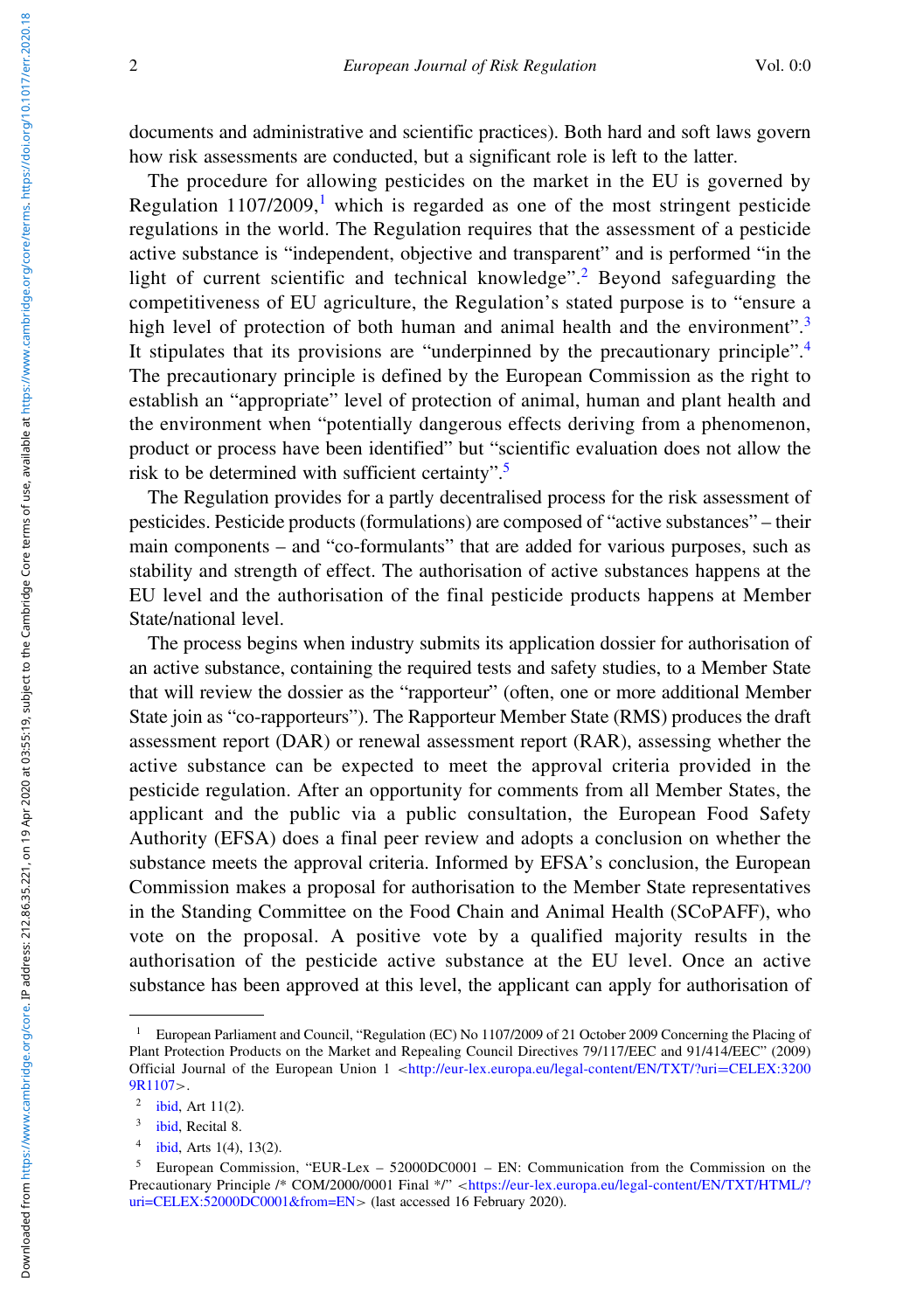individual formulations based on the active substance at the level of the individual Member States where the products are intended to be used. The Member State then carries out an assessment.

Many actors are therefore involved in the risk assessment, and many implementing acts, as well as EU guidance and international guidance documents, govern the process. This legislative and "soft law" framework is complex, sometimes imprecise and not always up to date with the latest scientific developments. Thus, the relevant regulatory authorities – the Commission, Member States and EFSA – have many choices to make in how they exercise their judgements. Moreover, an error or misconduct is not easy to spot, denounce or stop.

This capacity to hide in complexity is dangerous, as what appear to be technical or benign choices may significantly affect the ability of the framework to deliver its aim: ensuring a high level of protection for human and animal health and the environment.

As a result, in spite of the EU's stringent regulatory framework, an ever-growing body of scientific evidence from the peer-reviewed literature shows that pesticides that have successfully passed through the authorisation process can cause harm to humans, animals and/or the environment. Findings include abnormally high rates of disease in farming families, rural residents and other exposed people, $6$  residues of dangerous pesticides detected in food<sup>7</sup> and the environment<sup>8</sup> and the decline of insects,  $9$  including pollinators,10 in agricultural regions.

This paper explores possible reasons for the discrepancy between the objectives of the pesticides Regulation and the failure to achieve a risk assessment process that fulfils its protective aims. In doing so, it builds on the work of an interdisciplinary group of scientists, lawyers and policy-makers – including the authors of this paper – who formed the coalition Citizens for Science in Pesticide Regulation.<sup>11</sup> The paper sheds

<sup>6</sup> M Bellanger et al, "Neurobehavioral Deficits, Diseases, and Associated Costs of Exposure to Endocrine-Disrupting Chemicals in the European Union" (2015) 100 The Journal of Clinical Endocrinology and Metabolism 1256; MDP Navarrete-Meneses and P Pérez-Vera, "Pyrethroid Pesticide Exposure and Hematological Cancer: Epidemiological, Biological and Molecular Evidence" (2019) 34 Reviews on Environmental Health 197; S Mostafalou and M Abdollahi, "Pesticides: An Update of Human Exposure and Toxicity" (2017) 91 Archives of Toxicology 549.

<sup>7</sup> Pesticide Action Network Europe, "How Many Pesticides Did You Eat Today? Plenty According to European Food Safety Authority" (PAN Europe, 13 April 2017) <[https://www.pan-europe.info/press-releases/2017/04/how-many](https://www.pan-europe.info/press-releases/2017/04/how-many-pesticides-did-you-eat-today-plenty-according-european-food-safety)[pesticides-did-you-eat-today-plenty-according-european-food-safety](https://www.pan-europe.info/press-releases/2017/04/how-many-pesticides-did-you-eat-today-plenty-according-european-food-safety)> (last accessed 2 July 2019); contra "Pesticide Residues in Food: Risk to Consumers Remains Low" (European Food Safety Authority, 11 April 2017) <[http://](http://www.efsa.europa.eu/en/press/news/170411) [www.efsa.europa.eu/en/press/news/170411](http://www.efsa.europa.eu/en/press/news/170411)> (last accessed 2 July 2019). In these reports, EFSA noted that the residues are mostly within legal limits and that the risk to consumers is "low", but PAN Europe stated that the safety of the mixtures found has never been evaluated.

<sup>8</sup> S Stehle and R Schulz, "Pesticide Authorisation in the EU – Environment Unprotected?" (2015) 22 Environmental Science and Pollution Research International 19632.

CA Hallmann et al, "More than 75 Percent Decline over 27 Years in Total Flying Insect Biomass in Protected Areas" (2017) 12 PLoS ONE e0185809 <[https://journals.plos.org/plosone/article?id](https://journals.plos.org/plosone/article?id=10.1371/journal.pone.0185809)=[10.1371/journal.pone.0185809](https://journals.plos.org/plosone/article?id=10.1371/journal.pone.0185809)> (last accessed 2 July 2019).

<sup>&</sup>lt;sup>10</sup> BA Woodcock et al, "Impacts of Neonicotinoid Use on Long-Term Population Changes in Wild Bees in England" (2016) 7 Nature Communications 12459 <<https://www.nature.com/articles/ncomms12459>> (last accessed 2 July 2019).

<sup>&</sup>lt;sup>11</sup> Citizens for Science in Pesticide Regulation, "Citizens for Science in Pesticide Regulation – A European Coalition" (2018) <<https://citizens4pesticidereform.eu/>> (last accessed 5 July 2019); Pesticide Action Network Europe et al, "Ensuring a Higher Level of Protection from Pesticides in Europe: The Problems with Current Pesticide Risk Assessment Procedures in the EU – And Proposed Solutions. A White Paper. Prepared for "Citizens for Science in Pesticide Regulation", A European Coalition" (Pesticide Action Network Europe et al, 2018) <[https://zenodo.org/](https://zenodo.org/record/2543743#.XVaR3ehKhhE) [record/2543743#.XVaR3ehKhhE](https://zenodo.org/record/2543743#.XVaR3ehKhhE)>. The White Paper is also hosted at the website of Citizens for Science in Pesticide Regulation <[https://citizens4pesticidereform.eu/wp-content/uploads/2018/12/White-Paper\\_Dec2018.pdf](https://citizens4pesticidereform.eu/wp-content/uploads/2018/12/White-Paper_Dec2018.pdf)>.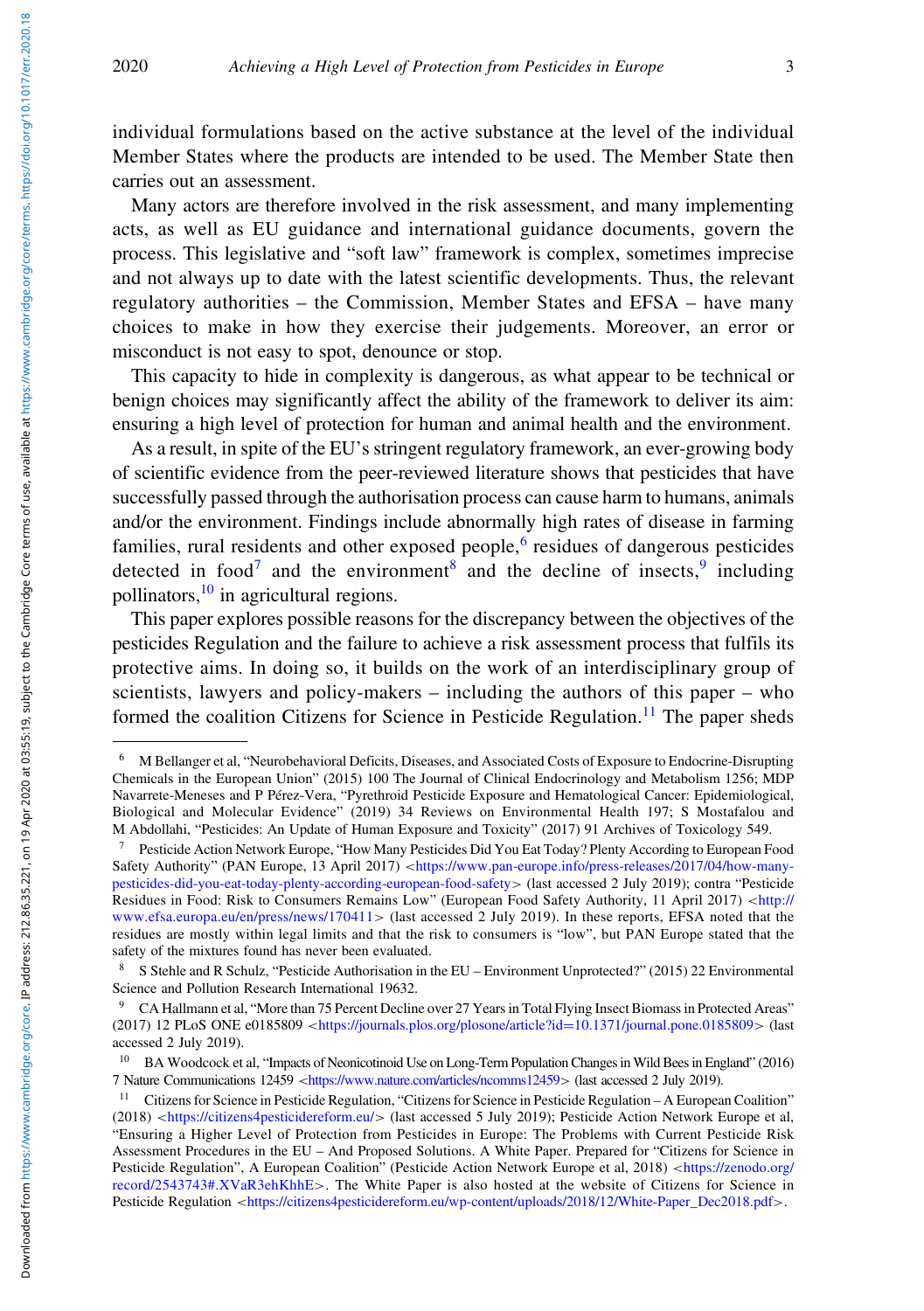light on how significant shortcomings in the risk assessment of pesticides undermine the fulfilment of the aims of the pesticides Regulation, placing public health and the environment at risk. Ways of improving the regulatory system are proposed, which require either amendments to the existing law, revision of relevant guidance documents or a better implementation of the existing regulatory procedure. The paper also discusses the progress that has been made in response to the 2017 European Citizens' Initiative on glyphosate.<sup>12</sup>

The authors of this paper draw upon their own experience of the implementation of the Regulation, as well as on information that came to light during the EU's evaluation of the pesticide active substance glyphosate, which culminated in 2017 with a renewed approval for a period of five years. $13$ 

Glyphosate is an informative case study. While it is the most widely used herbicide in the world for the major crops grown,<sup>14</sup> there is widespread scientific concern about its risks.<sup>15</sup> The intense public scrutiny on this case, as well as the US court cases in which exposure to glyphosate-based herbicides has been linked to cancer,  $^{16}$  led to much information coming to light that is normally kept confidential or discreet. This information confirmed that the wrongdoings found in this case have systemic causes. Indeed, evidence is presented in this paper that many of the problems found are not exclusive to glyphosate.

The paper begins by examining how the objectivity and scientific rigour of pesticide regulatory assessments are undermined by different types of scientific misconduct (Section II). Most of these types of scientific misconduct consist of non-compliance with existing guidance documents. However, in some cases, the guidance documents themselves are at fault because they do not align with the most up-to-date scientific approach as required by the EU courts (Court of Justice of the European Union and the General Court).

Some systemic issues explored in Sections III and IV enable the types of scientific misconduct identified in Section II. These include lack of transparency and insufficient management of conflicts of interest. Some of the changes needed to resolve these issues require a change of EU legislation, but many could be achieved via enforcing compliance with guidance documents or the adoption of new guidance documents and administrative practices.

<sup>12</sup> European Commission, "Initiative Details – European Citizens' Initiative" (https://ec.europa.eu, 25 January 2017)  $\langle$ <https://ec.europa.eu/citizens-initiative/public/initiatives/successful/details/2017/000002>> (last accessed 19 July 2019).

<sup>13</sup> European Commission, "Glyphosate: Current Status of Glyphosate in the EU" (European Commission, 12 July 2017) <[https://ec.europa.eu/food/plant/pesticides/glyphosate\\_en](https://ec.europa.eu/food/plant/pesticides/glyphosate_en)> (last accessed 4 July 2019).

<sup>&</sup>lt;sup>14</sup> F Maggi et al, "PEST-CHEMGRIDS, Global Gridded Maps of the Top 20 Crop-Specific Pesticide Application Rates from 2015 to 2025" (2019) 6 Scientific Data 1 <<https://www.nature.com/articles/s41597-019-0169-4>> (last accessed 16 February 2020).

<sup>&</sup>lt;sup>15</sup> JP Myers et al, "Concerns over Use of Glyphosate-Based Herbicides and Risks Associated with Exposures: A Consensus Statement" (2016) 15 Environmental Health <[http://ehjournal.biomedcentral.com/articles/10.1186/](http://ehjournal.biomedcentral.com/articles/10.1186/s12940-016-0117-0) [s12940-016-0117-0](http://ehjournal.biomedcentral.com/articles/10.1186/s12940-016-0117-0)>; L Zhang et al, "Exposure to Glyphosate-Based Herbicides and Risk for Non-Hodgkin Lymphoma: A Meta-Analysis and Supporting Evidence" (2019) Mutation Research/Reviews in Mutation Research <<http://www.sciencedirect.com/science/article/pii/S1383574218300887>> (last accessed 13 February 2019).

<sup>16</sup> Baum Hedlund Aristei Goldman, "Monsanto Court Papers and Depositions" [\(baumhedlundlaw.com,](baumhedlundlaw.com) 2019)  $\n <$ <https://www.baumhedlundlaw.com/toxic-tort-law/monsanto-roundup-lawsuit/monsanto-court-papers/>> (last accessed 27 February 2020). Cases to date are Dewayne Johnson v Monsanto Company, Edwin Hardeman v Monsanto Company and Pilliod v Monsanto Company.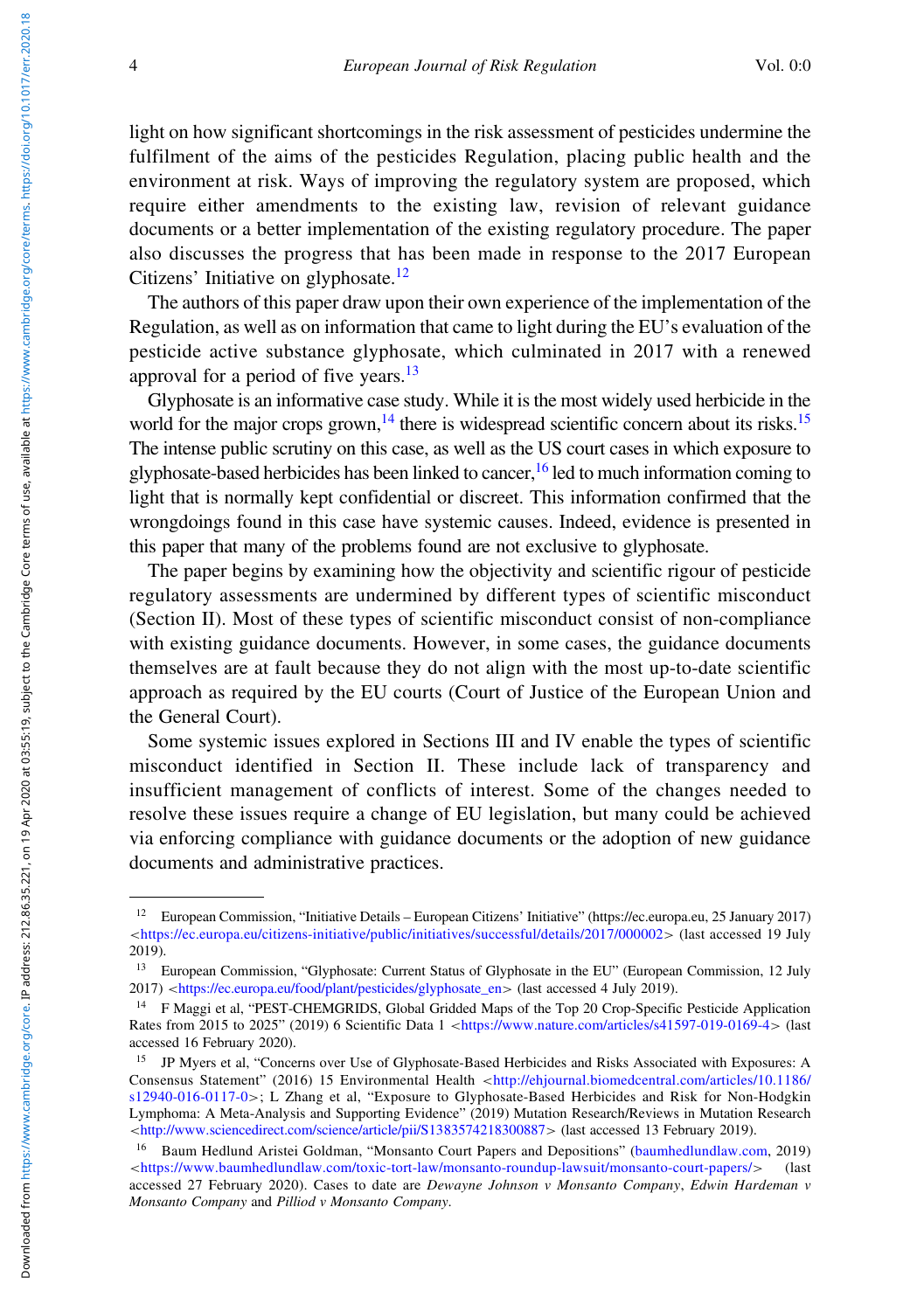Downloaded from https://www.cambridge.org/core. IP address: 2128635.221, on 19 Apr 2020 at 03:55:19, subject to the Cambridge Core terms of use, available at https://www.cambridge.org/core/terms//doi.org/10.1017/err.2020.1 Downloaded from https://www.cambridge.org/core. IP address: 21286.35.221, on 19 Apr 2020 at 03:55:19, subject to the Cambridge Core terms of use, available at https://www.cambridge.org/clon.org/10.1017/err.2020.18

# II. SCIENTIFIC MISCONDUCT

Scientific misconduct takes different forms in different settings.<sup>17</sup> For example, some Scandinavian countries established committees on scientific misconduct in the 1990s, which included scientifically and legally qualified members. Their definitions of scientific misconduct include: "Intention or gross negligence leading to falsification or distortion of the scientific message or a false credit or emphasis given to a scientist" (Denmark); "Presentation to the scientific community of fabricated, falsified, or misappropriated observations or results and violation against good scientific practice" (Finland); "serious deviation from accepted ethical research practice in proposing, performing, and reporting research" (Norway); and "Intention[al] distortion of the research process by fabrication of data; theft or plagiarism of data, text, hypothesis, or methods from another researcher's manuscript or application form or publication; or distortion of the research process in other ways" (Sweden). $^{18}$ 

All of these types of scientific misconduct are frequently found in pesticide risk assessments. Such practices, which we illustrate in the examples below, can ultimately undermine the public's faith in the integrity of scientific assessments conducted with the purported aim of protecting health and the environment.

Within the EU pesticide framework, most of these practices belong to the complex subregulatory world of implementing regulations or soft law, including EU and international risk assessment guidance. Not all are explicitly prohibited by those documents, which leave – either by their wording or by the complexity of their interactions – a wide discretion to the persons in charge of risk assessment.

Wrongful practices could also, in principle, be challenged by the scrutiny of the EU courts, which should control whether risk assessments by EU authorities are based on the principles of "excellence, transparency and independence to ensure scientific objectivity and preclude arbitrary decisions".<sup>19</sup> However, access to justice regarding "arbitrary" pesticide authorisations is blocked by the EU courts' jurisprudence, which denies civil society organisations legal standing to challenge the decisions of EU institutions.<sup>20</sup>

<sup>&</sup>lt;sup>17</sup> CHPS Consulting, "Analysis of Institutional Policies for Responding to Allegations of Scientific Misconduct" (US Department of Health & Human Services Office of Research Integrity 2000) <[https://ori.hhs.gov/analysis-institutional](https://ori.hhs.gov/analysis-institutional-policies-responding-allegations-scientific-misconduct)[policies-responding-allegations-scientific-misconduct](https://ori.hhs.gov/analysis-institutional-policies-responding-allegations-scientific-misconduct)>.

<sup>&</sup>lt;sup>18</sup> M Nylenna et al, "Handling of Scientific Dishonesty in the Nordic Countries" (1999) 354 The Lancet 57 <[https://](https://www.thelancet.com/journals/lancet/article/PIIS0140-6736(98)07133-5/abstract) [www.thelancet.com/journals/lancet/article/PIIS0140-6736\(98\)07133-5/abstract](https://www.thelancet.com/journals/lancet/article/PIIS0140-6736(98)07133-5/abstract)>.

<sup>&</sup>lt;sup>19</sup> Pfizer Animal Health SA v Council of the European Union [2002] Court of First Instance (Third Chamber) T-13/99, ECLI:EU:T:2002:209, para 159.

<sup>&</sup>lt;sup>20</sup> Pesticide Action Network Europe (PAN Europe) and Others v European Commission [2016] General Court (First Chamber) ECLI:EU:T:2016:601; A Berthier, "General Court Ruling: NGOs Cannot Challenge Decisions of EU Institutions before the EU Courts" ClientEarth (16 March 2017) <[https://www.clientearth.org/general-court-ruling](https://www.clientearth.org/general-court-ruling-ngos-cannot-challenge-decisions-eu-institutions-eu-courts/)[ngos-cannot-challenge-decisions-eu-institutions-eu-courts/](https://www.clientearth.org/general-court-ruling-ngos-cannot-challenge-decisions-eu-institutions-eu-courts/)> (last accessed 27 February 2020).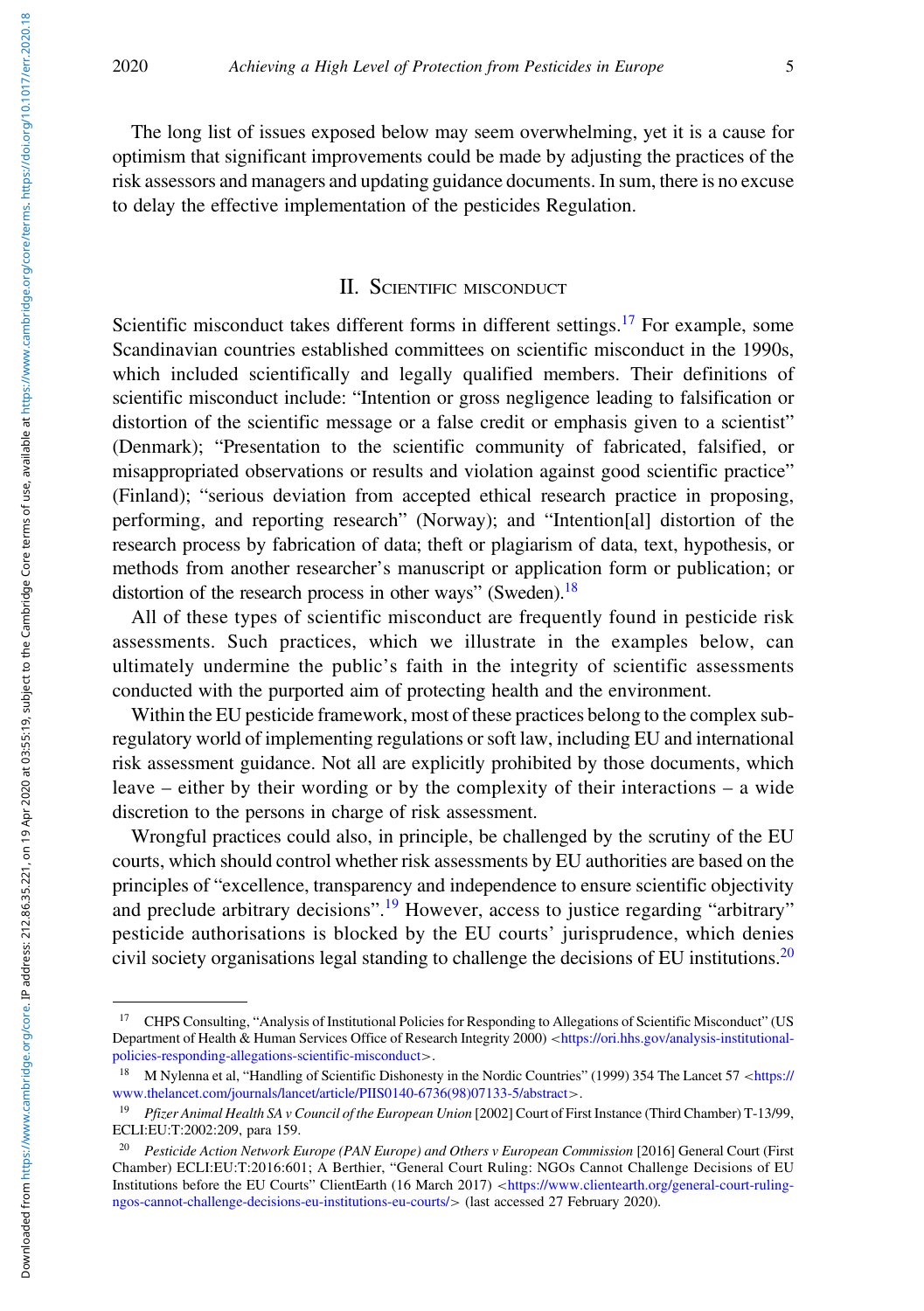Due to the shortcomings of the EU regulatory framework in protecting against wrongful practices, it is necessary to identify them precisely in order to assess caseby-case which solutions should be developed – and by whom.

## 1. Selective use and omission of published data

Selective use of published data constitutes a distortion of data and results. Under the EU pesticide regulation, peer-reviewed studies must be collected and evaluated by industry applicants in the dossier submitted in support of regulatory authorisation of a pesticide.<sup>21</sup> An EFSA guidance document stipulates that the search should be "extensive" and that study selection should be conducted in a way that is "systematic, transparent and reproducible", in order to "objectively" gather "as much relevant scientific peerreviewed open literature as possible".<sup>22</sup> Regulation 1107/2009 stipulates that the RMS – the country responsible for carrying out the initial scientific evaluation of the pesticide – must check the admissibility of the industry dossier by assessing whether all elements are provided and request additional information if any are missing.<sup>23</sup> During EFSA's evaluation, studies from the peer-reviewed literature are incorporated in the assessment through public consultation or other means.

The General Court in Bayer CropScience AG and Others v European Commission affirmed that "the relevant scientific literature" must be "taken into consideration" and that "unless otherwise specified, the decisions which the Commission is required to take in the context of that regulation [1107/2009] must always take account of the latest scientific and technical knowledge".<sup>24</sup> However, the Regulation does not stipulate that "all" studies must be considered, and EFSA guidance documents are not legally binding. As a result, selective use and omission of published data and a preponderance of industry-funded studies that report no adverse effects are common features of several RARs, such as for 2,4-D, thiabendazole, amitrole, esfenvalerate and glyphosate. In the case of glyphosate, the final RAR produced by the German Federal Institute for Risk Assessment, BfR (Germany being the RMS) included just 52% (76 studies) of the peer-reviewed scientific literature available at the time that reported adverse effects following glyphosate exposure. Of these, only 31% were discussed.<sup>25</sup> Omission of peer-reviewed studies is problematic because they frequently detect harms that do not show up in industry-funded studies; being

<sup>&</sup>lt;sup>21</sup> European Parliament and Council, "Regulation (EC) No 1107/2009 of 21 October 2009 Concerning the Placing of Plant Protection Products on the Market and Repealing Council Directives 79/117/EEC and 91/414/EEC", supra, note 1, Art 8(5).

<sup>&</sup>lt;sup>22</sup> European Food Safety Authority (EFSA), "Submission of Scientific Peer-Reviewed Open Literature for the Approval of Pesticide Active Substances under Regulation (EC) No 1107/2009" (2011) 9 EFSA Journal 1 <[http://](http://www.efsa.europa.eu/en/efsajournal/doc/2092.pdf) [www.efsa.europa.eu/en/efsajournal/doc/2092.pdf](http://www.efsa.europa.eu/en/efsajournal/doc/2092.pdf)>.

<sup>&</sup>lt;sup>23</sup> European Parliament and Council, "Regulation (EC) No 1107/2009 of 21 October 2009 Concerning the Placing of Plant Protection Products on the Market and Repealing Council Directives 79/117/EEC and 91/414/EEC", supra, note 1, Arts 7–9.

<sup>&</sup>lt;sup>24</sup> Bayer CropScience AG and Others v European Commission [2018] General Court (First Chamber) ECLI:EU: T:2018:280, Art 358.

<sup>25</sup> Pesticide Action Network Europe and Générations Futures, "Missed and Dismissed" (Pesticide Action Network Europe, 2014) <[http://www.pan-europe.info/old/Resources/Reports/PANE%20-%202014%20-%20Missed%20and%](http://www.pan-europe.info/old/Resources/Reports/PANE%20-%202014%20-%20Missed%20and%20dismissed.pdf) [20dismissed.pdf](http://www.pan-europe.info/old/Resources/Reports/PANE%20-%202014%20-%20Missed%20and%20dismissed.pdf)>.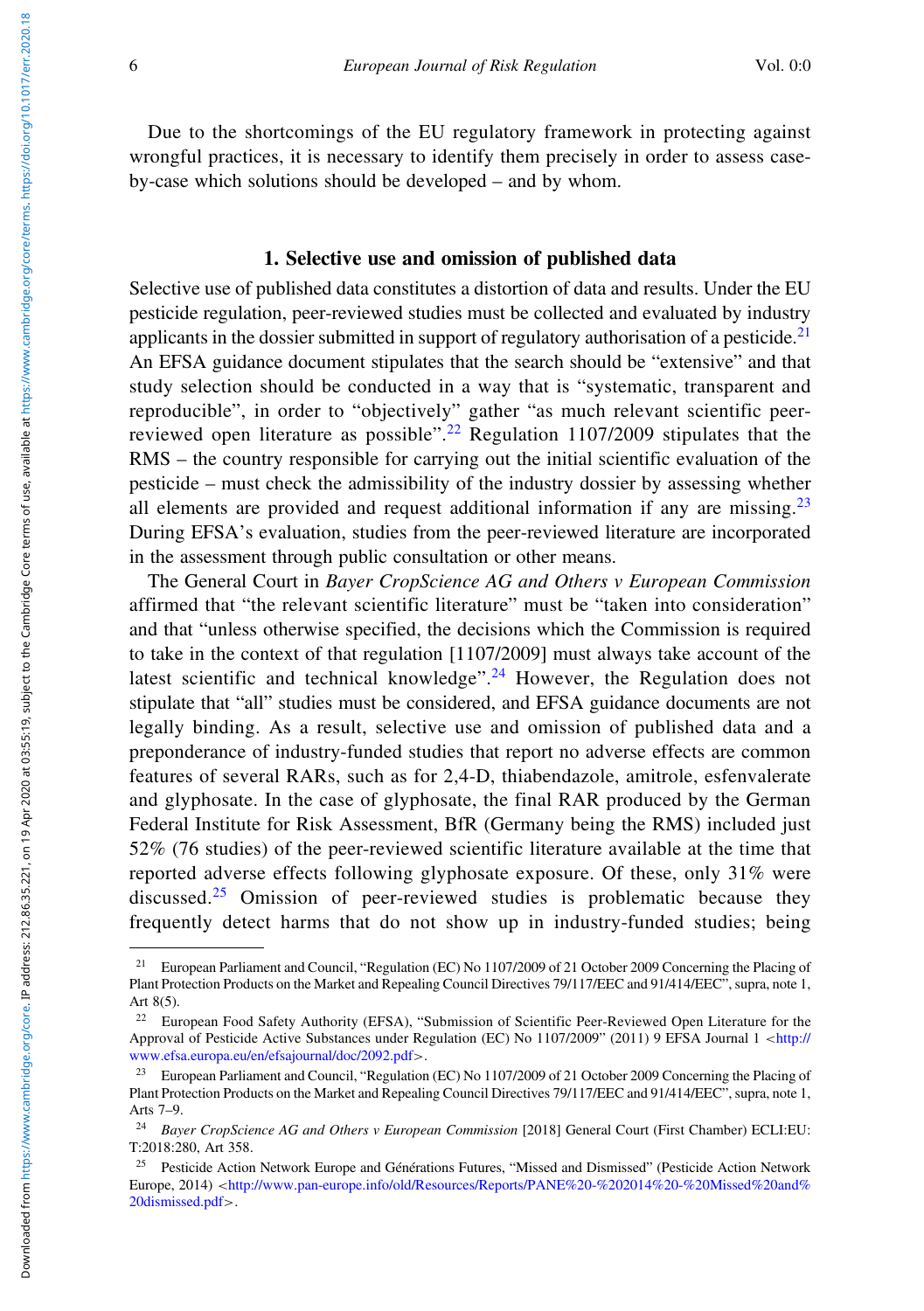research rather than tests mandated by regulation, they tend to use more up-to-date and sensitive protocols and techniques.<sup>26</sup>

More specifically, BfR, in its glyphosate assessment, did not notice that the industry applicant failed to include scientific publications showing that glyphosate can cause oxidative stress to cells  $-$  a mechanism that can cause damage to DNA and that is thus an important risk factor in the development of cancer. The presumed lack of such a mechanism was an important argument for BfR to conclude that glyphosate is not carcinogenic.<sup>27</sup>

Although EFSA identified additional peer-reviewed studies in its evaluation, it considered them to be of low reliability and therefore these had insignificant impact on the overall evaluation. This is an issue of failing to follow good scientific practice rather than a breach of the law.

# 2. Invalid dismissal or exclusion of adverse effects

Even when published non-industry-sponsored studies are included in the assessment (either in the RAR or during the EFSA peer-review process), the adverse effects identified in them can be dismissed and excluded by industry and/or regulatory reviewers from the risk evaluation for invalid reasons. One common approach<sup>28</sup> is the use of the "Klimisch criteria" for assessing the extent to which a scientific study is of sufficient quality to be used for determining health risks or hazards from chemical exposures. The Klimisch criteria were developed and published in 1997 by employees of the chemical company  $BASF<sup>29</sup>$  and, although they have been in widespread use since, there are two major ways in which their use can bias a risk assessment.

The first is that the Klimisch quality judgement is heavily weighted by whether a study is performed according to Organisation for Economic Co-operation and Development (OECD) protocols and Good Laboratory Practice (GLP) rules. While almost all industry tests performed for regulatory purposes are conducted according to OECD and GLP standards, academic research, which is arguably more often free from industry interests and more attuned to the latest developments in scientific knowledge, is usually not. Applying the Klimisch criteria results in the systematic down-weighting and effective exclusion of independent academic research in pesticide risk assessment for reasons that are not relevant to assessing the credibility

<sup>&</sup>lt;sup>26</sup> JP Myers et al, "Why Public Health Agencies Cannot Depend on Good Laboratory Practices as a Criterion for Selecting Data: The Case of Bisphenol A" (2009) 117 Environmental Health Perspectives 309 <[http://ehp.niehs.nih.](http://ehp.niehs.nih.gov/0800173/) [gov/0800173/](http://ehp.niehs.nih.gov/0800173/)>; VA Buonsante and others, "Risk Assessment's Insensitive Toxicity Testing May Cause It to Fail" (2014) 135 Environmental Research 139 <[http://www.sciencedirect.com/science/article/pii/](http://www.sciencedirect.com/science/article/pii/S0013935114002473) [S0013935114002473](http://www.sciencedirect.com/science/article/pii/S0013935114002473)> (last accessed 4 October 2014); LN Vandenberg et al, "Is It Time to Reassess Current Safety Standards for Glyphosate-Based Herbicides?" (2017) 71 Journal of Epidemiology and Community Health 613 <<https://jech.bmj.com/content/71/6/613>> (last accessed 9 July 2018).

<sup>&</sup>lt;sup>27</sup> Pesticide Action Network Germany and Testbiotech, "Does Glyphosate Cause Cancer? Important Gap in German Risk Assessment" (Pesticide Action Network Germany and Testbiotech, 2015) <<https://tinyurl.com/y4wxl6dd>>; Pesticide Action Network Europe and Générations Futures, "Missed and Dismissed", supra, note 25.

<sup>&</sup>lt;sup>28</sup> Pesticide Action Network Europe and Générations Futures, "Missed and Dismissed", supra, note 25.

<sup>&</sup>lt;sup>29</sup> HJ Klimisch, M Andreae and U Tillmann, "A Systematic Approach for Evaluating the Quality of Experimental Toxicological and Ecotoxicological Data" (1997) 25 Regulatory Toxicology and Pharmacology 1 <[http://www.ncbi.](http://www.ncbi.nlm.nih.gov/entrez/query.fcgi?cmd=Retrieve&db=PubMed&dopt=Citation&list_uids=9056496) [nlm.nih.gov/entrez/query.fcgi?cmd=Retrieve&db=PubMed&dopt=Citation&list\\_uids=9056496](http://www.ncbi.nlm.nih.gov/entrez/query.fcgi?cmd=Retrieve&db=PubMed&dopt=Citation&list_uids=9056496)>.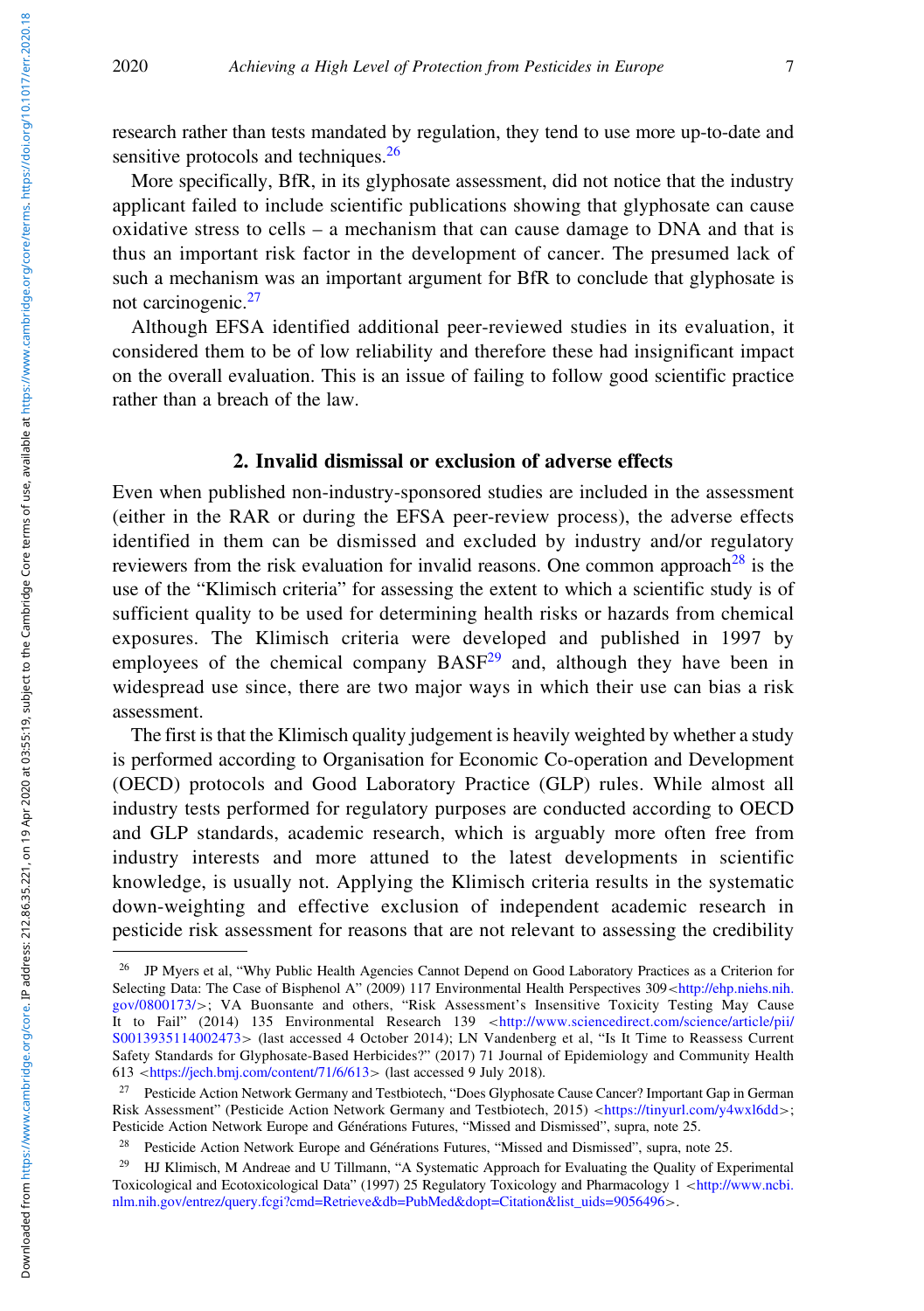of such research.<sup>30</sup> Industry studies, on the other hand, due to their adherence to OECD protocols and GLP rules, are automatically judged as sufficiently "relevant" and "reliable" to be used in the risk assessment. $31$ 

OECD protocols and GLP rules are not benchmarks of scientific excellence and were never intended as such. They were developed in the wake of revelations of widespread industry fraud in the testing of chemicals (including glyphosate) in an attempt to ensure greater accountability and reliability of industry studies.<sup>32</sup>

An example of an important study being dismissed through inappropriate application of the Klimisch criteria is BfR's evaluation of an epidemiological study by De Roos et al (2003) conducted among farmers. The study found an association between reported use of glyphosate (as well as several other pesticides investigated individually) and an increased incidence of non-Hodgkin lymphoma (NHL), a form of cancer. BfR, in its RAR, assigned the study a low Klimisch reliability score of 3 (ie "not reliable") $33$ based partly on alleged failings that in reality were not present (see Point 7 in this section). However, applying the Klimisch criteria to an epidemiological study is not appropriate because the criteria were developed to assess data from experimental and ecological toxicology studies, not epidemiological studies.

BfR's evaluation of De Roos et al (2003) stands in stark contrast with that of the World Health Organization's (WHO) International Agency for Research on Cancer (IARC) in its evaluation of the carcinogenic potential of glyphosate, which culminated in the verdict that the chemical was a "probable human carcinogen". IARC noted several strengths of De Roos et al (2003) compared with other epidemiological studies<sup>34</sup> – an element completely absent from BfR's evaluation.

The second way in which the Klimisch criteria can bias an assessment is that they are under-defined and thus challenging to implement transparently or consistently.<sup>35</sup> This allows any assessor with an incentive to over- or under-state the value of a study to do so, while appearing to comply with a rigorous study appraisal process. The result is a failure to produce a fair and integrated assessment of both industry regulatory

<sup>&</sup>lt;sup>30</sup> D Krauth, TJ Woodruff and L Bero, "Instruments for Assessing Risk of Bias and Other Methodological Criteria of Published Animal Studies: A Systematic Review" (2013) 121 Environmental Health Perspectives 985 <[https://www.](https://www.ncbi.nlm.nih.gov/pmc/articles/PMC3764080/) [ncbi.nlm.nih.gov/pmc/articles/PMC3764080/](https://www.ncbi.nlm.nih.gov/pmc/articles/PMC3764080/)> (last accessed 28 August 2019); JP Myers et al, "Why Public Health Agencies Cannot Depend on Good Laboratory Practices as a Criterion for Selecting Data", supra, note 26; R Kase et al, "Criteria for Reporting and Evaluating Ecotoxicity Data (CRED): Comparison and Perception of the Klimisch and CRED Methods for Evaluating Reliability and Relevance of Ecotoxicity Studies" (2016) 28 Environmental Sciences Europe 7 <<https://doi.org/10.1186/s12302-016-0073-x>> (last accessed 28 August 2019); VA Buonsante et al, "Risk Assessment's Insensitive Toxicity Testing May Cause It to Fail", supra, note 26; J Kaltenhäuser et al, "Relevance and Reliability of Experimental Data in Human Health Risk Assessment of Pesticides" (2017) 88  $\kappa$ [http://www.sciencedirect.com/science/article/pii/](http://www.sciencedirect.com/science/article/pii/S0273230017301794) [S0273230017301794](http://www.sciencedirect.com/science/article/pii/S0273230017301794)> (last accessed 28 August 2019).

<sup>&</sup>lt;sup>31</sup> E Ingre-Khans et al, "Reliability and Relevance Evaluations of REACH Data" (2019) 8 Toxicology Research 46.

<sup>&</sup>lt;sup>32</sup> Organisation for Economic Cooperation and Development (OECD), "General Questions and Answers Concerning OECD Principles of Good Laboratory Practice (GLP) and Mutual Acceptance of Data (MAD)" (Organisation for Economic Cooperation and Development (OECD), 2015) <<https://tinyurl.com/yy8czckz>>.

<sup>&</sup>lt;sup>33</sup> S Weber and H Burtscher-Schaden, "Detailed Expert Report on Plagiarism and Superordinated Copy Paste in the Renewal Assessment Report (RAR) on Glyphosate" (2019) p 39 <<https://tinyurl.com/yxatq7e3>>.

<sup>34</sup> International Agency for Research on Cancer, "IARC Monographs Volume 112: Evaluation of Five Organophosphate Insecticides and Herbicides" (World Health Organization, 2015) <[https://monographs.iarc.fr/iarc](https://monographs.iarc.fr/iarc-monographs-on-the-evaluation-of-carcinogenic-risks-to-humans-4/)[monographs-on-the-evaluation-of-carcinogenic-risks-to-humans-4/](https://monographs.iarc.fr/iarc-monographs-on-the-evaluation-of-carcinogenic-risks-to-humans-4/)>.

<sup>35</sup> R Kase et al, "Criteria for Reporting and Evaluating Ecotoxicity Data (CRED)", supra, note 30.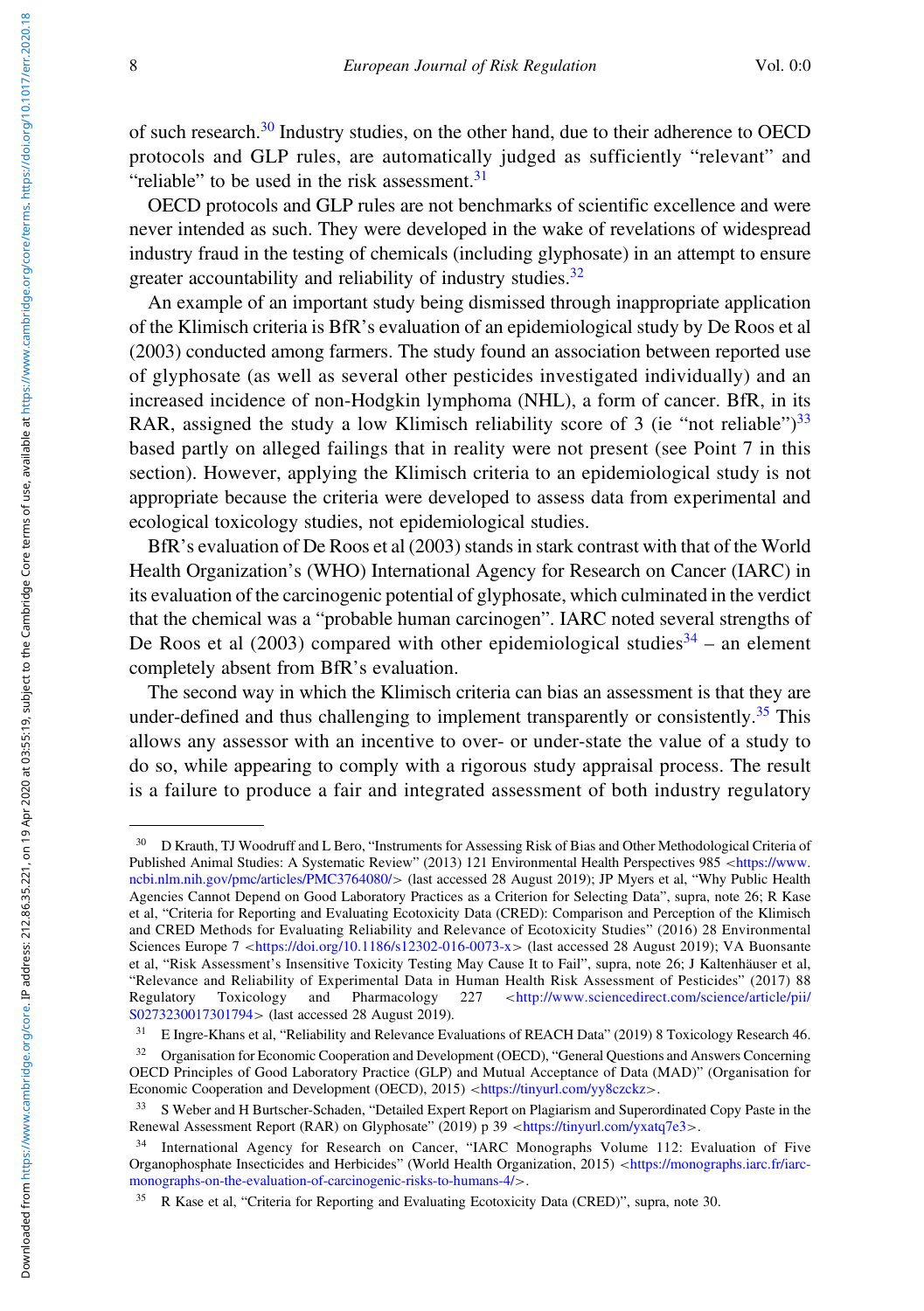Downloaded from https://www.cambridge.org/core. IP address: 21286.35.221, on 19 Apr 2020 at 03:55:19, subject to the Cambridge Core terms of use, available at https://www.cambridge.org/core/terms//doi.org/10.1017/err.2020. Downloaded from https://www.cambridge.org/core. IP address: 21286.35.221, on 19 Apr 2020 at 03:55:19, subject to the Cambridge Core terms of use, available at https://www.cambridge.org/clon.org/10.1017/err.2020.18

tests and peer-reviewed studies from the published literature. Instead, adverse effects seen in academic studies are often dismissed from regulatory reviews of pesticides without proper scientific evaluation, resulting in an incorrect conclusion of safety.

In principle, dismissing peer-reviewed studies on the grounds that they are non-GLP compliant is not encouraged by the relevant EFSA guidance document on implementing Regulation 1107/2009, which says, "The fact that a study may not be conducted in accordance with Good Laboratory Practice (GLP) does not imply that the study is irrelevant".<sup>36</sup> However, as noted above, EFSA guidance documents are not legally binding. Therefore, this is an issue of failing to follow good scientific practice rather than a breach of the law.

# 3. Misuse of historical control data

Historical controls are control animals from experiments other than the one under evaluation that have taken place in the past. The misuse of historical control data (HCD) is a practice employed by industry and regulatory authorities to dismiss adverse effects in animal toxicology studies. The practice consists of dismissing the adverse effects found in an exposed group as compared with the non-exposed control group of the experiment under evaluation (concurrent control) because the observed changes fall within the range of historical controls.

By way of illustration, an analysis of the RARs of 10 pesticides found that the misuse of HCD to dismiss carcinogenic effects in regulatory studies was the most common flaw observed. By applying the relevant EU guidelines and guidance documents, the analysis concluded that the carcinogenic potential of 7 out of the 10 pesticides examined had been underrated or inadequately described (with insufficient transparency) by the EU authorities.<sup>37</sup>

Misuse of HCD is a serious issue because data obtained from historical controls will vary widely due to different conditions in different experiments, such as animal genetics, laboratory conditions and feed composition and contaminants. Therefore, comparing the pesticideexposed group of animals in one study with control animals from unrelated studies can result in adverse effects, caused by the exposure, being obscured by the "noise" created by the widely varying HCD. The conclusion will then be drawn that there is no adverse effect from the pesticide being tested. This can lead to the public being put at risk.

It is well recognised that there are proper ways to use HCD and that using such data to dismiss findings of adverse effects is unacceptable.<sup>38</sup> According to the applicable OECD

<sup>36</sup> European Food Safety Authority (EFSA), "Submission of Scientific Peer-Reviewed Open Literature for the Approval of Pesticide Active Substances under Regulation (EC) No 1107/2009", supra, note 20.

<sup>&</sup>lt;sup>37</sup> P Clausing, "Chronically Underrated? A Review of the European Carcinogenic Hazard Assessment of 10 Pesticides" (Pesticide Action Network Germany and Health and Environment Alliance, 2019) <[https://www.env](https://www.env-health.org/wp-content/uploads/2019/10/October-2019-Chronically-Underrated-web.pdf)[health.org/wp-content/uploads/2019/10/October-2019-Chronically-Underrated-web.pdf](https://www.env-health.org/wp-content/uploads/2019/10/October-2019-Chronically-Underrated-web.pdf)>.

<sup>&</sup>lt;sup>38</sup> JK Haseman, "Statistical Issues in the Design, Analysis and Interpretation of Animal Carcinogenicity Studies" (1984) 58 Environmental Health Perspectives 385; JK Haseman, J Huff and GA Boorman, "Use of Historical Control Data in Carcinogenicity Studies in Rodents" (1984) 12 Toxicologic Pathology 126; KY Fung, D Krewski and RT Smythe, "A Comparison of Tests for Trend with Historical Controls in Carcinogen Bioassay" (1996) 24 The Canadian Journal of Statistics/La Revue Canadienne de Statistique 431 <[https://www.jstor.org/stable/](https://www.jstor.org/stable/3315326) [3315326](https://www.jstor.org/stable/3315326)> (last accessed 24 July 2019); T Yanagawa and DG Hoel, "Use of Historical Controls for Animal Experiments" (1985) 63 Environmental Health Perspectives 217 <[https://ehp.niehs.nih.gov/doi/10.1289/ehp.](https://ehp.niehs.nih.gov/doi/10.1289/ehp.8563217) [8563217](https://ehp.niehs.nih.gov/doi/10.1289/ehp.8563217)> (last accessed 24 July 2019); RE Tarone, "The Use of Historical Control Information in Testing for a Trend in Proportions" (1982) 38 Biometrics 215 <<https://www.jstor.org/stable/2530304>> (last accessed 24 July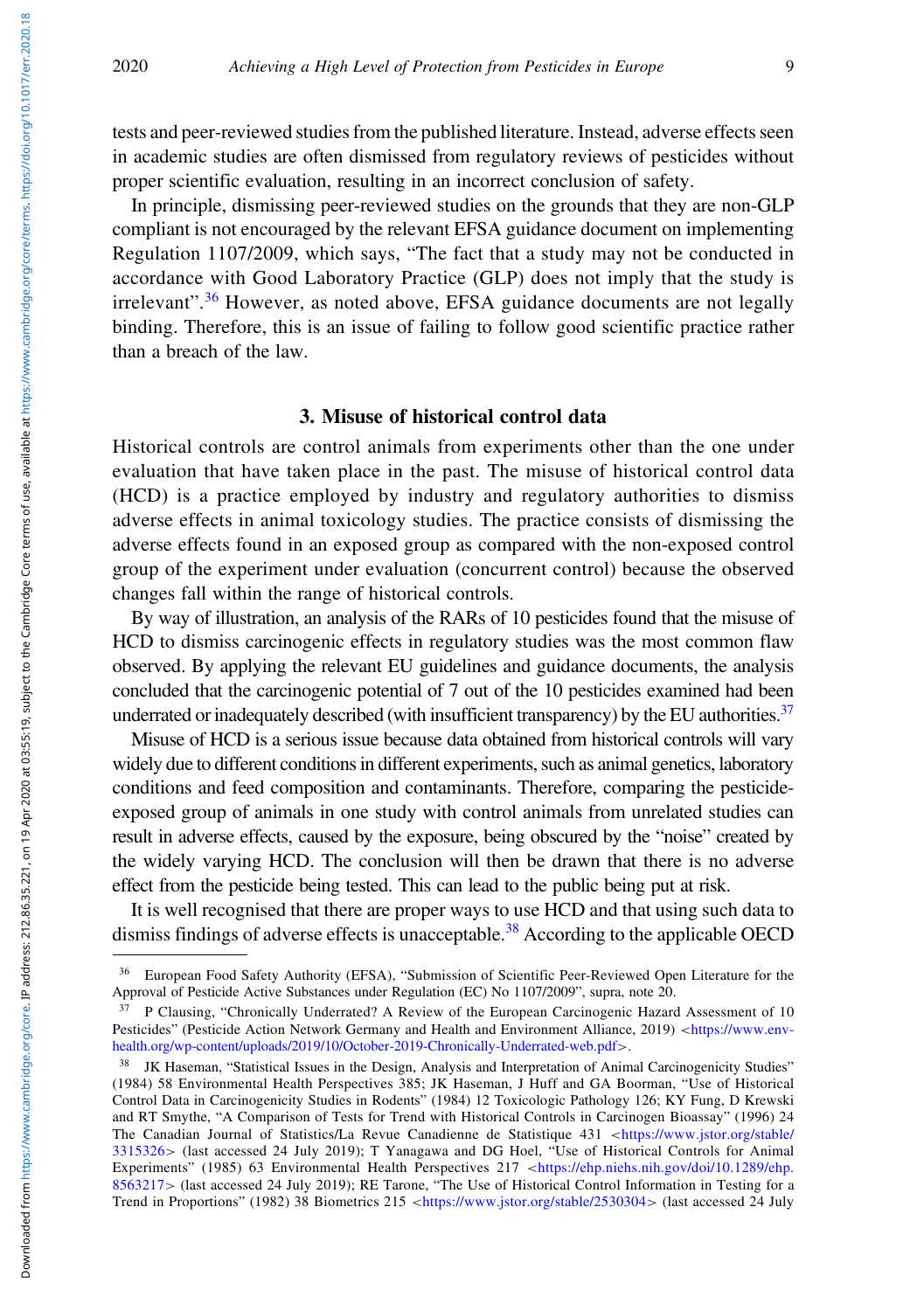guidance, the most important control data are the concurrent controls. The OECD specifies that experiments from which HCD is drawn should be conducted with the same strain of animals, in the same laboratory and under similar conditions within the five years prior to the study in question. $39$ 

While OECD guidance documents are not legally binding, the OECD guidance criteria for HCD quality cited above have been implemented into law in Regulation (EU) 283/2013, which sets out the data requirements for pesticide active substances. Regulation 283/2013 also stipulates that "the standard reference point for treatment responses shall be concurrent control data", though it adds that "historical control data may be helpful in the interpretation of particular reproductive studies".<sup>40</sup> These stipulations exclude the type of misuse of HCD that we criticise here: invoking HCD that fall outside the quality control measures and using such data to dismiss carcinogenic effects from pesticide exposure within any given experiment.

Yet in the EU assessment of glyphosate, $41$  the BfR and EFSA frequently used HCD in violation of the OECD guidelines and of Regulation 283/2013 to dismiss findings of carcinogenicity, genotoxicity and other adverse effects.<sup>42</sup> They used HCD from time periods up to 17 years beyond the 5-year limit, from 7 different laboratories and from different animal sub-strains. $43$  This appears to be illegal under the stipulations of Regulation 283/2013.

<sup>2019);</sup> SA Elmore and SD Peddada, "Points to Consider on the Statistical Analysis of Rodent Cancer Bioassay Data When Incorporating Historical Control Data" (2009) 37 Toxicologic Pathology 672; International Agency for Research on Cancer, "IARC Monographs on the Identification of Carcinogenic Hazards to Humans: Preamble" (IARC, 2019) <<https://monographs.iarc.fr/wp-content/uploads/2019/01/Preamble-2019.pdf>>; US Environmental Protection Agency (EPA), "Guidelines for Carcinogen Risk Assessment" (US Environmental Protection Agency, 2005) EPA/ 630/P-03/001F <<https://www.epa.gov/risk/guidelines-carcinogen-risk-assessment>>.

<sup>&</sup>lt;sup>39</sup> International Agency for Research on Cancer, "IARC Monographs on the Identification of Carcinogenic Hazards to Humans: Preamble" (IARC, 2019) <<https://monographs.iarc.fr/wp-content/uploads/2019/01/Preamble-2019.pdf>>; Organisation for Economic Cooperation and Development (OECD), "Guidance Document 116 on the Conduct and Design of Chronic Toxicity and Carcinogenicity Studies, Supporting Test Guidelines 451, 452 and 453" (OECD Publishing, 2014), 453 <[https://www.oecd-ilibrary.org/environment/guidance-document-116-on-the-conduct-and](https://www.oecd-ilibrary.org/environment/guidance-document-116-on-the-conduct-and-design-of-chronic-toxicity-and-carcinogenicity-studies-supporting-test-guidelines-451-452-and-453_9789264221475-en)[design-of-chronic-toxicity-and-carcinogenicity-studies-supporting-test-guidelines-451-452-and-453\\_9789264221475-en](https://www.oecd-ilibrary.org/environment/guidance-document-116-on-the-conduct-and-design-of-chronic-toxicity-and-carcinogenicity-studies-supporting-test-guidelines-451-452-and-453_9789264221475-en)>.

<sup>40</sup> Commission Regulation (EU) No 283/2013 of 1 March 2013 setting out the data requirements for active substances, in accordance with Regulation (EC) No 1107/2009 of the European Parliament and of the Council concerning the placing of plant protection products on the market (Text with EEA relevance) 2013.

<sup>41</sup> European Food Safety Authority (EFSA), "Conclusion on the Peer Review of the Pesticide Risk Assessment of the Active Substance Glyphosate" (2015) 13 EFSA Journal 4302 <<http://doi.wiley.com/10.2903/j.efsa.2015.4302>> (last accessed 17 January 2017); European Food Safety Authority (EFSA), "Peer Review Report on Glyphosate" (EFSA, 2015) <<http://registerofquestions.efsa.europa.eu/roqFrontend/outputLoader?output=ON-4302>>.

<sup>&</sup>lt;sup>42</sup> See, for example: RMS Germany (German Federal Institute for Risk Assessment, BfR), "Renewal Assessment Report: Glyphosate Addendum 1 to RAR: Assessment of IARC Monographs Volume 112 (2015): Glyphosate" (BfR, 2015) <[http://www.gmwatch.org/files/Renewal\\_Assessment\\_Report\\_Glyphosate\\_Addendum1\\_RAR.pdf](http://www.gmwatch.org/files/Renewal_Assessment_Report_Glyphosate_Addendum1_RAR.pdf)> p iii, para 3, "IARC also considered a review article containing information on five long-term bioassay feeding studies in mice, in which a statistically significant increase in the incidence of malignant lymphoma was reported, but the Working Group was unable to evaluate this study because of the limited experimental data provided in the review article and supplemental information. In three studies in CD-1 mice, the incidences of malignant lymphoma in male mice were reconsidered for statistical evaluation by the RMS. For two studies, the statistical analysis with the Cochran–Armitage trend test yielded a significant result, whereas the analysis by pair-wise comparisons indicated no statistically significant differences between the groups for all three studies. The incidences observed in the above studies, with a maximum of 12%, were all within the historical control range. Therefore, the observed malignant lymphomas were spontaneous and unrelated to treatment".

<sup>43</sup> P Clausing, C Robinson and H Burtscher-Schaden, "Pesticides and Public Health: An Analysis of the Regulatory Approach to Assessing the Carcinogenicity of Glyphosate in the European Union" (2018) 72 Journal of Epidemiology and Community Health <<https://jech.bmj.com/content/72/8/668>> (last accessed 8 July 2018); P Clausing, "Glyphosate"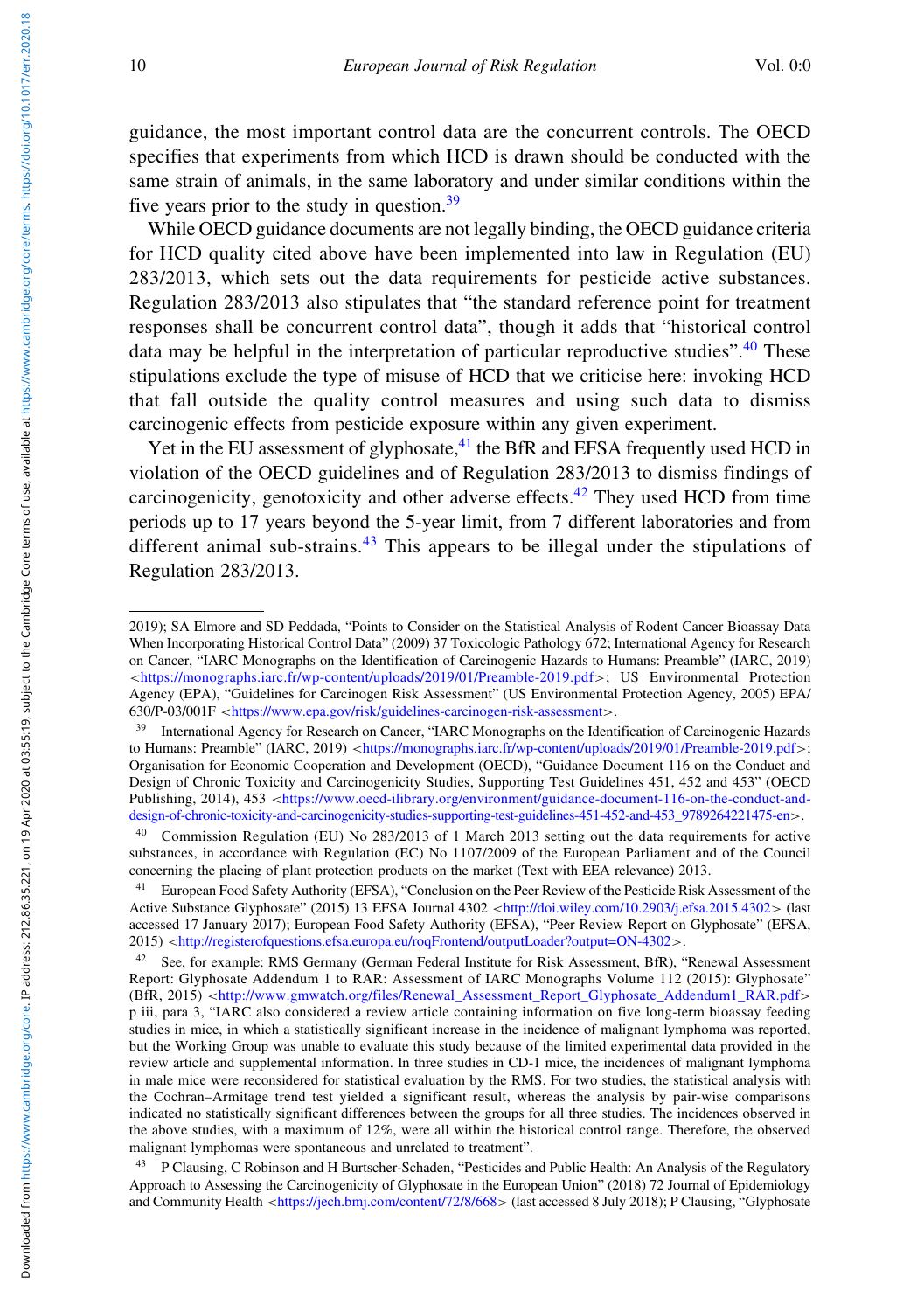Downloaded from https://www.cambridge.org/core. IP address: 2128635.221, on 19 Apr 2020 at 03:55:19, subject to the Cambridge Core terms of use, available at https://www.cambridge.org/core/terms//doi.org/10.1017/err.2020.1 Downloaded from https://www.cambridge.org/core. IP address: 21286.35.221, on 19 Apr 2020 at 03:55:19, subject to the Cambridge Core terms of use, available at https://www.cambridge.org/clon.org/10.1017/err.2020.18

The European Chemicals Agency (ECHA), in its hazard assessment report concluding that glyphosate was non-carcinogenic, did mention the existence of guidance-compliant HCD.<sup>44</sup> However, it failed to point out that these data supported the observation of increased tumour incidences from glyphosate exposure.No valid HCD were presented by the EU authorities to support their conclusion that glyphosate is non-carcinogenic.<sup>45</sup> This is an example of bad scientific practice rather than a breach of the law.

## 4. Misuse of statistical analytical tools

Another form of scientific misconduct is the misuse of statistical analytical tools. For example, in a defence of the EU assessment that glyphosate was non-carcinogenic, staff from EFSA's Pesticides Unit and BfR published a response in which they claimed to have "balanced" the findings obtained from rodent toxicological studies by using one statistical analytical tool (trend test) against the findings obtained by using another tool (pairwise comparison). $46$  Analysis using the trend test found a carcinogenic effect, but pairwise comparison found no statistically significant effect. EFSA and BfR concluded that the effect was not real.

However, the OECD guidelines state, "Significance in either kind of test is sufficient to reject the hypothesis that chance accounts for the result".<sup>47</sup> Thus, EFSA and BfR's insistence on both a positive trend test and positive pairwise test in order to treat the carcinogenic effect as real is a violation of the guidelines.<sup>48</sup>

The OECD guidelines also state that statistical significance in a finding does not necessarily mean that it is biologically relevant. However, in the case of glyphosate, evidence from epidemiological studies<sup>49</sup> as well as mechanistic evidence<sup>50</sup> point to a carcinogenic effect. Therefore, it is not defensible to "balance" positive evidence of carcinogenicity in some animal feeding studies against a lack of evidence of

and Cancer: Authorities Systematically Breach Regulations" (GLOBAL 2000, 2017) <[http://www.gmwatch.org/files/](http://www.gmwatch.org/files/GLO_02_Glyphosat_EN.pdf) [GLO\\_02\\_Glyphosat\\_EN.pdf](http://www.gmwatch.org/files/GLO_02_Glyphosat_EN.pdf)>.

<sup>44</sup> ECHA Committee for Risk Assessment (RAC), "Opinion Proposing Harmonised Classification and Labelling at EU Level of Glyphosate (ISO); N-(Phosphonomethyl)Glycine: EC Number: 213-997-4; CAS Number: 1071-83-6; CLH-O-0000001412-86-149/F. Adopted 15 March 2017" (ECHA 2017) <<https://tinyurl.com/v9puxmp>>.

<sup>45</sup> P Clausing, C Robinson and H Burtscher-Schaden, "Pesticides and Public Health", supra, note 43.

<sup>46</sup> JV Tarazona et al, "Glyphosate Toxicity and Carcinogenicity: A Review of the Scientific Basis of the European Union Assessment and Its Differences with IARC" (2017) 91 Archives of Toxicology 2723.

<sup>47</sup> Organisation for Economic Cooperation and Development (OECD), "Guidance Document 116 on the Conduct and Design of Chronic Toxicity and Carcinogenicity Studies, Supporting Test Guidelines 451, 452 and 453: 2nd Edition: Environment Directorate Joint Meeting of the Chemicals Committee and the Working Party on Chemicals, Pesticides and Biotechnology" (2012).

<sup>48</sup> CJ Portier and P Clausing, "Re: Tarazona et al (2017): Glyphosate Toxicity and Carcinogenicity: A Review of the Scientific Basis of the European Union Assessment and Its Differences with IARC." (2017) 91 Archives of Toxicology  $3195$  <<https://www.ncbi.nlm.nih.gov/pubmed/28620672>>.

<sup>49</sup> P Clausing, C Robinson and H Burtscher-Schaden, "Pesticides and Public Health", supra, note 43; H Burtscher-Schaden, P Clausing and C Robinson, "Glyphosate and Cancer: Buying Science" (GLOBAL 2000, 2017) <[http://www.](http://www.gmwatch.org/files/Glyphosate_and_cancer_Buying_science_EN_0.pdf) [gmwatch.org/files/Glyphosate\\_and\\_cancer\\_Buying\\_science\\_EN\\_0.pdf](http://www.gmwatch.org/files/Glyphosate_and_cancer_Buying_science_EN_0.pdf)>.

<sup>50</sup> International Agency for Research on Cancer, "IARC Monographs Volume 112: Evaluation of Five Organophosphate Insecticides and Herbicides" (World Health Organization 2015) <[https://monographs.iarc.fr/iarc](https://monographs.iarc.fr/iarc-monographs-on-the-evaluation-of-carcinogenic-risks-to-humans-4/)[monographs-on-the-evaluation-of-carcinogenic-risks-to-humans-4/](https://monographs.iarc.fr/iarc-monographs-on-the-evaluation-of-carcinogenic-risks-to-humans-4/)>.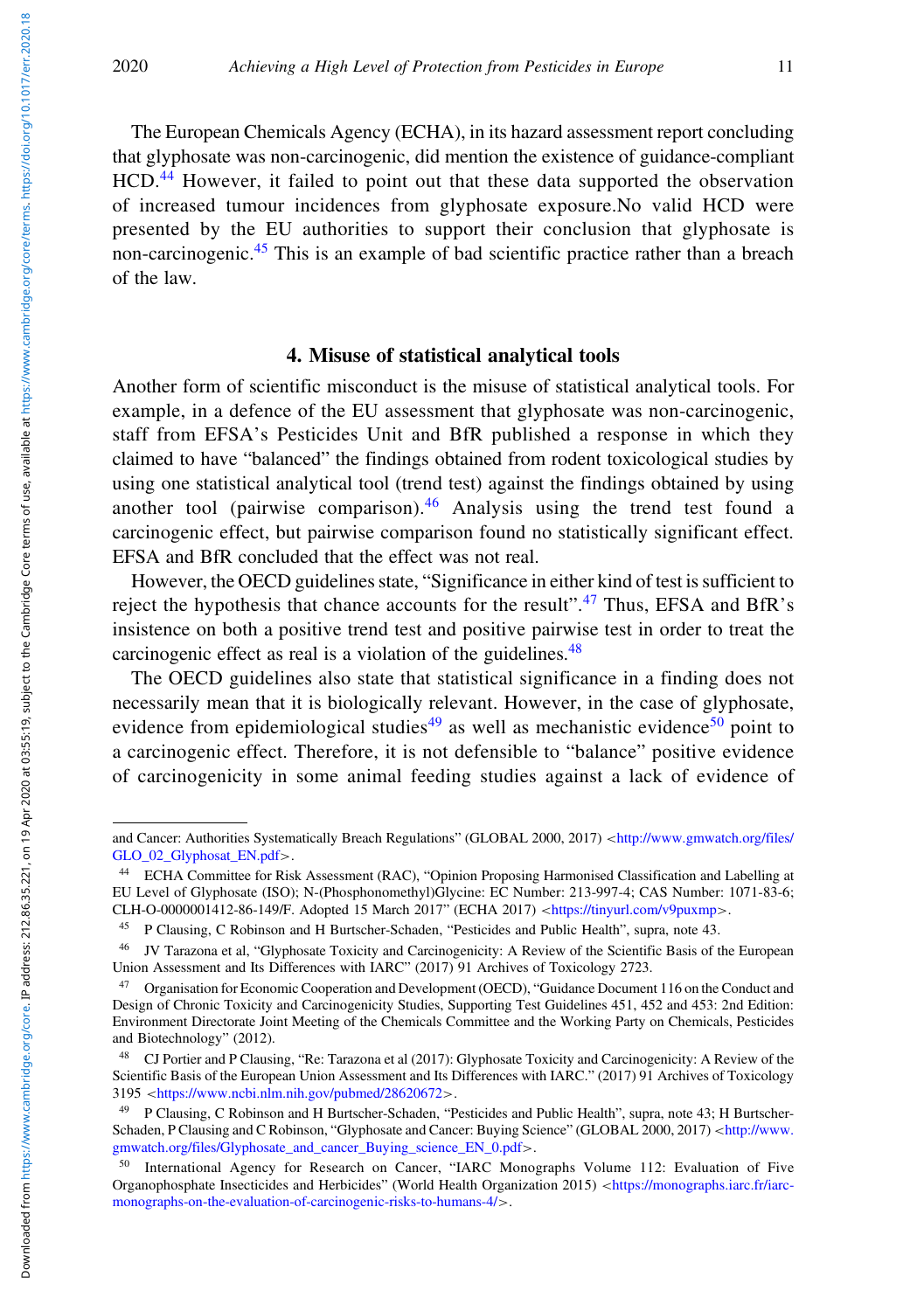carcinogenicity in others and to conclude that that the latter cancels out the former, giving a conclusion of no effect.

The misuse of statistical analytical tools is not explicitly identified as illegal by the EU pesticides regulatory framework, but it is an example of bad scientific practice.

# 5. Dismissing adverse effects based on alleged inconsistency of data

If multiple studies of the same endpoint disagree, it is common practice to discard studies showing toxicity in favour of a finding of no toxicity, with no explanation other than that the findings are inconsistent.<sup>51</sup> The assumption behind such dismissals is that the findings of toxicity are "false positives" –results that indicate that a toxic effect is present when in reality it is not.

However, assuming that a finding of an adverse effect is a false positive and dismissing it from the evaluation without a thorough analysis of all of the evidence biases the assessment towards a finding of no toxicity (ie safety). It should be borne in mind that the existing methodologies in the environmental and health sciences for measuring adverse effects are in themselves biased towards false negatives<sup>52</sup> – that is, missing adverse effects even though they exist.

The history of regulatory risk assessment is littered with examples of false negatives (where early warnings of adverse effects were dismissed, leading to decades of healthdamaging exposures). In contrast, false positives (where regulatory authorities have acted based on precaution but the action was later judged as unnecessary) turn out to be rare. An analysis in the European Environment Agency report Late Lessons from Early Warnings points to the pursuit by some industry groups of a deliberate strategy of "manufacturing doubt, disregarding scientific evidence of risks and claiming over-regulation" in order to "undermine precautionary decision-making".<sup>53</sup>

The practice of assuming that adverse effects found in studies are false positives without adequate evidence is apparent in the analysis by BfR of the IARC review of glyphosate. BfR claimed (and EFSA agreed) that findings of malignant lymphomas, kidney tumours and hemangiosarcomas in male mice were not related to glyphosate because of inconsistencies in the data.<sup>54</sup> However, they failed to provide any analysis to support this argument and ignored differences in the studies, such as duration of exposure and mouse strain, which would naturally lead to variation in the results. Dismissing adverse effects because they are not consistent across multiple studies incentivises industry to continue doing studies until one shows no effect, thus biasing the outcome of an assessment.

<sup>51</sup> P Clausing, "Glyphosate and Cancer: Authorities Systematically Breach Regulations", supra, note 43.

<sup>&</sup>lt;sup>52</sup> D Gee, "Late Lessons from Early Warnings: Toward Realism and Precaution with Endocrine-Disrupting Substances" (2006) 114 Environmental Health Perspectives 152 <[https://www.ncbi.nlm.nih.gov/pmc/articles/](https://www.ncbi.nlm.nih.gov/pmc/articles/PMC1874173/) [PMC1874173/](https://www.ncbi.nlm.nih.gov/pmc/articles/PMC1874173/)> (last accessed 3 October 2019).

<sup>&</sup>lt;sup>53</sup> SF Hansen and JA Tickner, "The Precautionary Principle and False Alarms – Lessons Learned", Late Lessons from Early Warnings, Vol II (European Environment Agency (EEA), 2013) <[https://www.eea.europa.eu/publications/late](https://www.eea.europa.eu/publications/late-lessons-2)[lessons-2](https://www.eea.europa.eu/publications/late-lessons-2)>.

<sup>54</sup> RMS Germany (German Federal Institute for Risk Assessment, BfR), "Renewal Assessment Report: Glyphosate Addendum 1 to RAR", supra, note 42, pp ii–iii; European Food Safety Authority (EFSA), "Conclusion on the Peer Review of the Pesticide Risk Assessment of the Active Substance Glyphosate", supra, note 41.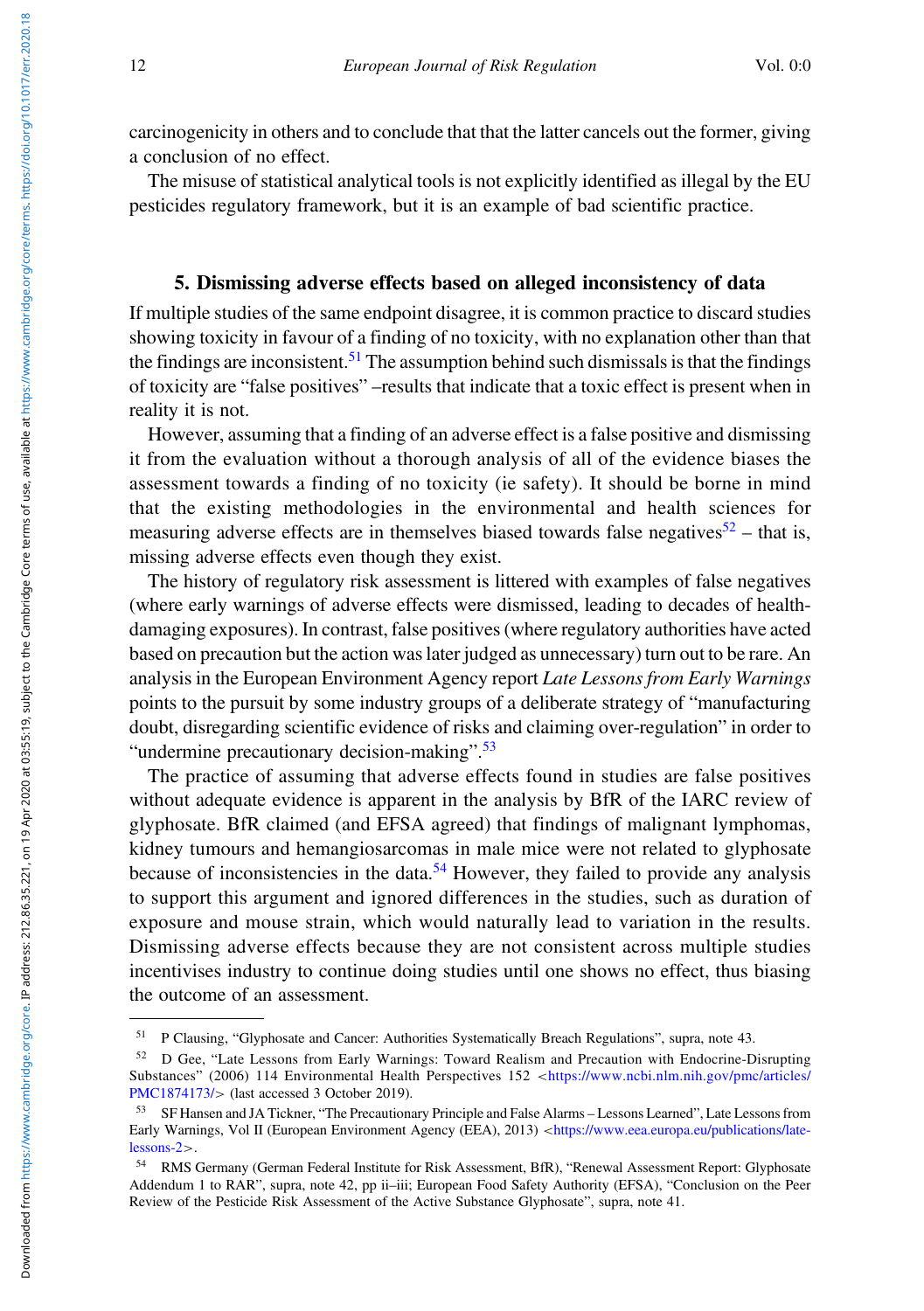Dismissing adverse effects based on alleged inconsistency of data is not explicitly identified as illegal by the EU pesticides regulatory framework, but it is an example of bad scientific practice.

# 6. Misuse of the "weight of evidence" approach

EFSA defines the weight of evidence (WoE) approach as "a process in which evidence is integrated to determine the relative support for possible answers to a question". It considers the WoE approach as comprising three steps: assembling the evidence into lines of similar type, weighing the evidence and integrating the evidence.<sup>55</sup>

In addition, Regulation 1272/2008 on the classification, labelling and packaging of chemical substances (including pesticides) stipulates that in a WoE approach, "all available information bearing on the determination of hazard is considered together". The Regulation refers specifically to "in vitro tests, relevant animal data, information from the application of the category approach (grouping, read-across), (Q)SAR results, human experience such as occupational data and data from accident databases, epidemiological and clinical studies and well-documented case reports and observations". 56

Factors to be considered during the application of WoE, according to Regulation 1272/ 2008, are "the quality and consistency of the data", "information on substances or mixtures related to the substance or mixture being classified" and study results on the site of action and mechanism or mode of action. The Regulation states, "Both positive and negative results shall be assembled together in a single weight of evidence determination".<sup>57</sup>

 $BfR<sup>58</sup>$  and  $EFSA<sup>59</sup>$  defended their risk assessment evaluations of glyphosate, and ECHA its hazard assessment,<sup>60</sup> on the basis of claims that they used a WoE approach to reconcile contradictions in study results. However, they give no formal description of the weights used or how they apply to individual studies. This leads to a lack of transparency on how the final decision was achieved. The divergence of the verdicts of the IARC and the EU authorities on glyphosate's carcinogenicity are due to the widely differing norms governing which studies are selected and how the analysis of evidence is performed.<sup>61</sup>

<sup>55</sup> European Food Safety Authority (EFSA), "Guidance on the Use of the Weight of Evidence Approach in Scientific Assessments" (2017) <<https://efsa.onlinelibrary.wiley.com/doi/epdf/10.2903/j.efsa.2017.4971>>.

<sup>56</sup> European Parliament and Council, "Regulation (EC) No. 1272/2008 of the European Parliament and of the Council of 16 December 2008 on Classification, Labelling and Packaging of Substances and Mixtures, Amending and Repealing Directives 67/548/EEC and 1999/45/EC, and Amending Regulation (EC) No 1907/2006" (2008) Official Journal of the European Union 1.1.1.3 <<https://eur-lex.europa.eu/legal-content/EN/TXT/?uri=CELEX:02008R1272-20191201>>. <sup>57</sup> ibid.

<sup>58</sup> RMS Germany (German Federal Institute for Risk Assessment, BfR), "Renewal Assessment Report: Glyphosate Addendum 1 to RAR", supra, note 42.

<sup>59</sup> European Food Safety Authority (EFSA), "Peer Review Report on Glyphosate", supra, note 41.

<sup>60</sup> ECHA Committee for Risk Assessment (RAC), "Opinion Proposing Harmonised Classification and Labelling at EU Level of Glyphosate (ISO); N-(Phosphonomethyl)Glycine: EC Number: 213-997-4; CAS Number: 1071-83-6; CLH-O-0000001412-86-149/F. Adopted 15 March 2017" (ECHA, 2017) <<https://tinyurl.com/v9puxmp>>.

 $61$  E Bozzini, Pesticide Policy and Politics in the European Union: Regulatory Assessment, Implementation and Enforcement (1st edn, Palgrave MacMillan 2017).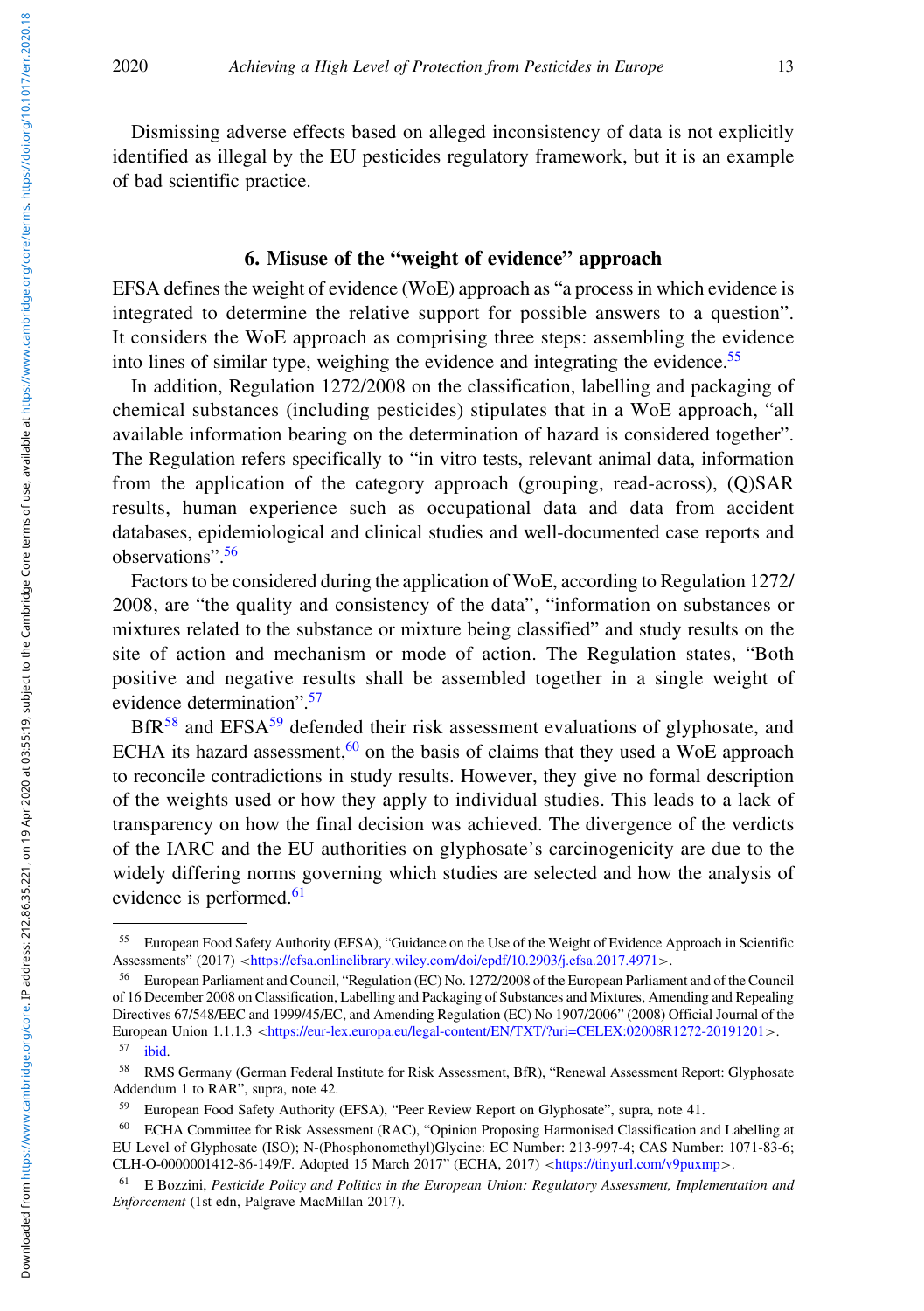Tools exist for performing formal weighted analyses such as meta-analyses and study pooling, but these are seldom used in regulatory decisions. For example, a meta-analysis of micronuclei<sup>62</sup> tests demonstrating the genotoxicity of glyphosate and its formulations is available in the literature,  $63$  but seems to have played no role in regulatory decisions. In addition, converging lines of evidence for NHL in humans, malignant lymphomas in mice and micronuclei in multiple strains of animals were not assessed as a whole. Instead, each line of evidence was considered in isolation and dismissed as not being sufficiently strong to classify glyphosate as carcinogenic.<sup>64</sup>

These practices by BfR and EFSA violated the EFSA guidance, in that neither agency "integrated" the evidence in forming their conclusions. ECHA similarly failed to integrate the different lines of evidence in its hazard classification of glyphosate as non-carcinogenic.

Although EFSA guidance documents are not legally binding, Regulation 1107/2009 stipulates that EFSA ("the Authority") shall adopt a conclusion in its opinion on the substance "in the light of current scientific and technical knowledge using guidance documents available at the time of application".<sup>65</sup> On these grounds, it may be argued that EFSA failed to perform its assessment in the light of current scientific knowledge and in line with its own guidance document.

On other grounds, the stipulation in Regulation 1272/2008 that "all available information ... is considered together" may be undermined by the authorities' practice of excluding non-GLP and non-OECD guideline studies as not reliable and not relevant (see Section II.2 above). If many or all of these studies are excluded at the start of the risk assessment, it is likely that even a consideration of "all of the evidence" that remains in the risk assessment will give a biased result, in the form of a conclusion of greater safety than is warranted.

# 7. Misrepresentation of research methodology

An example of misrepresentation of research methodology in the glyphosate renewal assessment is BfR's treatment of an epidemiological study<sup>66</sup> that reported a link between exposure to glyphosate and NHL in men. BfR dismissed the study as "not reliable" on the grounds that "no useful information" on confounding factors such as smoking and medical history was reported.<sup>67</sup> However, contrary to BfR's allegation,

<sup>&</sup>lt;sup>62</sup> Micronuclei are bodies in cells that indicate damage to cell repair mechanisms and DNA; their presence is a potential sign of cancer development.

<sup>63</sup> N de Castilhos Ghisi, E Celton de Oliveira and A José Prioli, "Does Exposure to Glyphosate Lead to an Increase in the Micronuclei Frequency? A Systematic and Meta-Analytic Review" (2016) 145 Chemosphere 42 <[http://www.](http://www.sciencedirect.com/science/article/pii/S0045653515303763) [sciencedirect.com/science/article/pii/S0045653515303763](http://www.sciencedirect.com/science/article/pii/S0045653515303763)>.

<sup>64</sup> H Burtscher-Schaden, P Clausing and C Robinson, "Glyphosate and Cancer: Buying Science", supra, note 49. <sup>65</sup> Art 12(2).

<sup>66</sup> AJ De Roos et al, "Integrative Assessment of Multiple Pesticides as Risk Factors for Non-Hodgkin's Lymphoma among Men" (2003) 60 Occupational and Environmental Medicine e11 <[http://www.ncbi.nlm.nih.gov/pmc/articles/](http://www.ncbi.nlm.nih.gov/pmc/articles/PMC1740618/) [PMC1740618/](http://www.ncbi.nlm.nih.gov/pmc/articles/PMC1740618/)> (last accessed 2 February 2017).

<sup>67</sup> RMS Germany, "Renewal Assessment Report. 18 December 2013, Revised 29 January 2015, 31 March 2015. Glyphosate Volume 3: Annex B.6.1: Toxicology and Metabolism." (BfR, 2015), p 538 <[http://www.gmwatch.org/](http://www.gmwatch.org/files/Renewal_Assessment_Report_Glyphosate_genotox_and_cancer.pdf) [files/Renewal\\_Assessment\\_Report\\_Glyphosate\\_genotox\\_and\\_cancer.pdf](http://www.gmwatch.org/files/Renewal_Assessment_Report_Glyphosate_genotox_and_cancer.pdf)>.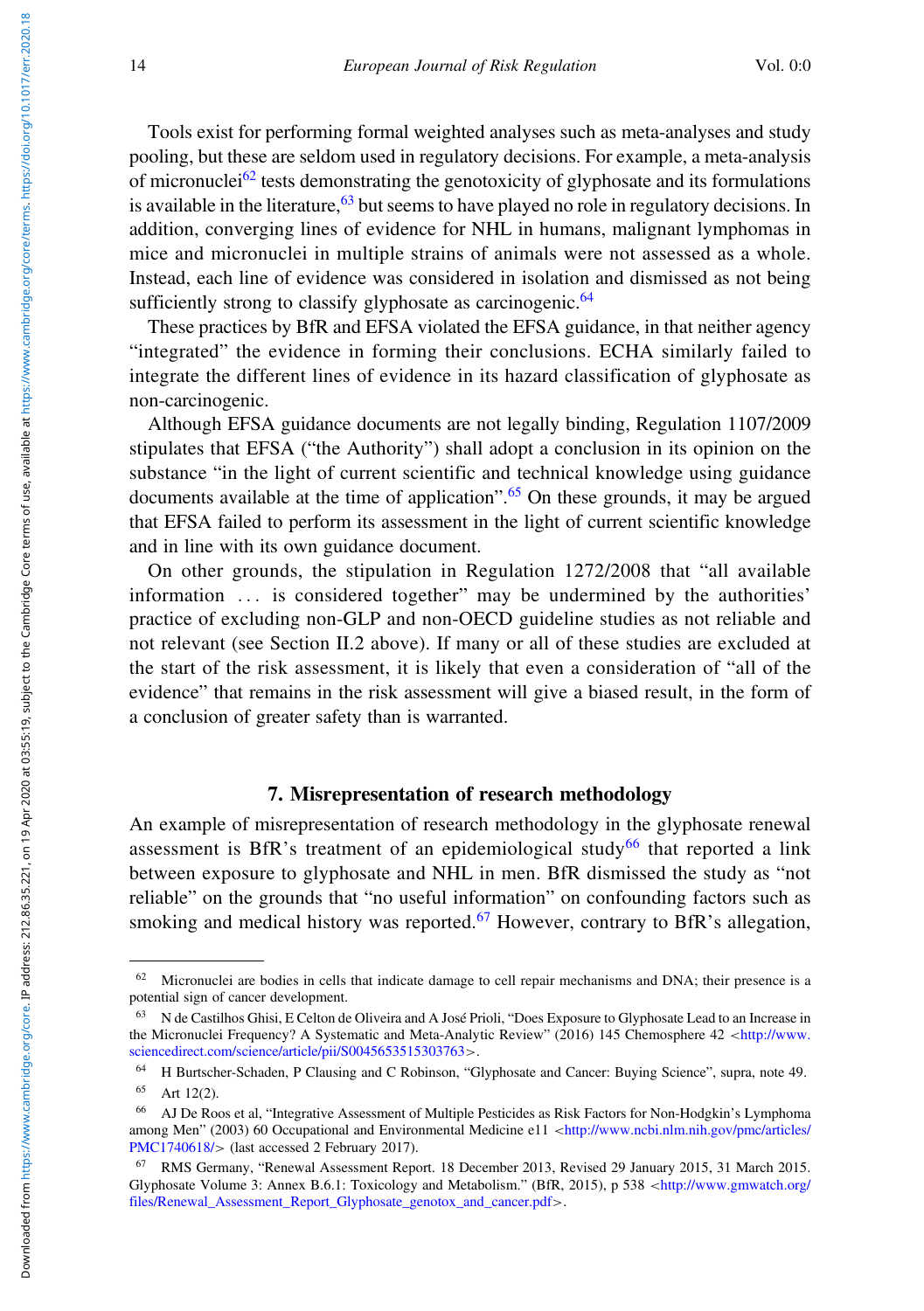this information was reported and these factors were controlled for, as stated in the studies used as the source data for the paper. $68$ 

Misrepresentation of research methodology is not stipulated in EU regulations as illegal, but it is contrary to the requirement of Regulation 1107/2009 that the assessment process for a pesticide is "objective".

# 8. Plagiarism

Plagiarism is defined as presenting someone else's work as one's own by incorporating it into one's work without acknowledgement.<sup>69</sup> This practice is (as acknowledged by BfR) common in regulatory DARs and RARs.<sup>70</sup> The issue from the public interest point of view is that text supplied by industry is often not distinguished from text or comments supplied by the RMS, and text copied and pasted from the industry dossier appears in the DAR or RAR without attribution. The result is that there is no way for the public to know if statements represent the view of the industry applicant or the regulatory reviewer.

Multiple instances of plagiarism have been documented in BfR's review of glyphosate.<sup>71</sup> This practice puts the public at risk because it often entails the regulator taking industry's interpretation of study results at face value.<sup>72</sup> BfR missed significant increases in tumours in glyphosate-exposed animalsas a result of initially relying on industry's own evaluation of the studies, without performing the necessary check of comparing the summaries with the original studies.<sup>73</sup>

There is no specific mention of plagiarism in the EU regulations on pesticides, but it is prohibited in scientific and academic publication. In addition, plagiarising from industry undermines the aim of Regulation 1107/2009 to ensure an "independent, objective and transparent" assessment.

<sup>68</sup> E Greiser, "Expert Statement on Epidemiological Studies Which Examine the Possible Correlation between Exposure to Glyphosate-Based Herbicides and Non-Hodgkin's Lymphoma and Human Fertility Disorders in Relation to Evaluations Undertaken by the German Federal Institute for Risk Assessment (BfR) and the European Food Safety Authority (EFSA), on Behalf of GLOBAL 2000, Vienna, and Umweltinstitut, Munich" (GLOBAL 2000 and Umweltinstitut, 2016) <[https://www.global2000.at/sites/global/files/Human%20evidence\\_Eberhard](https://www.global2000.at/sites/global/files/Human%20evidence_EberhardGreiser.pdf) [Greiser.pdf](https://www.global2000.at/sites/global/files/Human%20evidence_EberhardGreiser.pdf)>.

<sup>69</sup> University of Oxford, "Plagiarism" ([ox.ac.uk,](http://ox.ac.uk) 2019) <[https://www.ox.ac.uk/students/academic/guidance/skills/](https://www.ox.ac.uk/students/academic/guidance/skills/plagiarism?wssl=1) [plagiarism?wssl=1](https://www.ox.ac.uk/students/academic/guidance/skills/plagiarism?wssl=1)> (last accessed 22 August 2019).

<sup>70</sup> BfR, "Unfounded Allegations against Scientific Assessment Authorities" (bfr.bund.de, 5 October 2017) <[https://](https://www.bfr.bund.de/en/press_information/2017/40/unfounded_allegations_against_scientific_assessment_authorities-203462.html) [www.bfr.bund.de/en/press\\_information/2017/40/unfounded\\_allegations\\_against\\_scientific\\_assessment\\_authorities-](https://www.bfr.bund.de/en/press_information/2017/40/unfounded_allegations_against_scientific_assessment_authorities-203462.html)[203462.html](https://www.bfr.bund.de/en/press_information/2017/40/unfounded_allegations_against_scientific_assessment_authorities-203462.html)> (last accessed 22 August 2019).

<sup>71</sup> S Weber and H Burtscher-Schaden, "Detailed Expert Report on Plagiarism and Superordinated Copy Paste in the Renewal Assessment Report (RAR) on Glyphosate", supra, note 33.

<sup>72</sup> Pesticide Action Network Europe et al, "Ensuring a Higher Level of Protection from Pesticides in Europe", supra, note 11, 2.4.

<sup>&</sup>lt;sup>73</sup> P Clausing, "Glyphosate: The European Controversy – A Review of Civil Society Struggles and Regulatory Failures" (2019) Business and Human Rights Journal 1 <[https://www.cambridge.org/core/journals/business-and](https://www.cambridge.org/core/journals/business-and-human-rights-journal/article/glyphosate-the-european-controversy-a-review-of-civil-society-struggles-and-regulatory-failures/0A379F207A17CC7B18D2CC9079EAB29C)[human-rights-journal/article/glyphosate-the-european-controversy-a-review-of-civil-society-struggles-and-regulatory](https://www.cambridge.org/core/journals/business-and-human-rights-journal/article/glyphosate-the-european-controversy-a-review-of-civil-society-struggles-and-regulatory-failures/0A379F207A17CC7B18D2CC9079EAB29C)[failures/0A379F207A17CC7B18D2CC9079EAB29C](https://www.cambridge.org/core/journals/business-and-human-rights-journal/article/glyphosate-the-european-controversy-a-review-of-civil-society-struggles-and-regulatory-failures/0A379F207A17CC7B18D2CC9079EAB29C)> (last accessed 4 July 2019); P Clausing, "Glyphosate and Cancer: Authorities Systematically Breach Regulations", supra, note 43.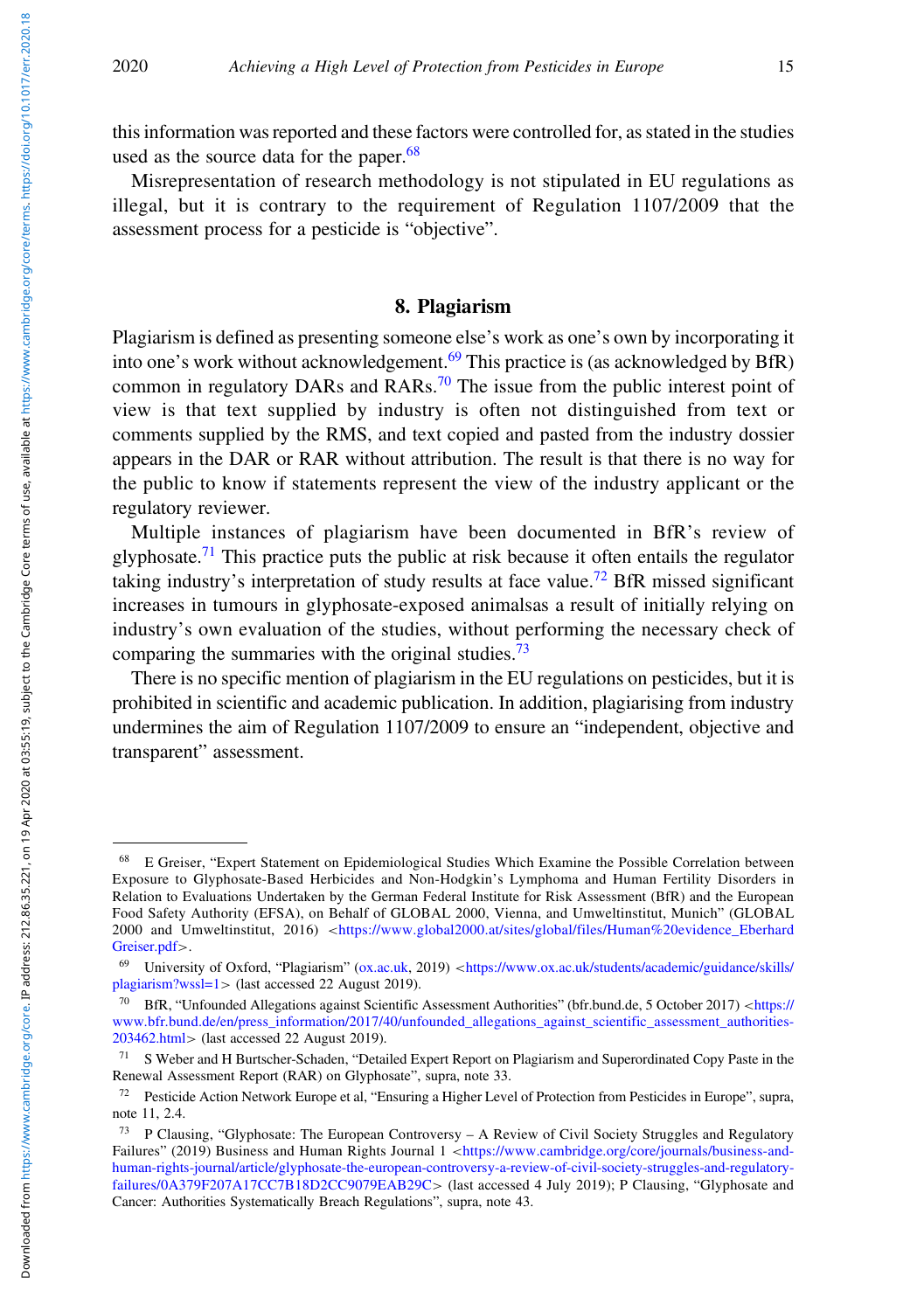# 9. Failure to assess toxicity of mixtures

Pesticides are sold and used as mixtures ("formulations"): one or more active ingredients are mixed with co-formulants to increase the pesticidal activity. The whole formulations as sold and used are approved individually at the Member State level following EU approval for use of the active ingredient.

The co-formulants present in the mixtures can be more toxic than the active ingredients.<sup>74</sup> In addition, regarding glyphosate-based herbicides, the complete formulations as sold and used have been found to be more toxic than the declared active substance glyphosate alone, both in human cell culture<sup>75</sup> and in vivo studies by academic scientists.<sup>76</sup> However, the complete formulations are not tested by industry applicants for long-term toxicity for regulatory purposes.<sup>77</sup>

Ignoring the toxicity of co-formulants during pre-market testing has resulted in the commercialisation of pesticides containing co-formulants with problematic toxicity profiles, such as ethoxylated tallowamine in glyphosate-based herbicides, which were only discovered to be highly toxic by academic scientists after they were approved.<sup>78</sup>

Omitting to address cumulative and synergistic effects of chemicals is a violation of the law. Regulation 1107/2009 requires that "the residues" of any given pesticide, which would include any co-formulant residues, must not have harmful effects on human or animal health, "taking into account known cumulative and synergistic effects".<sup>79</sup> In addition, Regulation 396/2005 on setting pesticide residue limits in food requires that pesticide residues from sources other than the active substance, and their known cumulative and synergistic effects, are taken into account.<sup>80</sup> The toxicity of mixtures is being given insufficient scrutiny prior to pesticides being placed on the market.  $81$ 

In Procureur de la République v Mathieu Blaise and Others, the European Court of Justice clarifies that Regulation No. 1107/2009 does not exempt industry applicants from submitting tests of long-term carcinogenicity and toxicity relating to formulated plant

<sup>74</sup> R Mesnage and MN Antoniou, "Ignoring Adjuvant Toxicity Falsifies the Safety Profile of Commercial Pesticides" (2018) 5 Frontiers in Public Health <<https://www.frontiersin.org/articles/10.3389/fpubh.2017.00361/full>> (last accessed 13 March 2018).

<sup>75</sup> R Mesnage, B Bernay and GE Seralini, "Ethoxylated Adjuvants of Glyphosate-Based Herbicides Are Active Principles of Human Cell Toxicity" (2013) 313 Toxicology 122 <<http://www.ncbi.nlm.nih.gov/pubmed/23000283>>.

<sup>76</sup> A Adam et al, "The Oral and Intratracheal Toxicities of ROUNDUP and Its Components to Rats" (1997) 39 Veterinary and Human Toxicology 147; L Janssens and R Stoks, "Stronger Effects of Roundup than Its Active Ingredient Glyphosate in Damselfly Larvae" (2017) 193 Aquatic Toxicology 210 <[http://www.sciencedirect.com/](http://www.sciencedirect.com/science/article/pii/S0166445X17303156) [science/article/pii/S0166445X17303156](http://www.sciencedirect.com/science/article/pii/S0166445X17303156)> (last accessed 2 September 2019).

<sup>77</sup> Organisation for Economic Cooperation and Development (OECD), "OECD Survey on How Pesticide Ingredients Other than the Stated Pesticide Active Ingredient(s) Are Reviewed and Regulated: Survey Results" (OECD, 2010) Series on Pesticides No. 55 <[http://www.oecd.org/chemicalsafety/pesticides-biocides/pesticides-publications-chronological](http://www.oecd.org/chemicalsafety/pesticides-biocides/pesticides-publications-chronological-order.htm)[order.htm](http://www.oecd.org/chemicalsafety/pesticides-biocides/pesticides-publications-chronological-order.htm)>.

<sup>&</sup>lt;sup>78</sup> R Mesnage, C Benbrook and MN Antoniou, "Insight into the Confusion over Surfactant Co-Formulants in Glyphosate-Based Herbicides" (2019) 128 Food and Chemical Toxicology 137 <[http://www.sciencedirect.com/](http://www.sciencedirect.com/science/article/pii/S0278691519301814) [science/article/pii/S0278691519301814](http://www.sciencedirect.com/science/article/pii/S0278691519301814)> (last accessed 12 August 2019).

<sup>79</sup> European Parliament and Council, "Regulation (EC) No 1107/2009 of 21 October 2009 Concerning the Placing of Plant Protection Products on the Market", supra, note 1, Art 4(2a).

<sup>&</sup>lt;sup>80</sup> Regulation (EC) No 396/2005 of the European Parliament and of the Council of 23 February 2005 on maximum residue levels of pesticides in or on food and feed of plant and animal origin and amending Council Directive 91/414/ EEC 2005, Art 14(2b).

<sup>81</sup> A Arcuri and YH Hendlin, "The Chemical Anthropocene: Glyphosate as a Case Study of Pesticide Exposures" (2019) 30 King's Law Journal 234 <<https://doi.org/10.1080/09615768.2019.1645436>> (last accessed 30 September 2019).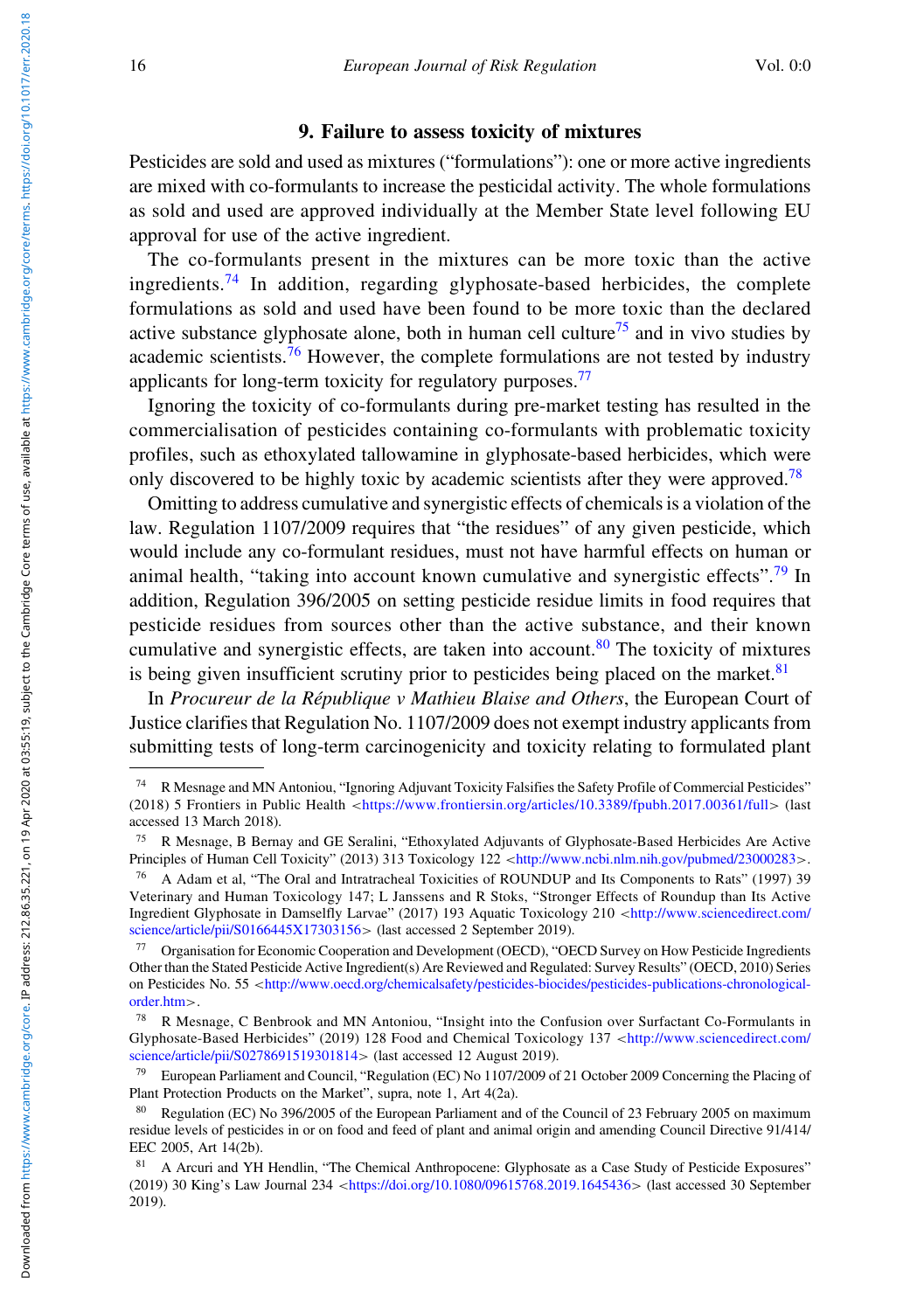Downloaded from https://www.cambridge.org/core. IP address: 2128635.221, on 19 Apr 2020 at 03:55:19, subject to the Cambridge Core terms of use, available at https://www.cambridge.org/core/terms. https://doi.org/10.1017/er Downloaded from https://www.cambridge.org/core. IP address: 21286.35.221, on 19 Apr 2020 at 03:55:19, subject to the Cambridge Core terms of use, available at https://www.cambridge.org/cloi.org/10.1017/err.2020.18

protection products as sold and used. $82$  Member States do not require such tests, even when evidence on long-term toxicity cannot be ruled out.

This ruling has the potential to ensure better compliance with the objectives of the pesticides regulation. It could result in many pesticide formulations being banned because they have not been tested in long-term studies. If such testing is carried out as a result of the new ruling, any adverse effects might be especially difficult to deny due to the generally more toxic effects of formulations.

The Court of Justice also ruled on whether the failure of the EU pesticide regulatory system to take into account the cumulative effects of toxic substances constituted a failure to comply with the precautionary principle. The court stated that under Regulation 1107/2009, the authorisation of a pesticide "must necessarily include an assessment not only of the specific effects of the active substances contained in that product, but also of the cumulative effects of those substances and their effects combined with other constituents of that product".<sup>83</sup> This aspect of the ruling also requires the Member States to reopen the pesticide authorisations that have been granted in order to re-evaluate their effects, according to what the Court has confirmed to be the compulsory approach under the pesticides regulation.

Adding to the mixtures issue is the fact that different pesticide formulations can be mixed in tanks by applicators  $84$  and in the environment,  $85$  leading to interactive and synergistic "cocktail" toxic effects in people and animals.<sup>86</sup>

An increasing number of in vivo studies in rodents show that toxic effects can result from exposure to mixtures of pesticide active substances where each is present at a level deemed by regulators to have no adverse effect.<sup>87</sup> Yet such studies are ignored in regulatory assessments.

# 10. Solutions to scientific misconduct issues

The solution to issues of scientific misconduct is to bring the process of assessing evidence on health risks from pesticide exposure up to date and onto a par with scientific practices being employed in other domains. Below, we offer three solutions: use of systematic review; proper use of the WoE approach; and improving assessment

<sup>82</sup> C-616/17 – Procureur de la République v Mathieu Blaise and Others (European Court of Justice 1 October 2019). <sup>83</sup> ibid, [75].

<sup>&</sup>lt;sup>84</sup> UK Health and Safety Executive, "The Applicant Guide: Tank-Mix Recommendations on Product Labels" ([hse.](http://hse.gov.uk) [gov.uk,](http://hse.gov.uk) 2019) <[http://www.hse.gov.uk/pesticides/topics/pesticide-approvals/pesticides-registration/applicant-guide/](http://www.hse.gov.uk/pesticides/topics/pesticide-approvals/pesticides-registration/applicant-guide/the-applicant-guide-tank-mi.htm) [the-applicant-guide-tank-mi.htm](http://www.hse.gov.uk/pesticides/topics/pesticide-approvals/pesticides-registration/applicant-guide/the-applicant-guide-tank-mi.htm)> (last accessed 29 August 2019).

<sup>85</sup> European Food Safety Authority (EFSA), "International Frameworks Dealing with Human Risk Assessment of Combined Exposure to Multiple Chemicals" (2013) 11 EFSA Journal 3313 <[https://efsa.onlinelibrary.wiley.com/](https://efsa.onlinelibrary.wiley.com/doi/abs/10.2903/j.efsa.2013.3313) [doi/abs/10.2903/j.efsa.2013.3313](https://efsa.onlinelibrary.wiley.com/doi/abs/10.2903/j.efsa.2013.3313)> (last accessed 12 August 2019).

<sup>86</sup> V Rizzati et al, "Effects of Pesticide Mixtures in Human and Animal Models: An Update of the Recent Literature" (2016) 254 Chemico-Biological Interactions 231 <[http://www.sciencedirect.com/science/article/pii/S00092797](http://www.sciencedirect.com/science/article/pii/S0009279716302198) [16302198](http://www.sciencedirect.com/science/article/pii/S0009279716302198)> (last accessed 30 August 2019).

<sup>87</sup> See, for example: C Lukowicz et al, "Metabolic Effects of a Chronic Dietary Exposure to a Low-Dose Pesticide Cocktail in Mice: Sexual Dimorphism and Role of the Constitutive Androstane Receptor" (2018) 126 Environmental Health Perspectives 067007; U Hass et al, "Combined Exposure to Low Doses of Pesticides Causes Decreased Birth Weights in Rats" (2017) 72 Reproductive Toxicology 97; U Hass et al, "Adverse Effects on Sexual Development in Rat Offspring after Low Dose Exposure to a Mixture of Endocrine Disrupting Pesticides" (2012) 34 Reproductive Toxicology 261.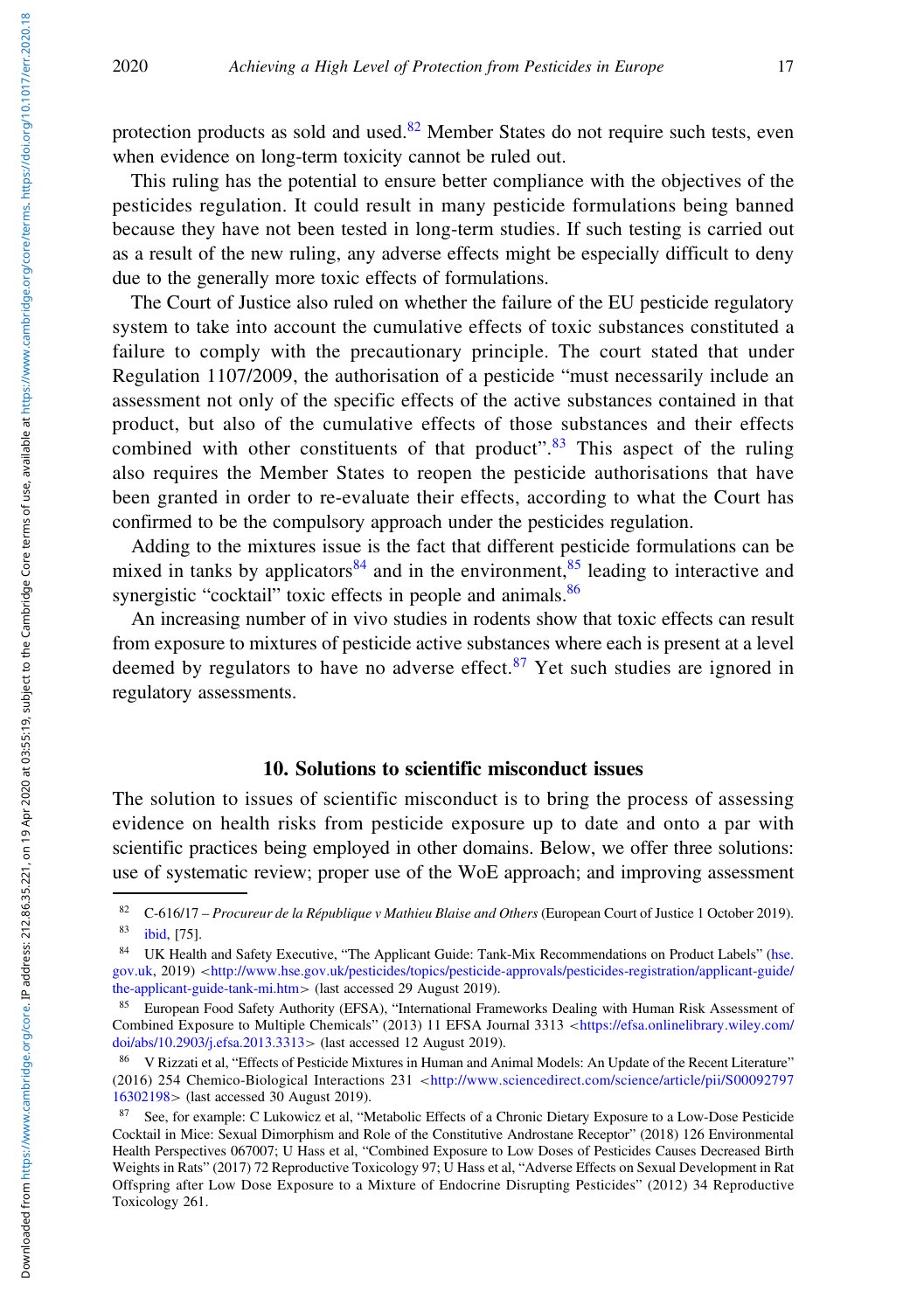of the toxicity of mixtures. All three practices should be underpinned by the precautionary principle and thus, in cases of different studies giving contradictory results, the adverse effects should be assumed to be real unless there is strong evidence that they are not. Application of the precautionary principle is the role of the risk manager (Commission and Member States), although there is little evidence that these authorities are performing this function with due diligence.

The procedure for the implementation of the precautionary principle under 1107/2009 was elucidated by the General Court in the Joined Cases T-429/13 and T-451/13, Bayer CropScience AG and Others v European Commission, as explained in the commentary by Bozzini and Stokes.<sup>88</sup>

#### a. Use of systematic review

Systematic review is an approach to locating, aggregating and appraising evidence in answer to a research question, which seeks to minimise bias and maximise transparency and reproducibility in the evidence review.<sup>89</sup> Over the last three decades, systematic review has become fundamental to evaluating the efficacy of medical interventions and is increasingly used by national and international bodies in risk assessment.<sup>90</sup>

Systematic reviews are methodologically complex. Comprehensive guidance on how they should be conducted is given elsewhere (eg by the US National Toxicology Program<sup>91</sup>). However, they share the following characteristics, which, if applied to pesticide risk assessments, would enhance their validity and transparency:

<sup>88</sup> E Bozzini and E Stokes, "Court Upholds Restrictions on Neonicotinoids – A Precautionary Approach to Evidence" (2018) 9 European Journal of Risk Regulation 585 <[https://www.cambridge.org/core/journals/european-journal-of](https://www.cambridge.org/core/journals/european-journal-of-risk-regulation/article/court-upholds-restrictions-on-neonicotinoids-a-precautionary-approach-to-evidence/71AD1AC4F5F55A33FD4857A71D5CB830)[risk-regulation/article/court-upholds-restrictions-on-neonicotinoids-a-precautionary-approach-to-evidence/71AD1AC4F5](https://www.cambridge.org/core/journals/european-journal-of-risk-regulation/article/court-upholds-restrictions-on-neonicotinoids-a-precautionary-approach-to-evidence/71AD1AC4F5F55A33FD4857A71D5CB830) [F55A33FD4857A71D5CB830](https://www.cambridge.org/core/journals/european-journal-of-risk-regulation/article/court-upholds-restrictions-on-neonicotinoids-a-precautionary-approach-to-evidence/71AD1AC4F5F55A33FD4857A71D5CB830)> (last accessed 21 March 2020). The General Court explained the decision-making process based on the precautionary principle, which involves three main stages: "First, identification of the potentially adverse effects arising from a phenomenon; second, assessment of the risks to public health, safety and the environment which are related to that phenomenon; and, third, when the potential risks identified exceed the threshold of what is acceptable for society, risk management by the adoption of appropriate protective measures".

<sup>89</sup> P Whaley et al, "Implementing Systematic Review Techniques in Chemical Risk Assessment: Challenges, Opportunities and Recommendations" (2016) 92–93 Environment International 556.

<sup>90</sup> M Krzyzanowski, "WHO Air Quality Guidelines for Europe" (2008) 71 Journal of Toxicology and Environmental Health. Part A 47; D Mandrioli et al, "WHO/ILO Work-Related Burden of Disease and Injury: Protocol for Systematic Reviews of Occupational Exposure to Dusts and/or Fibres and of the Effect of Occupational Exposure to Dusts and/or Fibres on Pneumoconiosis" (2018) 119 Environment International 174; EE Yost et al, "Hazards of Diisobutyl Phthalate (DIBP) Exposure: A Systematic Review of Animal Toxicology Studies" (2019) 125 Environment International 579; US National Toxicology Program, "OHAT Systematic Review" ([ntp.niehs.nih.gov](http://ntp.niehs.nih.gov), 2019) <[https://ntp.niehs.nih.gov/](https://ntp.niehs.nih.gov/pubhealth/hat/review/index-2.html) [pubhealth/hat/review/index-2.html](https://ntp.niehs.nih.gov/pubhealth/hat/review/index-2.html)>; US National Toxicology Program, "OHAT Systematic Review" [\(ntp.niehs.nih.](http://ntp.niehs.nih.gov)  $g_{\text{ov}}$ , 2019) <https://ntp.niehs.nih.[gov](http://ntp.niehs.nih.gov)/pubhealth/hat/review/index-2.html>; EFSA Working Group on the Application of Systematic Review Methodology to Food and Feed Safety Assessments, "Application of Systematic Review Methodology to Food and Feed Safety Assessments to Support Decision Making" (2010) 8 EFSA Journal 1637 <<https://efsa.onlinelibrary.wiley.com/doi/abs/10.2903/j.efsa.2010.1637>> (last accessed 26 July 2019).

<sup>91</sup> National Toxicology Program, US Department of Health and Human Services, "Handbook for Conducting a Literature-Based Health Assessment Using OHAT Approach for Systematic Review and Evidence Integration" (National Toxicology Program, 2015) <[https://ntp.niehs.nih.gov/ntp/ohat/pubs/handbookjan2015\\_508.pdf](https://ntp.niehs.nih.gov/ntp/ohat/pubs/handbookjan2015_508.pdf)>.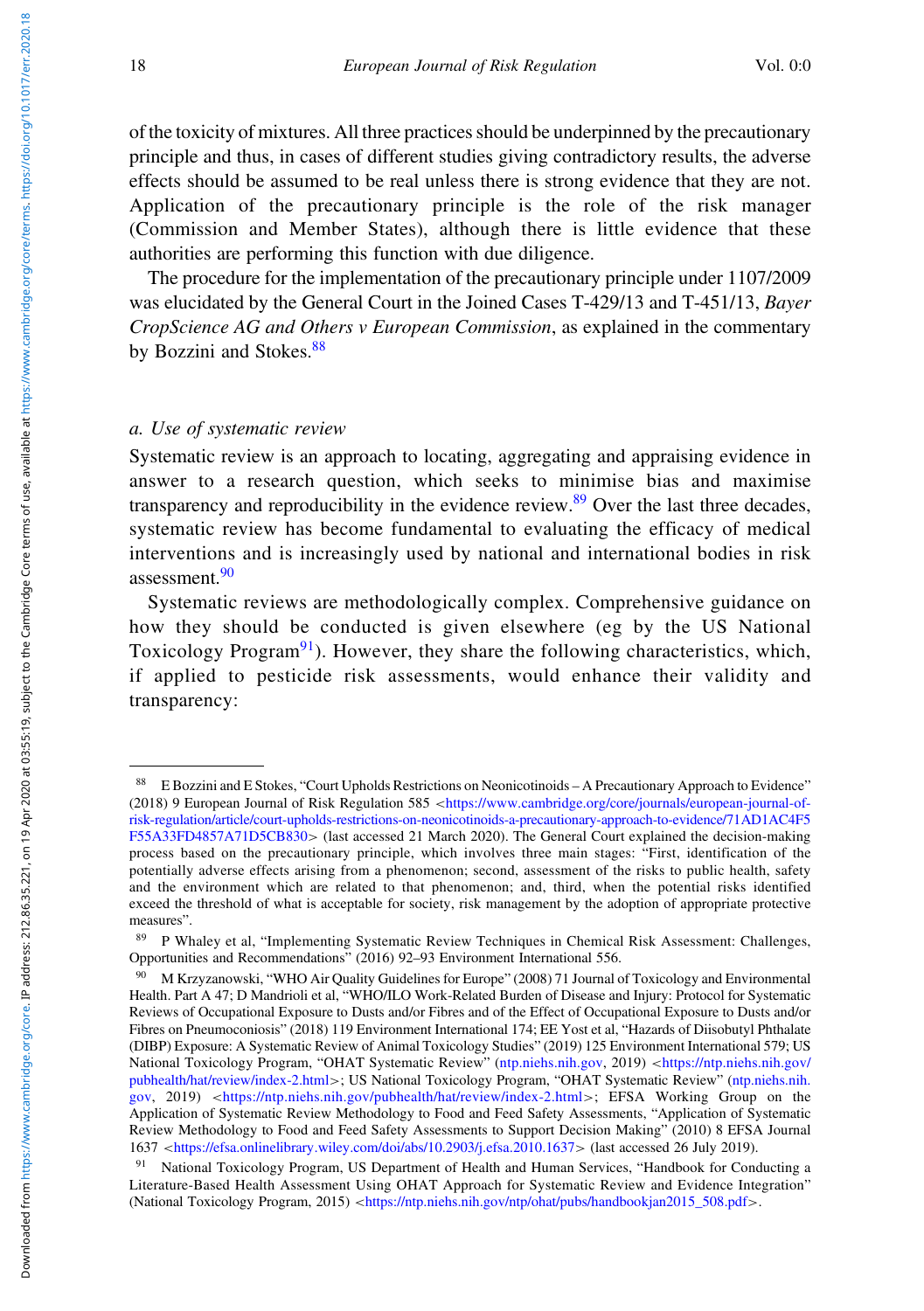- Advance publication and peer review of review methods ahead of conducting analysis. This helps ensure that the methods are not determined by reviewers' prior knowledge of the findings of the included studies or their expectations in terms of desired result. Systematic reviews can be registered online in advance.<sup>92</sup>
- Comprehensive search strategies and explicit eligibility criteria for identifying relevant studies. This ensures that all relevant research is taken into account during an evidence review, which might otherwise be missed or disregarded and thus bias the results of an assessment.
- Critical appraisal of included studies using validated tools, which ensures that each study is assessed according to the same standard, regardless of its results. This helps prevent selective de-weighting of a study's value based on inappropriate criteria. Methods for critical appraisal have advanced significantly in the 20 years since the publication of the Klimisch criteria, with modern "risk of bias" assessment methods deployed by the National Toxicology Program's Office of Health Assessment and Translation (NTP OHAT) $93$  and the Navigation Guide. $94$

For pesticide assessments, regulatory authorities should be required to ensure that all available and relevant published studies are reviewed. The "quality" of studies should be evaluated in terms of the likelihood of systematic error in results ("risk of bias") and the extent to which they provide a representative study model of human health or environmental risks from the exposure – not by potentially misleading proxies for such evaluation (eg whether they are GLP or OECD compliant).

# b. Proper use of the WoE approach

If a WoE approach is used, adverse effects should be given weight according to explicit and consistent criteria that are established independently of the pesticide being reviewed in order to minimise the potential for bias in the evaluation. The current WoE approaches appear to be used to dismiss studies reporting adverse effects from exposure rather than to create an integrated approach to understanding the data. This is especially true when examining data across different species (eg humans and animals) or experimental platforms (eg animals versus cells), where there is a tendency to dismiss each piece of evidence in isolation as less than convincing, rather than assessing the evidence as a whole to see if the various threads lead to the same conclusion.

<sup>92</sup> See, for example: University of Adelaide/Joanna Briggs Institute, "Systematic Review Register" [\(joannabriggs.](http://joannabriggs.org) [org](http://joannabriggs.org), 2019) <[https://joannabriggs.org/resources/systematic\\_review\\_register](https://joannabriggs.org/resources/systematic_review_register)> (last accessed 30 September 2019).

<sup>93</sup> National Toxicology Program, US Department of Health and Human Services, "Handbook for Conducting a Literature-Based Health Assessment Using OHAT Approach for Systematic Review and Evidence Integration", supra, note 91.

<sup>94</sup> TJ Woodruff and P Sutton, "The Navigation Guide Systematic Review Methodology: A Rigorous and Transparent Method for Translating Environmental Health Science into Better Health Outcomes" (2014) 122 Environmental Health Perspectives 1007 <<https://ehp.niehs.nih.gov/doi/10.1289/ehp.1307175>> (last accessed 26 July 2019).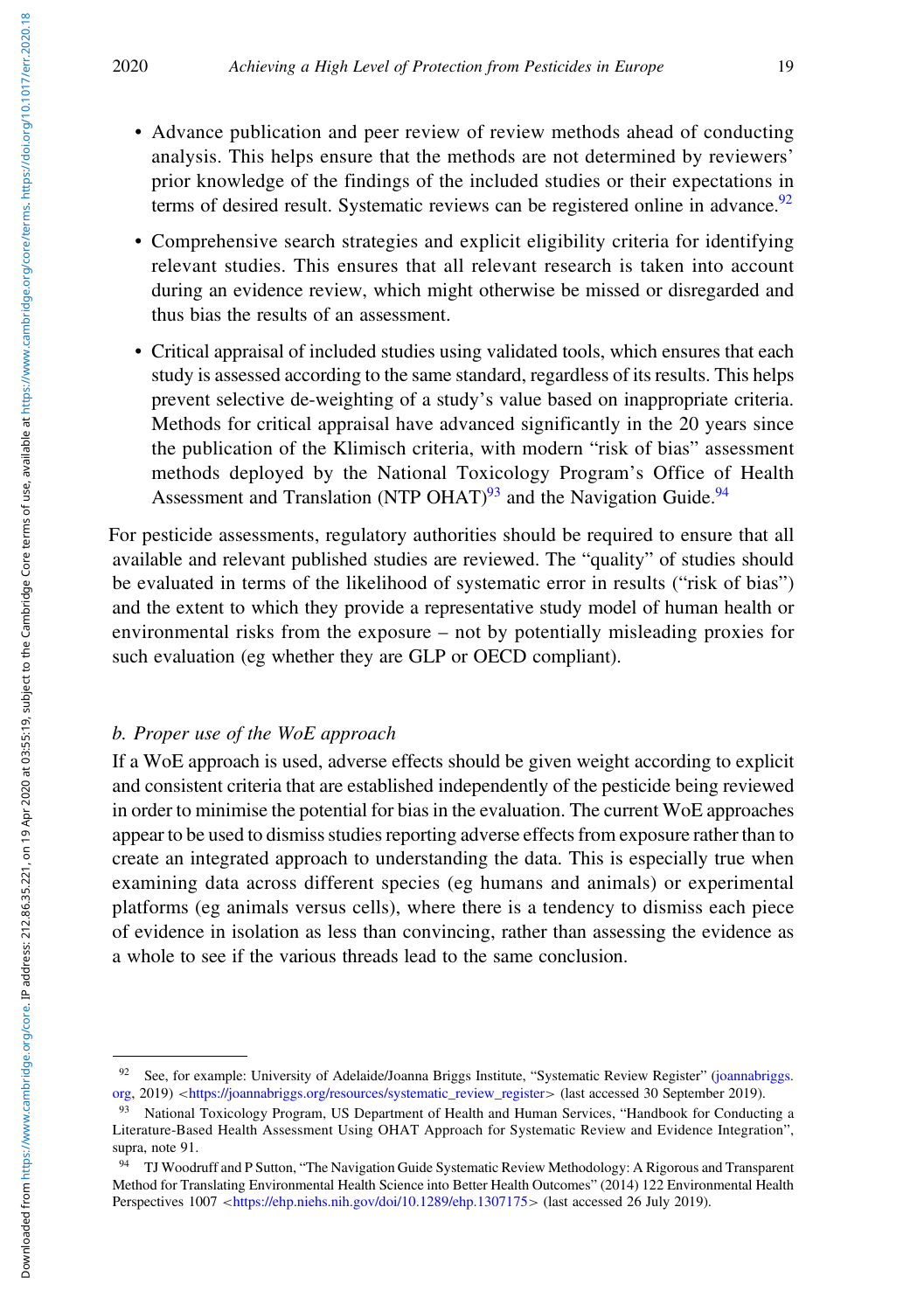# c. Improving assessment of the toxicity of mixtures

Regarding the issue of assessing the toxicity of mixtures, it is not feasible to apply the complete battery of regulatory toxicity tests to all pesticide formulations. However, actions can be taken to mitigate the issue. A worst-case reference formulation containing the highest concentration of active substance(s) and co-formulants that the applicant would consider marketing could be defined and tested in long-term in vivo studies. Alternatively, all pesticide ingredients could be tested in high-throughput assays in vitro to investigate endpoints such as endocrine disruption, neurotoxicity and genotoxicity. A positive result would trigger in vivo toxicological studies in rodents, which are necessary to assess endpoints that in vitro toxicity assays cannot assess.

In 2019, EFSA published a guidance document on methodologies to assess human and animal health risks from combined exposure to multiple chemicals. The guidance is intended to be applied "in all relevant areas of EFSA's work".<sup>95</sup> However, it only constitutes the beginning of an attempt to regulate this complex subject and makes many recommendations for future work. In the meantime, public health and the environment are not sufficiently protected from the effects of mixtures.

A major obstacle to resolving the issue of the toxicity of formulations is that the composition of pesticide formulations may in principle be treated as confidential business information and not disclosed,  $96$  although in the interests of public health, the law should require disclosure of all components of pesticide mixtures.  $\frac{97}{97}$  Under the new legal framework, as amended by Regulation  $2019/1381$ , <sup>98</sup> which will come into force on 27 March 2021, confidentiality is not automatic. The principle is that industry studies have to be published. By exception, some information contained in industry studies and listed in the pesticide Regulation 1107/2009 – which includes the complete compositions of pesticide products – may be kept confidential if the applicant for authorisation justifies their demand for confidentiality with verifiable proof that disclosure would potentially cause a significant degree of harm to a legitimate interest. Importantly, even sensitive information has to be disclosed if it relates to emissions into the environment – but only upon request by a third party to an EU institution or a Member State. The European Court of Justice has confirmed

<sup>&</sup>lt;sup>95</sup> SJ More et al, "Guidance on Harmonised Methodologies for Human Health, Animal Health and Ecological Risk Assessment of Combined Exposure to Multiple Chemicals" (2019) 17 EFSA Journal e05634 <[https://efsa.onlinelibrary.](https://efsa.onlinelibrary.wiley.com/doi/abs/10.2903/j.efsa.2019.5634) [wiley.com/doi/abs/10.2903/j.efsa.2019.5634](https://efsa.onlinelibrary.wiley.com/doi/abs/10.2903/j.efsa.2019.5634)> (last accessed 28 February 2020).

<sup>96</sup> European Parliament and Council, "Regulation (EC) No 1107/2009 of 21 October 2009 Concerning the Placing of Plant Protection Products on the Market and Repealing Council Directives 79/117/EEC and 91/414/EEC", supra, note 1, Art 63(2f); Organisation for Economic Cooperation and Development (OECD), "OECD Survey on How Pesticide Ingredients Other than the Stated Pesticide Active Ingredient(s) Are Reviewed and Regulated", supra, note 77.

<sup>97</sup> R Mesnage and MN Antoniou, "Ignoring Adjuvant Toxicity Falsifies the Safety Profile of Commercial Pesticides", supra, note 74; R Mesnage, C Benbrook and MN Antoniou, "Insight into the Confusion over Surfactant Co-Formulants in Glyphosate-Based Herbicides", supra, note 78.

<sup>98</sup> Regulation (EU) 2019/1381 of the European Parliament and of the Council of 20 June 2019 on the transparency and sustainability of the EU risk assessment in the food chain and amending Regulations (EC) No 178/2002, (EC) No 1829/ 2003, (EC) No 1831/2003, (EC) No 2065/2003, (EC) No 1935/2004, (EC) No 1331/2008, (EC) No 1107/2009, (EU) 2015/2283 and Directive 2001/18/EC (Text with EEA relevance) 2019 (OJ L).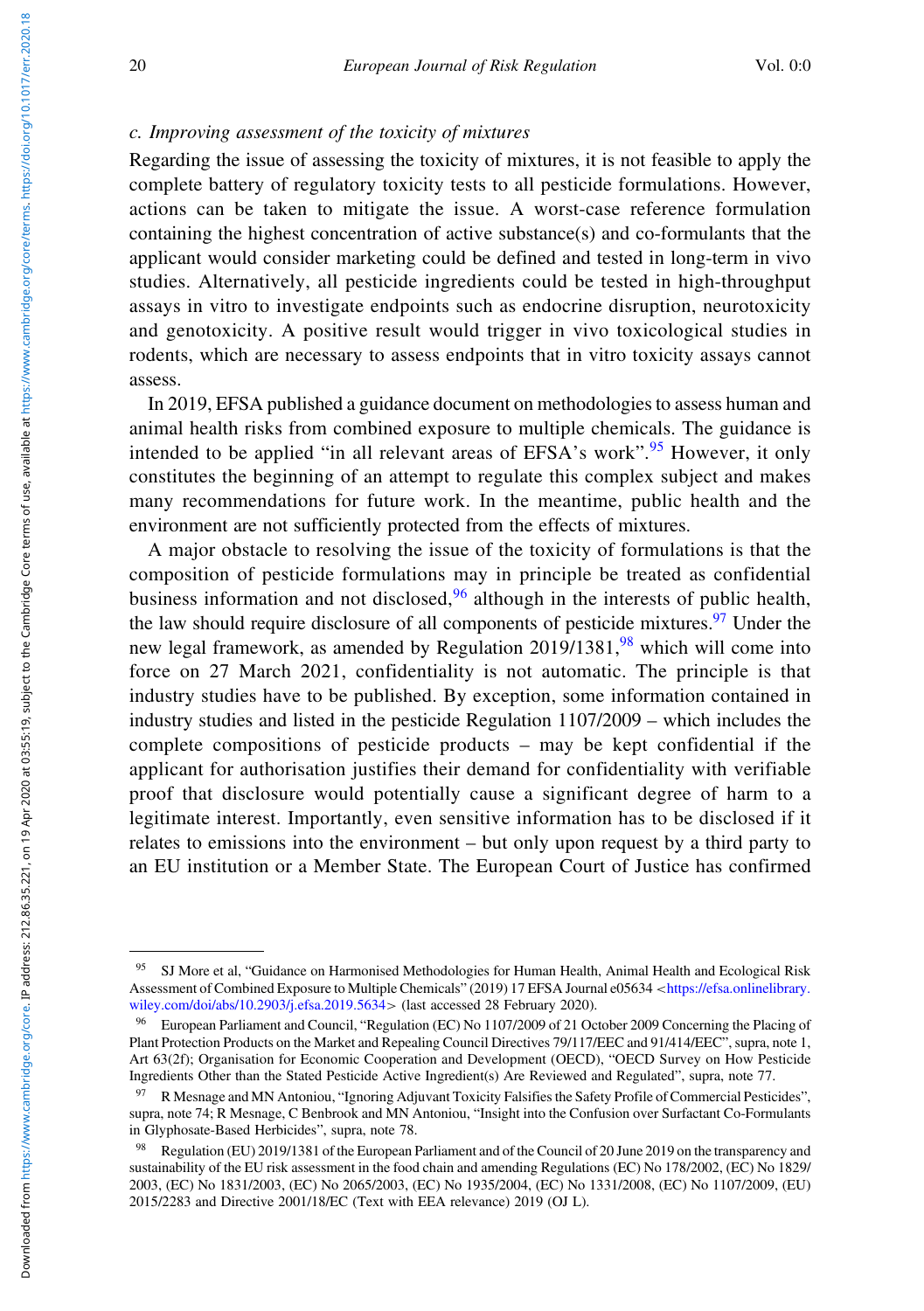Downloaded from https://www.cambridge.org/core. IP address: 2128635.221, on 19 Apr 2020 at 03:55:19, subject to the Cambridge Core terms of use, available at https://www.cambridge.org/core/terms. https://doi.org/10.1017/er Downloaded from https://www.cambridge.org/core. IP address: 21286.35.221, on 19 Apr 2020 at 03:55:19, subject to the Cambridge Core terms of use, available at https://www.cambridge.org/cloi.org/10.1017/err.2020.18

that the pesticides actually used in fields can be considered as emissions.<sup>99</sup> In short, the protection of commercial interests creates barriers that are difficult (although not impossible) to overcome, both now and post-2021.

To mitigate the problem of exposure to multiple chemicals, the possible combined effects of chemicals should be evaluated in an overarching risk assessment of the toxicological data of all mixture components (including adjuvants), where experimental data are available. In addition, an extra uncertainty factor of 10 could be applied to set the "safe" dose (acceptable daily intake (ADI)). Currently, the ADI is set by dividing the no observed adverse effect level (NOAEL), taken from an animal study, by an uncertainty factor of  $100<sup>100</sup>$  This 100-fold uncertainty factor supposedly accounts for differences in response across species (eg rats versus humans; 10-fold uncertainty factor), as well as individuals of the same species (additional 10-fold factor). The total default uncertainty factor applied to mixtures should thus be 1000. To clarify, this figure of 1000 is made up of an interspecies uncertainty factor of 10, multiplied by an individual uncertainty factor of 10, multiplied by a mixtures uncertainty factor of 10. The risk manager – the European Commission and Member States – has charge of this decision.

# III. LACK OF TRANSPARENCY

The above problems are enabled and magnified by the lack of transparency of the pesticide regulatory process. This gives rise to a situation in which public authorities with limited resources are placed in the role of the sole judge of the accuracy, reliability, completeness and relevance of the frequently vast amount of data provided by the industry. Transparency of this data is a safeguard against abuses because it allows external scientists and informed members of civil society to scrutinise industry documents and the rationale of decisions authorising pesticides.

Two important transparency shortcomings identified by Citizens for Science in Pesticide Regulation $101$  have begun to be addressed:

• Unpublished and confidential status of industry studies: The full reports of the toxicology studies in animals that are provided by industry applicants in support of their applications are generally unpublished. Regulation 1107/2009 allows them to be kept secret on the basis of commercial confidentiality. Thus, they cannot be evaluated by independent experts and the public.

<sup>99</sup> T-329/17 – Heidi Hautala and Others vs European Food Safety Authority (EFSA) (European Court of Justice) [120]; T-545/11 RENV – Stichting Greenpeace Nederland and Pesticide Action Network Europe (PAN Europe) (European Court of Justice) [92]–[93].

<sup>100</sup> Food and Agriculture Organization of the United Nations and World Health Organization, "Principles and Methods for the Risk Assessment of Chemicals in Food" (WHO, 2009) Environmental Health Criteria 240 <[http://](http://www.who.int/foodsafety/publications/chemical-food/en/) [www.who.int/foodsafety/publications/chemical-food/en/](http://www.who.int/foodsafety/publications/chemical-food/en/)> (last accessed 12 August 2019); European Parliament and Council, "Regulation (EC) No 1107/2009 of 21 October 2009 Concerning the Placing of Plant Protection Products on the Market and Repealing Council Directives 79/117/EEC and 91/414/EEC", supra, note 1, Annex II (3.6.1).

<sup>101</sup> Pesticide Action Network Europe et al, "Ensuring a Higher Level of Protection from Pesticides in Europe", supra, note 11, 1.3, 1.2.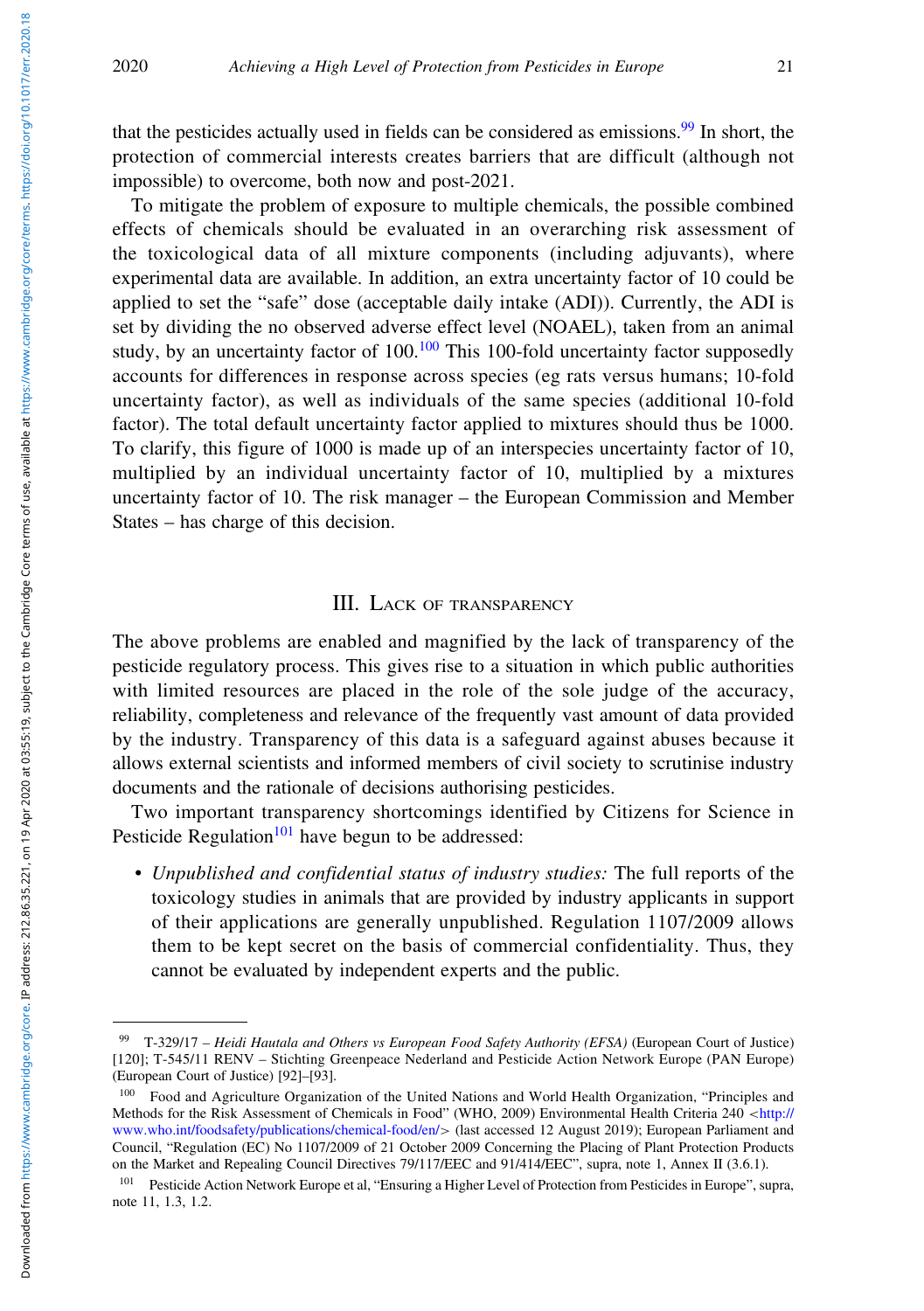• Lack of registration of all industry studies enables "cherry-picking": There is no requirement that all safety tests done by industry are registered in advance and all results reported. Thus, industry can keep studies secret if results are unfavourable, with the subsequent publication bias distorting the results of the assessment.

Both of these shortcomings were addressed in the Commission's proposal on transparency,  $102$  which came in response to the 2017 EU Citizens' Initiative (ECI) on glyphosate. The ECI demanded a ban on glyphosate and a change in the law to require that pesticide regulatory approvals are based only on published studies.<sup>103</sup>

In line with the ECI's latter demand (the former – a ban on glyphosate – was not obtained), the Commission's transparency proposal was adopted into law in 2019 as Regulation (EU) 2019/1381, which, as noted above, comes into force in 2021. It amended, among other changes, the transparency regime of the risk assessment as set by the EU's General Food Law and its "daughter" food and feed regulations, including the pesticide Regulation (EC) 1107/2009. The new provisions give the public access to the previously confidential toxicology data provided to the EU authorities to obtain market authorisations – with limited derogations allowed. EFSA will be required to proactively publish these data on receipt. The proposal also requires all studies commissioned by industry applicants to be registered in advance in a database.<sup>104</sup>

Considering, on the one hand, the historical opposition of industry to transparency and the economic interests at stake and, on the other hand, the high level of public concern about pesticide exposure, the interpretation of the wording of the new transparency provisions will be contentious. This is especially so as the provisions give considerable interpretational leeway to EFSA. EFSA has the power to adopt the final decisions on transparency – and also to adopt guidance that will inform on how it intends to interpret the new provisions. Whether the new provisions will result in the changes needed will therefore depend on how EFSA interprets its new powers, and in particular on how strictly it will assess the remaining protection of business secrets and intellectual property.<sup>105</sup> EFSA will adopt its policy in the next year, in consultation with industry and civil society stakeholders.

<sup>&</sup>lt;sup>102</sup> European Commission, "Proposal for a REGULATION OF THE EUROPEAN PARLIAMENT AND OF THE COUNCIL on the Transparency and Sustainability of the EU Risk Assessment in the Food Chain Amending Regulation (EC) No 178/2002 [on General Food Law], Directive 2001/18/EC [on the Deliberate Release into the Environment of GMOs], Regulation (EC) No 1829/2003 [on GM Food and Feed], Regulation (EC) No 1831/2003 [on Feed Additives], Regulation (EC) No 2065/2003 [on Smoke Flavourings], Regulation (EC) No 1935/2004 [on Food Contact Materials], Regulation (EC) No 1331/2008 [on the Common Authorisation Procedure for Food Additives, Food Enzymes and Food Flavourings], Regulation (EC) No 1107/2009 [on Plant Protection Products] and Regulation (EU) No 2015/2283 [on Novel Foods]: COM/2018/0179 Final – 2018/088 (COD)" (11 April 2018) <[https://eur-lex.europa.eu/legal-content/EN/](https://eur-lex.europa.eu/legal-content/EN/TXT/?qid=1523604766591&uri=COM:2018:179:FIN) [TXT/?qid=1523604766591&uri=COM:2018:179:FIN](https://eur-lex.europa.eu/legal-content/EN/TXT/?qid=1523604766591&uri=COM:2018:179:FIN)> (last accessed 19 July 2019).

<sup>103</sup> European Commission, "Initiative Details – European Citizens' Initiative" (https://ec.europa.eu, 25 January 2017) <<https://ec.europa.eu/citizens-initiative/public/initiatives/successful/details/2017/000002>> (last accessed 19 July 2019).

<sup>104</sup> Regulation (EU) 2019/1381 of the European Parliament and of the Council of 20 June 2019 on the transparency and sustainability of the EU risk assessment in the food chain and amending Regulations (EC) No 178/2002, (EC) No 1829/2003, (EC) No 1831/2003, (EC) No 2065/2003, (EC) No 1935/2004, (EC) No 1331/2008, (EC) No 1107/2009, (EU) 2015/2283 and Directive 2001/18/EC (Text with EEA relevance) 2019 (OJ L).

<sup>105</sup> ibid. See p 27, Art 32e amending Art 38, General Food: "The disclosure to the public of the information mentioned ::: shall not be considered as an explicit or implicit permission or license for the relevant data and information and their content to be used, reproduced, or otherwise exploited and its use by third parties shall not engage the responsibility of the European Union".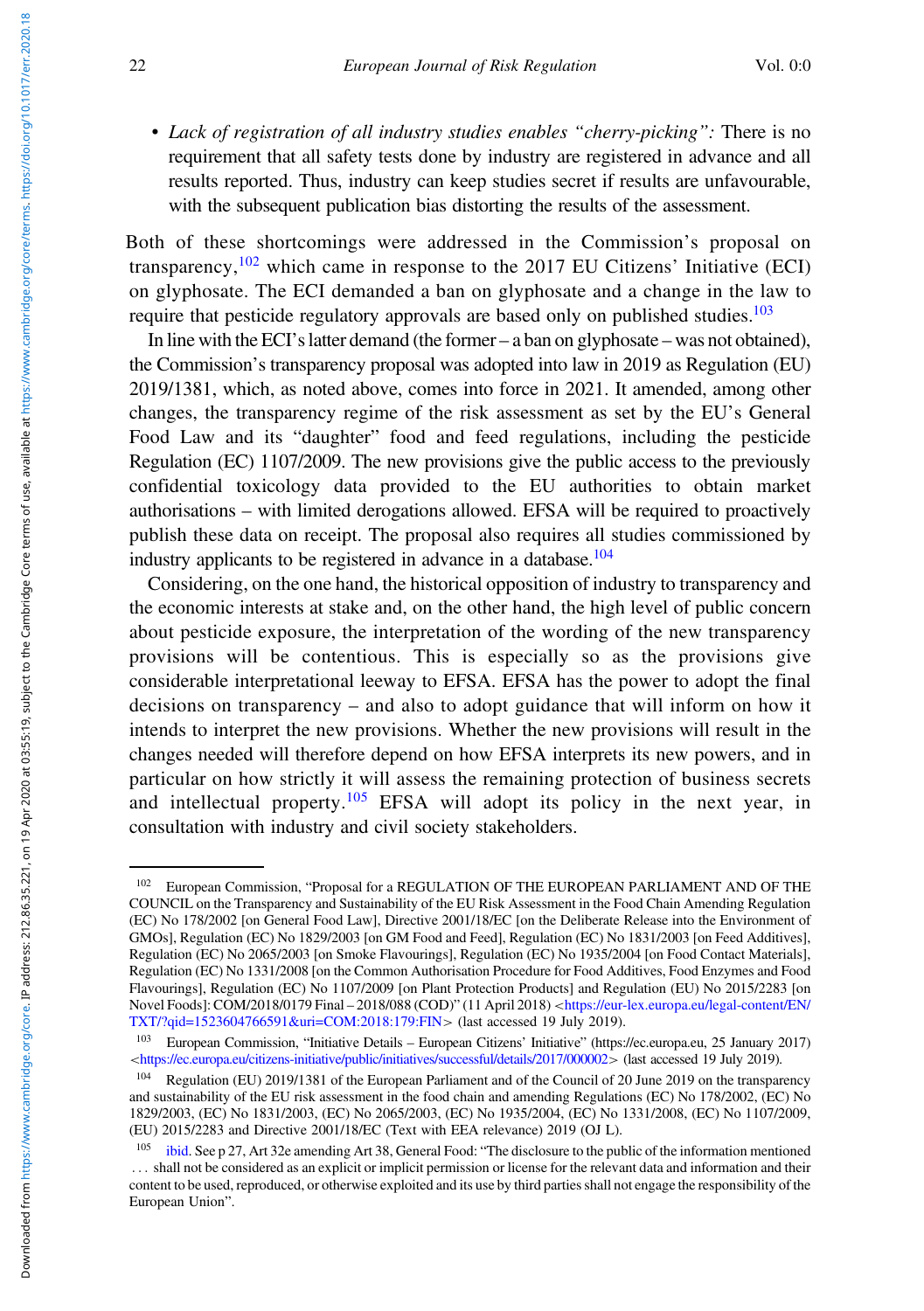Downloaded from https://www.cambridge.org/core. IP address: 2128635.221, on 19 Apr 2020 at 03:55:19, subject to the Cambridge Core terms of use, available at https://www.cambridge.org/core/terms//doi.org/10.1017/err.2020.1 Downloaded from https://www.cambridge.org/core. IP address: 21286.35.221, on 19 Apr 2020 at 03:55:19, subject to the Cambridge Core terms of use, available at https://www.cambridge.org/cloi.org/10.1017/err.2020.18

# IV. CONFLICTS OF INTEREST

Conflicts of interest undermine the independence and objectivity of the regulatory process. Examples and potential solutions are discussed below.

# 1. Industry does its own safety testing

Safety testing of pesticides is carried out by the pesticide companies themselves or their sub-contractors.<sup>106</sup> Then they report the results of studies to the RMS and the regulatory authorities. However, companies have a clear commercial interest in their pesticides being classified as safe. This conflict of interest creates inherent bias in the conduct and interpretation of studies, leading to toxic effects being hidden or misrepresented (eg as not exposure-related or spontaneously occurring<sup>107</sup>).

In the 1970s and early 1980s, it emerged that serious fraud at Industrial Bio-Test Laboratories in the USA was taking place in the safety testing of pesticides (including glyphosate<sup>108</sup>) and pharmaceutical drugs for regulatory purposes.<sup>109</sup> As a result, as noted in Section II.2, above, GLP regulations were established by US regulatory agencies in order to try to improve the reliability of such safety testing. Since that time, GLP has been viewed by regulators as the fundamental guarantor of reliability in toxicological studies. $\frac{110}{110}$ 

However, in 2019, it became clear that this view is incorrect, as yet another serious fraud case came to light at a GLP testing laboratory. The case, as reported by the ARD news magazine FAKT, involved the Laboratory of Pharmacology and Toxicology (LPT) Hamburg, a large contract laboratory that carries out regulatory studies on behalf of the pharmaceutical and pesticide industries. LPT produced studies that supported the EU-wide approval of glyphosate in December 2017. The frauds documented by FAKT included the replacement of dead experimental animals with live ones and falsification of data, such as renaming tumours as "inflammations".<sup>111</sup>

According to the German risk assessment authority BfR, 24 studies that provided the basis to grant re-approval for glyphosate came from LPT; just 3, on mutagenicity, were relevant to carcinogenicity. Based on its assessment of "many other studies from different sources", BfR said that it saw no reason to revise its assessment of glyphosate's carcinogenicity.<sup>112</sup>

<sup>106</sup> Pesticide Action Network Europe et al, "Ensuring a Higher Level of Protection from Pesticides in Europe", supra, note 11, 1.1.

<sup>107</sup> P Clausing, "Glyphosate and Cancer: Authorities Systematically Breach Regulations", supra, note 43.

<sup>&</sup>lt;sup>108</sup> Monsanto, "Backgrounder: Testing Fraud: IBT and Craven Labs" (2005)  $\langle \frac{\text{http://bit.ly/M4NsT1}{\text{bit.ly/M4NsT1}} \rangle$  $\langle \frac{\text{http://bit.ly/M4NsT1}{\text{bit.ly/M4NsT1}} \rangle$  $\langle \frac{\text{http://bit.ly/M4NsT1}{\text{bit.ly/M4NsT1}} \rangle$ .

<sup>109</sup> RA Novak, "The Long Arm of the Lab Laws" (2001) 10 Today's Chemist at Work 45 <[http://pubs.acs.org/](http://pubs.acs.org/subscribe/journals/tcaw/10/i11/html/11regs.html) [subscribe/journals/tcaw/10/i11/html/11regs.html](http://pubs.acs.org/subscribe/journals/tcaw/10/i11/html/11regs.html)>.

<sup>110</sup> JP Myers et al, "Why Public Health Agencies Cannot Depend on Good Laboratory Practices as a Criterion for Selecting Data", supra, note 26.

<sup>111</sup> Corporate Europe Observatory, PAN Germany and GLOBAL 2000, "Dangerous Confidence in 'Good Laboratory Practice'" (Corporate Europe Observatory, PAN Germany, and GLOBAL 2000, 2020) <[https://www.](https://www.global2000.at/sites/global/files/2020-GoodLaboratoryPractice-en.pdf) [global2000.at/sites/global/files/2020-GoodLaboratoryPractice-en.pdf](https://www.global2000.at/sites/global/files/2020-GoodLaboratoryPractice-en.pdf)>.

<sup>112</sup> BfR, "Animal Welfare Provisions and Good Laboratory Practice: German Federal States ('Länder') Investigate Possible Breaches by an Animal Experiment Laboratory" (2020) <[https://www.bfr.bund.de/cm/349/animal-welfare](https://www.bfr.bund.de/cm/349/animal-welfare-provisions-and-good-laboratory-practice-german-federal-states-investigate-possible-breaches-by-an-animal-experiment-laboratory.pdf)[provisions-and-good-laboratory-practice-german-federal-states-investigate-possible-breaches-by-an-animal](https://www.bfr.bund.de/cm/349/animal-welfare-provisions-and-good-laboratory-practice-german-federal-states-investigate-possible-breaches-by-an-animal-experiment-laboratory.pdf)[experiment-laboratory.pdf](https://www.bfr.bund.de/cm/349/animal-welfare-provisions-and-good-laboratory-practice-german-federal-states-investigate-possible-breaches-by-an-animal-experiment-laboratory.pdf)>.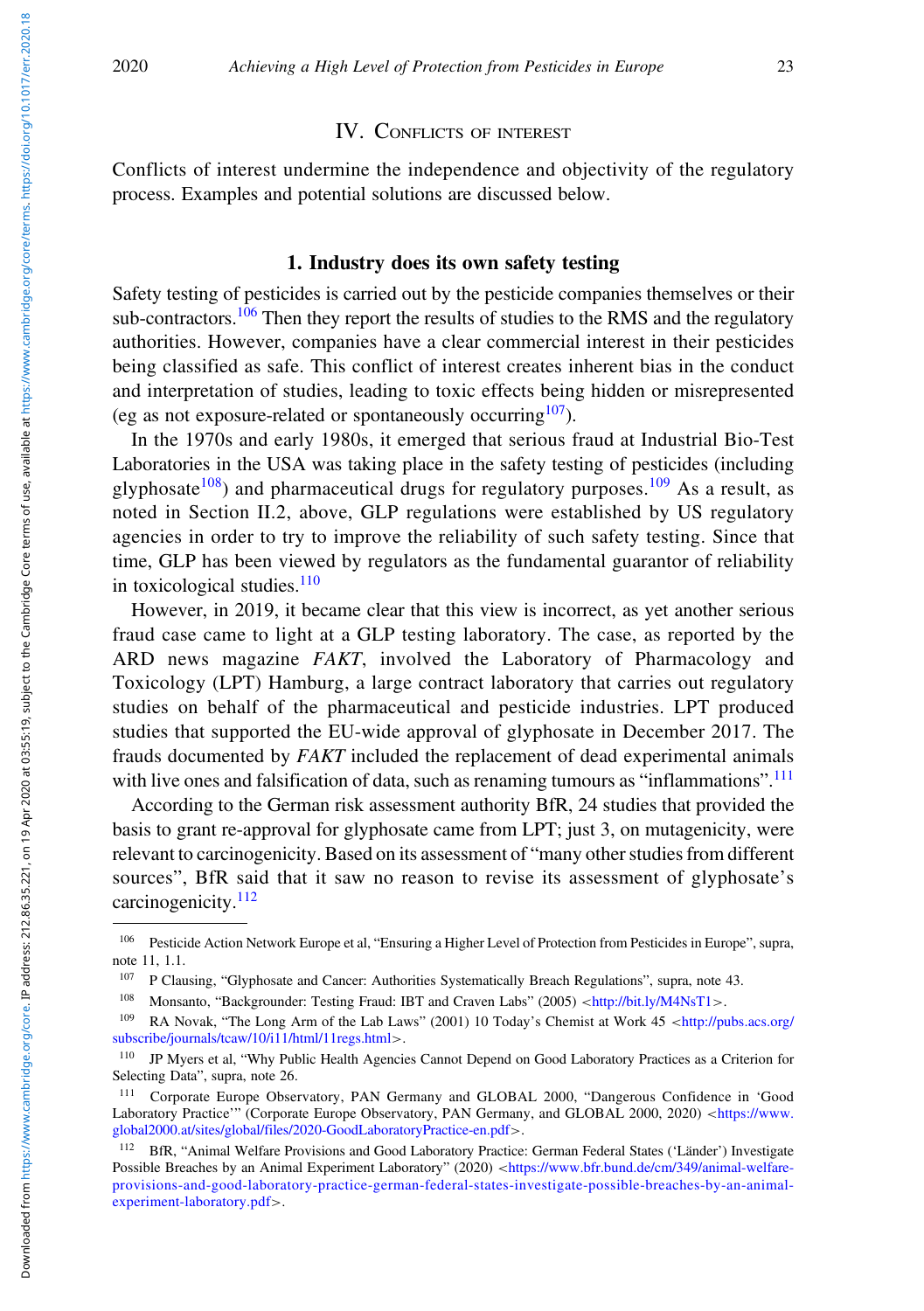As explained in Section II, there are many reasons to question BfR's verdict of glyphosate's non-carcinogenicity. But that aside, the findings in the fraud case raise two major questions: whether risk assessments for pesticides based on LPT studies can be trusted; and whether GLP is sufficient to guarantee data quality when laboratories that claim to adhere to GLP rules are apparently able to falsify studies over years and decades without it being noticed by the relevant authorities.

As a general principle, it seems at odds with the findings of numerous scientific reviews to allow industry to do its own safety testing. Reviews assessing the role of funding bias in scientific evaluations of the safety of controversial products and technologies show that industry-sponsored studies and/or those with authors affiliated with industry are much more likely to reach a favourable conclusion of safety than studies carried out by scientists independent of industry.<sup>113</sup>

The pesticides Regulation places the burden of proof that substances are safe on industry, which is in principle a sound approach. Giving the full responsibility – as well as the obligation to follow  $GLP -$  to industry to conduct safety studies was originally conceived as the logical consequence of this burden of proof. However, this action has backfired badly, to the extent that it threatens the aim of the Regulation to protect health and environment. To resolve this situation, the law should be changed so that safety testing is performed by laboratories that are independent of industry. Tests should be commissioned not by industry, but by an independent public body such as EFSA. Industry should continue to pay for the full costs, but must not be able to choose the laboratory or scientists that carry out the studies, the design and conduct of the studies or the interpretation of results.

# 2. Independence of agencies involved in regulation is compromised

National and international agencies involved in the pesticide regulatory process have been widely criticized for their closeness to industry and biased structure and processes, as detailed below.

## a. BfR and other agencies

BfR and other German agencies involved in the EU's 2002 and 2017 glyphosate assessments were the subject of a 2015 investigation by BUND (Friends of the Earth Germany). The investigation probed conflicts of interest at these agencies in the first

<sup>113</sup> See, for example: DE Barnes and LA Bero, "Why Review Articles on the Health Effects of Passive Smoking Reach Different Conclusions" (1998) 279 JAMA 1566 <<http://www.ncbi.nlm.nih.gov/pubmed/9605902>>; J Lexchin, "Those Who Have the Gold Make the Evidence: How the Pharmaceutical Industry Biases the Outcomes of Clinical Trials of Medications" (2011) 18 Science and Engineering Ethics 247 <[http://www.ncbi.nlm.nih.gov/](http://www.ncbi.nlm.nih.gov/entrez/query.fcgi?cmd=Retrieve&db=PubMed&dopt=Citation&list_uids=21327723) [entrez/query.fcgi?cmd=Retrieve&db=PubMed&dopt=Citation&list\\_uids=21327723](http://www.ncbi.nlm.nih.gov/entrez/query.fcgi?cmd=Retrieve&db=PubMed&dopt=Citation&list_uids=21327723)>; A Huss et al, "Source of Funding and Results of Studies of Health Effects of Mobile Phone Use: Systematic Review of Experimental Studies" (2007) 115 Environmental Health Perspectives 1; J Diels et al, "Association of Financial or Professional Conflict of Interest to Research Outcomes on Health Risks or Nutritional Assessment Studies of Genetically Modified Products" (2011) 36 Food Policy 197 <[http://www.sciencedirect.com/science/article/pii/S0306919](http://www.sciencedirect.com/science/article/pii/S0306919210001302) [210001302](http://www.sciencedirect.com/science/article/pii/S0306919210001302)>.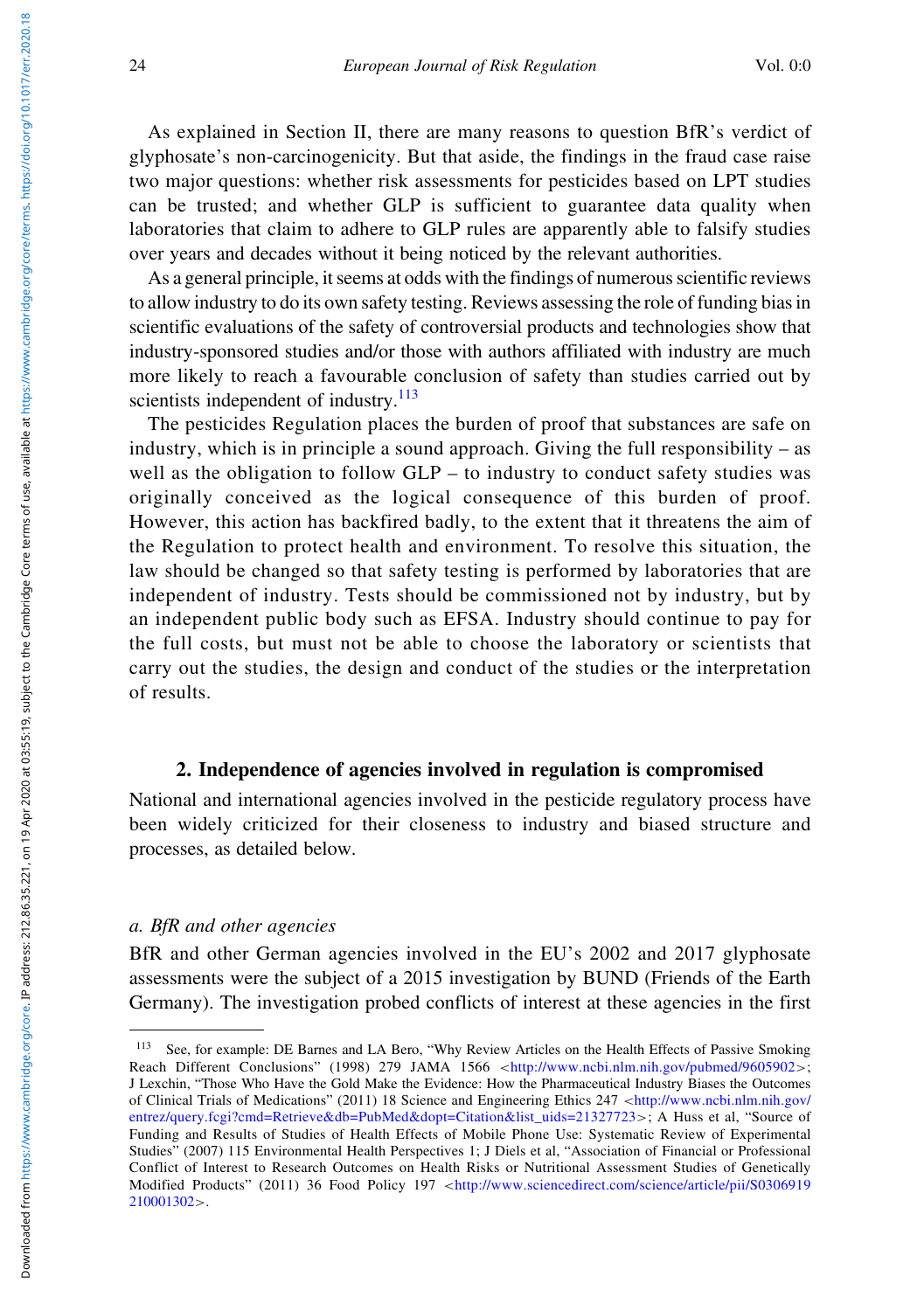Downloaded from https://www.cambridge.org/core. IP address: 2128635.221, on 19 Apr 2020 at 03:55:19, subject to the Cambridge Core terms of use, available at https://www.cambridge.org/core/terms//doi.org/10.1017/err.2020.1 Downloaded from https://www.cambridge.org/core. IP address: 21286.35.221, on 19 Apr 2020 at 03:55:19, subject to the Cambridge Core terms of use, available at https://www.cambridge.org/cloi.org/10.1017/err.2020.18

EU assessment of glyphosate (culminating in the 2002 approval) and the renewal assessment (culminating in the 2017 approval). $^{114}$ 

The investigation found that the agencies were inappropriately close to industry and operated in a non-transparent way. For example, for the 2002 authorisation of glyphosate, the BBA (Federal Biological Research Centre for Agriculture and Forestry) was one of three agencies responsible for compiling the DAR on the industry dossier. Yet throughout the 1990s, the BBA collaborated with agrochemical companies, including BASF, Bayer and Hoechst, on joint projects that included the development of commercial products and applications for patents on products.<sup>115</sup> For the 2017 authorisation, BfR refused to reveal the identity of its five employees who contributed to the EFSA peer review, so any conflicts of interest remain hidden.<sup>116</sup> BfR has a policy of allowing pesticide industry employees on its committees.<sup>117</sup>

Such conflicts of interest are not unique to the agencies that are the focus of this article, or to the pesticide industry. They are endemic to many agencies and industries worldwide.<sup>118</sup>

BUND's investigation also found that experts played double roles in committees. For example, experts who assessed glyphosate at the German national level were later employed at the EU level to reassess the chemical. In addition, key people in the 2002 EU evaluation were still in place for the 2017 evaluation. Such double roles also affected an international WHO/Food and Agriculture Organization (FAO) body, the Joint Meeting on Pesticide Residues (JMPR). BfR employees have sat for years in the JMPR and have written assessments of glyphosate for it. Thus, the JMPR's 2016 favourable assessment of glyphosate<sup>119</sup> was not an independent confirmation of the BfR's assessment, but (in part at least) only a reaffirmation of certain BfR employees' own previous decisions in favour of glyphosate. While there is overlap in these committees, BfR and industry use the congruence of these authorities' assessments as "proof" that glyphosate is not carcinogenic. $120$ 

<sup>114</sup> BUND (Friends of the Earth Germany), "Note 'Mangelhaft': Das EU-Zulassungsverfahren Für Glyphosat. Warum Glyphosat Vom Markt Genommen Und Das Zulassungsverfahren Für Pestizide Komplett Reformiert Werden Muss" (Bund für Umwelt und Naturschutz Deutschland eV, 2015) <<https://tinyurl.com/y4utxvsv>>; H Burtscher-Schaden, P Clausing and C Robinson, "Glyphosate and Cancer: Buying Science", supra, note 49.

<sup>115</sup> BUND, "Note 'Mangelhaft'", supra, note 114, p 7.

<sup>116</sup> Corporate Europe Observatory, "EU Review of Weedkiller Glyphosate Adds Secrecy to Controversy" (Corporate Europe Observatory, 14 January 2017) <[https://corporateeurope.org/food-and-agriculture/2016/01/eu-review](https://corporateeurope.org/food-and-agriculture/2016/01/eu-review-weedkiller-glyphosate-adds-secrecy-controversy)[weedkiller-glyphosate-adds-secrecy-controversy](https://corporateeurope.org/food-and-agriculture/2016/01/eu-review-weedkiller-glyphosate-adds-secrecy-controversy)> (last accessed 20 January 2017).

<sup>117</sup> Corporate Europe Observatory, "The Glyphosate Saga and 'Independent Scientific Advice' According to Germany, the UK & France" (Corporate Europe Observatory, 2 April 2015) <[https://corporateeurope.org/en/food](https://corporateeurope.org/en/food-and-agriculture/2015/04/glyphosate-saga-independent-scientific-advice-according-germany-uk)[and-agriculture/2015/04/glyphosate-saga-independent-scientific-advice-according-germany-uk](https://corporateeurope.org/en/food-and-agriculture/2015/04/glyphosate-saga-independent-scientific-advice-according-germany-uk)> (last accessed 20 January 2017).

<sup>118</sup> JM Lima and S Galea, "Corporate Practices and Health: A Framework and Mechanisms" (2018) 14 Globalization and Health 21 <<https://www.ncbi.nlm.nih.gov/pmc/articles/PMC5815179/>> (last accessed 9 October 2019).

<sup>&</sup>lt;sup>119</sup> JMPR, "Pesticide Residues in Food 2016. Special Session of the Joint FAO/WHO Meeting on Pesticide Residues. FAO Plant Production and Protection Paper 227" (World Health Organization, Food and Agriculture Organization of the United Nations, 2016) <<http://www.fao.org/3/a-i5693e.pdf>>.

<sup>120</sup> BfR, "Does Glyphosate Cause Cancer? BfR Communication No 007/2015" (BfR, 2015) <[https://tinyurl.com/](https://tinyurl.com/y4dumnkl) [y4dumnkl](https://tinyurl.com/y4dumnkl)>.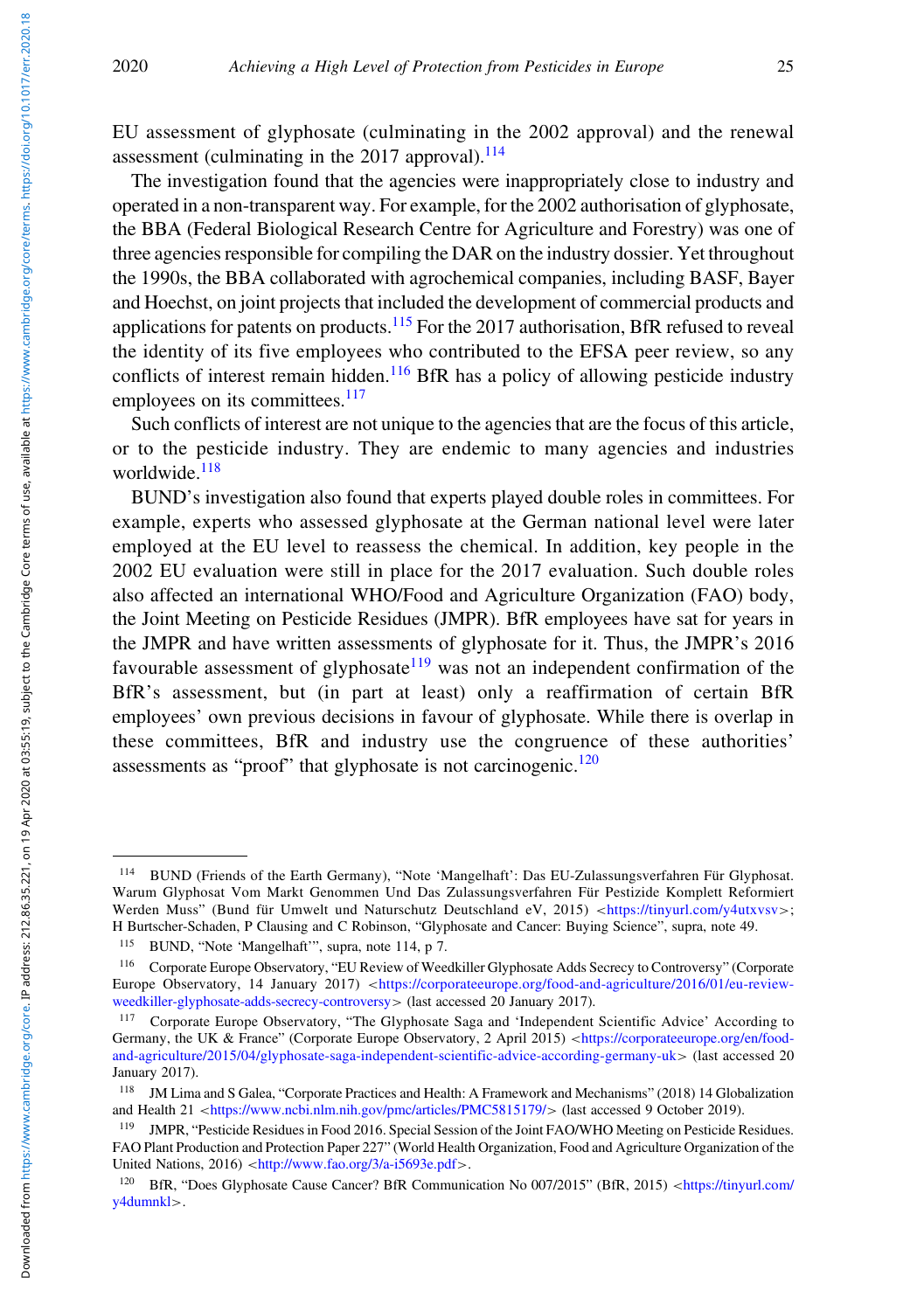Another conclusion of BUND's research was that BfR does not consistently implement its own independence policy.<sup>121</sup> For example, Roland Solecki, head of BfR's Safety of Pesticides Department that was responsible for the health assessment of glyphosate for the 2017 renewal, is a long-time affiliate of the industry-funded group, the International Life Sciences Institute  $(ILSI)$ .<sup>122</sup> ILSI lobbies for industryfriendly regulations of pesticides and other products.<sup>123</sup> Solecki has worked closely with industry in other fora.<sup>124</sup> He was also a member of EFSA's Scientific Committee until 2018.<sup>125</sup>

The JMPR is also compromised by conflicts of interest with ILSI. Among the JMPR experts that assessed the toxicity of glyphosate residues in food were Alan Boobis and Angelo Moretto, who have worked closely with ILSI.<sup>126</sup>

#### b. EFSA

Over the years, EFSA has been subject to criticism over its independence policy, which was seen as inadequate in preventing the "revolving door effect".<sup>127</sup> A 2017 report found that nearly half (46%) of all experts on EFSA's scientific panels had a financial conflict of interest with agribusiness and food industries. $128$ 

In order to improve its framework for independence, in 2017, EFSA adopted a new Independence Policy, $129$  which is elaborated on by the Decision on Competing Interest Management.<sup>130</sup> These policies strengthen the rules covering the full employment cycle of EFSA's employees, starting with conflict of interest checks

<sup>&</sup>lt;sup>121</sup> BfR, "Questions and Answers on Ensuring the Independence of the Federal Institute for Risk Assessment (BfR)"  $(b$ fr.bund.de, 30 May 2012)  $\lt$ https://www.bfr.bund.de/en/questions and answers on ensuring the independence of the federal institute for risk assessment bfr -187332.html> (last accessed 28 February 2020).

<sup>122</sup> H Burtscher-Schaden, P Clausing and C Robinson, "Glyphosate and Cancer: Buying Science", supra, note 49.

<sup>123</sup> S Steele et al, "Are Industry-Funded Charities Promoting 'Advocacy-Led Studies' or 'Evidence-Based Science'?: A Case Study of the International Life Sciences Institute" (2019) 15 Globalization and Health 36 <[https://doi.org/10.](https://doi.org/10.1186/s12992-019-0478-6) [1186/s12992-019-0478-6](https://doi.org/10.1186/s12992-019-0478-6)> (last accessed 13 August 2019).

<sup>124</sup> H Burtscher-Schaden, P Clausing and C Robinson, "Glyphosate and Cancer: Buying Science", supra, note 49.

<sup>125</sup> European Food Safety Authority (EFSA), "Scientific Committee" (efsa.europa.eu, 2019) <[https://www.efsa.](https://www.efsa.europa.eu/en/panels/scientific-committee) [europa.eu/en/panels/scientific-committee](https://www.efsa.europa.eu/en/panels/scientific-committee)>.

<sup>126</sup> A Neslen, "UN/WHO Panel in Conflict of Interest Row over Glyphosate Cancer Risk" The Guardian (17 May 2016) <[https://www.theguardian.com/environment/2016/may/17/unwho-panel-in-conflict-of-interest-row-over](https://www.theguardian.com/environment/2016/may/17/unwho-panel-in-conflict-of-interest-row-over-glyphosates-cancer-risk)[glyphosates-cancer-risk](https://www.theguardian.com/environment/2016/may/17/unwho-panel-in-conflict-of-interest-row-over-glyphosates-cancer-risk)> (last accessed 22 January 2017).

<sup>&</sup>lt;sup>127</sup> C Robinson et al, "Conflicts of Interest at the European Food Safety Authority Erode Public Confidence" (2013) 67 Journal of Epidemiology and Community Health  $717 \times$ [http://jech.bmj.com/content/early/2013/03/07/jech-2012-](http://jech.bmj.com/content/early/2013/03/07/jech-2012-202185.extract) [202185.extract](http://jech.bmj.com/content/early/2013/03/07/jech-2012-202185.extract)>; M Macovei, "Discharge Postponed for Three Agencies – Correct Management of Conflict of Interests on EP Agenda [Press Release]" (EPP Group in the European Parliament, 2012) <[http://www.eppgroup.eu/](http://www.eppgroup.eu/press/showpr.asp?prcontroldoctypeid=1&prcontrolid=11176&prcontentid=18685&prcontentlg=en) [press/showpr.asp?prcontroldoctypeid=1&prcontrolid=11176&prcontentid=18685&prcontentlg=en](http://www.eppgroup.eu/press/showpr.asp?prcontroldoctypeid=1&prcontrolid=11176&prcontentid=18685&prcontentlg=en)>; J de Vrieze, "European Food Safety Official Resigns Amidst Conflict of Interest Controversy" (ScienceInsider, 9 May 2012) <<http://news.sciencemag.org/scienceinsider/2012/05/european-food-safety-official-re.html?ref=hp>>.

<sup>128</sup> Corporate Europe Observatory, "Nearly Half the Experts from the European Food Safety Authority Have Financial Conflicts of Interest" [\(corporateeurope.org](http://corporateeurope.org), 14 June 2017) <[https://corporateeurope.org/en/pressreleases/](https://corporateeurope.org/en/pressreleases/2017/06/nearly-half-experts-european-food-safety-authority-have-financial-conflicts) [2017/06/nearly-half-experts-european-food-safety-authority-have-financial-conflicts](https://corporateeurope.org/en/pressreleases/2017/06/nearly-half-experts-european-food-safety-authority-have-financial-conflicts)> (last accessed 13 August 2019).

<sup>129</sup> European Food Safety Authority (EFSA), "EFSA's Policy on Independence: How the European Food Safety Authority Assures the Impartiality of Professionals Contributing to Its Operations" (EFSA, 2017) <[https://www.](https://www.efsa.europa.eu/en/howwework/independentscience) [efsa.europa.eu/en/howwework/independentscience](https://www.efsa.europa.eu/en/howwework/independentscience)>.

<sup>130</sup> European Food Safety Authority (EFSA), "Decision of the Executive Director of the European Food Safety Authority on Competing Interest Management" (EFSA, 2018) <[https://www.efsa.europa.eu/en/corporate/pub/](https://www.efsa.europa.eu/en/corporate/pub/independencepolicy17) [independencepolicy17](https://www.efsa.europa.eu/en/corporate/pub/independencepolicy17)>.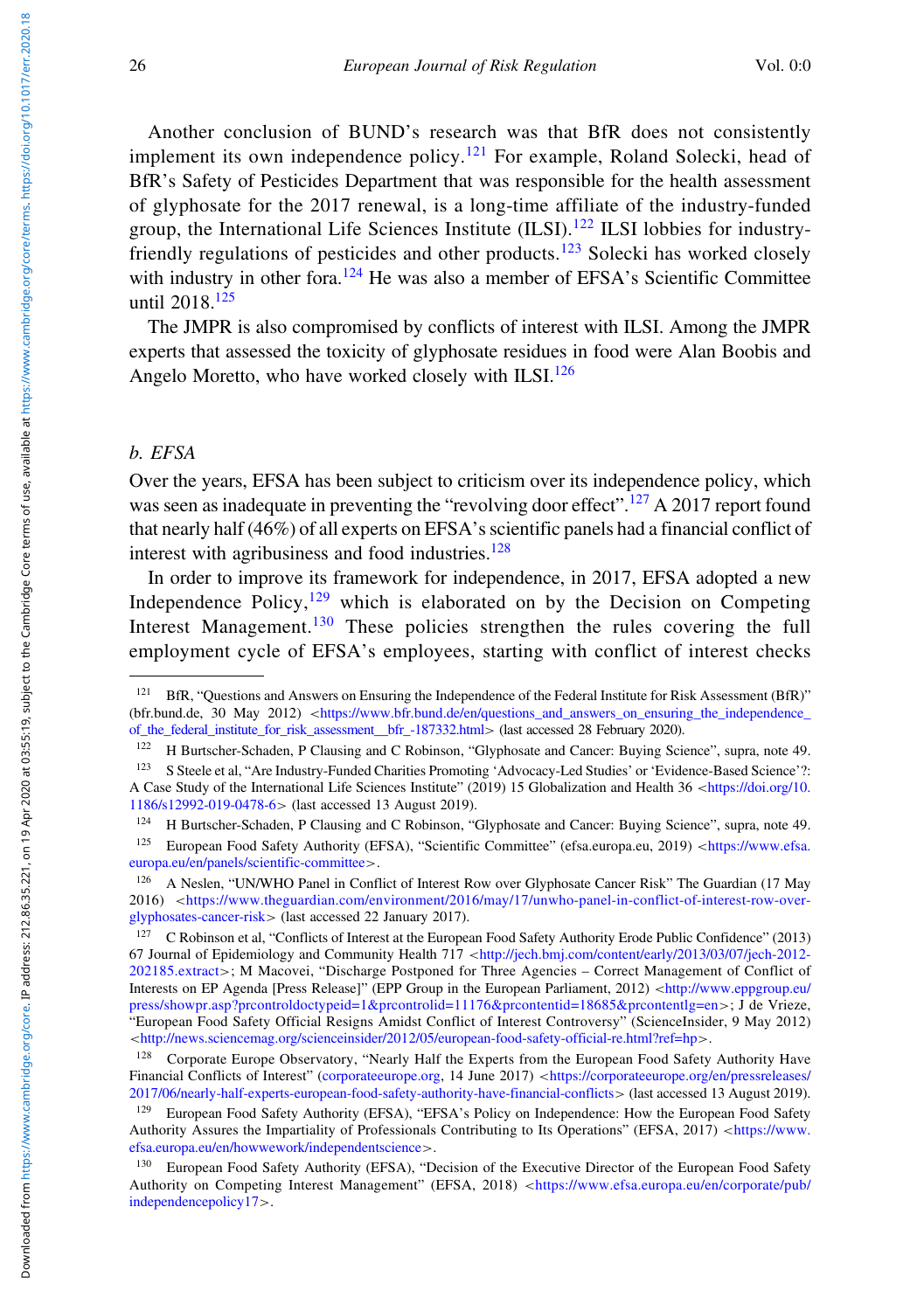Downloaded from https://www.cambridge.org/core. IP address: 2128635.221, on 19 Apr 2020 at 03:55:19, subject to the Cambridge Core terms of use, available at https://www.cambridge.org/core/terms//doi.org/10.1017/err.2020.1 Downloaded from https://www.cambridge.org/core. IP address: 21286.35.221, on 19 Apr 2020 at 03:55:19, subject to the Cambridge Core terms of use, available at https://www.cambridge.org/cloi.org/10.1017/err.2020.18

prior to employment with EFSA, preliminary clearance for "outside activities" during employment and a two-year "cooling-off" period for EFSA employees after termination of employment. $^{131}$ 

The new rules also prescribe a two-year cooling-off period for experts whose previous professional involvement conflicts with the matters within the mandate of the relevant scientific committee, scientific panels and working groups.<sup>132</sup> However, a more stringent provision would have entailed a cooling-off period for any interest that falls within the agency's remit. $133$ 

Unfortunately, EFSA's independence policy does not go far enough to prevent conflicts of interest that may result from the provision of research funding. The current provision, heavily criticised by the European Parliament,  $^{134}$  allows for the involvement of experts funded by the private sector, provided that this funding does not exceed  $25\%$  of the total research budget.<sup>135</sup> This provision is problematic because the 25% ceiling constitutes a relatively high proportion of research funding that would not have a deterrent effect.<sup>136</sup>

There were also issues regarding the independence of representatives of Member States. For example, a large majority  $-80\%$  – of Member State experts involved in the glyphosate assessment refused to disclose their names to the public, meaning that it is impossible to verify potential conflicts of interest.<sup>137</sup> To address this, in 2018, EFSA introduced new rules that require those experts to comply with EFSA's policy on independence.<sup>138</sup>

To resolve issues of conflicts of interest at regulatory agencies, strict conflict of interest policies must be established and enforced, with close attention paid to closing loopholes. All experts involved in pesticide risk assessments must publicly declare their interests, and their interests should be considered in relation to the regulatory body's remit as a whole. Experts working on any EU-level or Member State-level pesticide risk

<sup>131</sup> European Food Safety Authority (EFSA), "EFSA's Policy on Independence", supra, note 129, para 3.

<sup>&</sup>lt;sup>132</sup> ibid, para 3.2. See also: European Parliament, "European Parliament Decision of 18 April 2018 on Discharge in Respect of the Implementation of the Budget of the European Food Safety Authority for the Financial Year 2016 (2017/ 2159(DEC))" (European Parliament, 2018) <[http://www.europarl.europa.eu/doceo/document/TA-8-2018-0146\\_EN.](http://www.europarl.europa.eu/doceo/document/TA-8-2018-0146_EN.html) [html](http://www.europarl.europa.eu/doceo/document/TA-8-2018-0146_EN.html)>; T Laaninen, "EU Legislation in Progress: Reconsidering the General Food Law" (European Union, 2019) <[http://www.europarl.europa.eu/RegData/etudes/BRIE/2018/630315/EPRS\\_BRI\(2018\)630315\\_EN.pdf](http://www.europarl.europa.eu/RegData/etudes/BRIE/2018/630315/EPRS_BRI(2018)630315_EN.pdf)>.

<sup>133</sup> Pesticide Action Network Europe et al, "Ensuring a Higher Level of Protection from Pesticides in Europe", supra, note 11, 1.4 p 15.

<sup>134</sup> European Parliament, "European Parliament Decision of 18 April 2018 on Discharge in Respect of the Implementation of the Budget of the European Food Safety Authority for the Financial Year 2016 (2017/ 2159(DEC))" (European Parliament, 2018) <[http://www.europarl.europa.eu/doceo/document/TA-8-2018-0146\\_EN.](http://www.europarl.europa.eu/doceo/document/TA-8-2018-0146_EN.html) [html](http://www.europarl.europa.eu/doceo/document/TA-8-2018-0146_EN.html)>.

<sup>135</sup> European Food Safety Authority (EFSA), "EFSA's Policy on Independence", supra, note 129, para 3.4.

<sup>136</sup> Corporate Europe Observatory, "New EFSA Independence Policy Likely Rejects Most Parliament Demands" (22 June 2017) <[https://corporateeurope.org/en/efsa/2017/06/new-efsa-independence-policy-likely-rejects-most](https://corporateeurope.org/en/efsa/2017/06/new-efsa-independence-policy-likely-rejects-most-parliament-demands)[parliament-demands](https://corporateeurope.org/en/efsa/2017/06/new-efsa-independence-policy-likely-rejects-most-parliament-demands)> (last accessed 21 August 2019).

<sup>137</sup> Corporate Europe Observatory, "Glyphosate: One Pesticide, Many Problems" ([corporateeurope.org,](http://corporateeurope.org) 28 June 2016) <<https://corporateeurope.org/en/food-and-agriculture/2016/06/glyphosate-one-pesticide-many-problems>>.

<sup>138</sup> European Food Safety Authority (EFSA), "Decision of the Executive Director of the European Food Safety Authority on Competing Interest Management", supra, note 130; European Food Safety Authority (EFSA), "Annual Report on the Implementation of EFSA's Policy on Independence: Reporting Period: 1 January–31 December 2018" (EFSA, 2018) <[https://www.efsa.europa.eu/sites/default/files/corporate\\_publications/files/EFSA\\_report\\_](https://www.efsa.europa.eu/sites/default/files/corporate_publications/files/EFSA_report_on_Independence_2018.pdf) [on\\_Independence\\_2018.pdf](https://www.efsa.europa.eu/sites/default/files/corporate_publications/files/EFSA_report_on_Independence_2018.pdf)> p 4.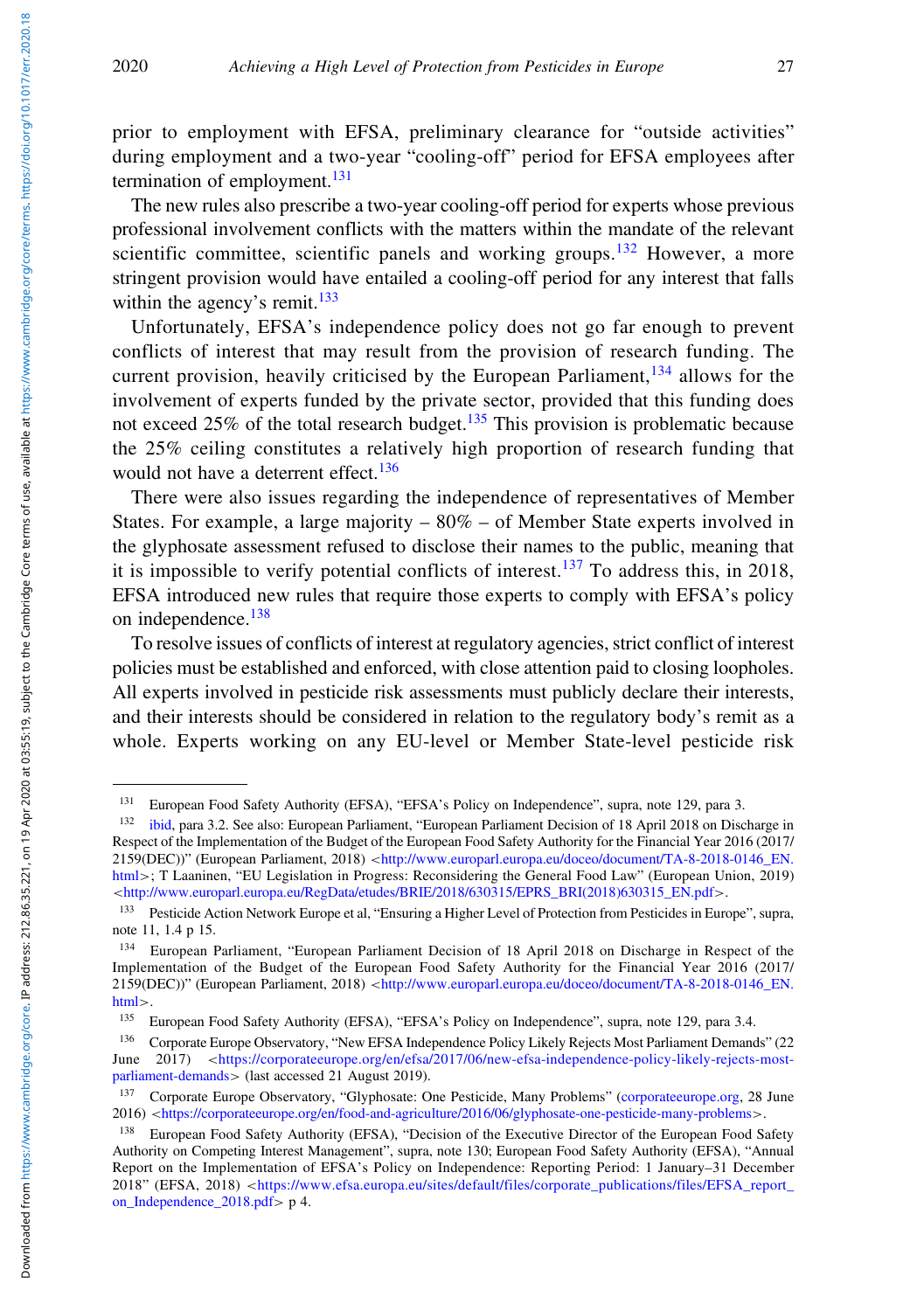assessment should not be allowed to conceal their identity. In addition, experts should not be allowed to assess their own previous opinions by playing "double roles" in committees.

# 3. Conflicts of interest in risk assessment methodology design

Risk assessment methodologies are methods of – and criteria for – evaluating data, which form the basis of regulatory decision-making. In some cases they are written into law, but in other cases they are defined and explained in guidance documents and/or peerreviewed papers in the scientific literature. Risk assessment methodologies related to pesticides are not written into the core pesticide Regulation 1107/2009, but they are highly influential in pesticide risk assessment. They determine which data the regulatory authorities will look at, how they will interpret them and what they will – legally – remain blind to.

According to a survey of pesticide risk assessment methodologies, 11 out of 12 methodologies studied were developed and/or promoted by industry, with the effect that industry is "writing its own rules". These methodologies are used to dismiss tumours observed in animal toxicity testing of pesticides, to approve carcinogenic pesticides in food, to classify polluting pesticide metabolites in groundwater as irrelevant, to allow 50% of insects to be killed in each spray application and to construct "safe" levels for harmful pesticides without any experimental evidence. The effect is to lower the protection offered by the pesticides Regulation via the implementation of technical and  $-$  in appearance only  $-$  politically neutral documents.<sup>139</sup>

Methodologies still in use today were developed by civil servants in close cooperation with industry – for example, the bee $140$  and insect risk assessments.<sup>141</sup> After 2004, EFSA started drafting the risk assessment guidelines, but many experts on EFSA's panels were recruited from the same pool of experts that drafted previous methods, and many had conflicts of interests with industry  $(50\%$  in general,  $\frac{142}{2}$  sometimes a large majority<sup>143</sup>).

Solutions to this problem include a review of risk assessment methodologies by a panel of high-level, actively publishing scientists who are independent from industry. The scientists should screen the methodologies for bias, invalid and outdated assumptions and violations of the precautionary principle, and revise them independently of the regulatory authorities.144

<sup>139</sup> H Muilerman, "Industry Writing Its Own Rules" (Générations Futures and Pesticide Action Network Europe, 2018) <<https://www.pan-europe.info/press-releases/2018/02/industry-writing-its-own-rules>>.

<sup>140</sup> ibid, p 45.

<sup>141</sup> ibid, pp 25–26.

<sup>142</sup> Corporate Europe Observatory, "More than Half of Experts at the EU Food Safety Authority Have Conflicts of Interest" (Corporate Europe Observatory, 23 October 2013) <[https://corporateeurope.org/pressreleases/2013/10/more](https://corporateeurope.org/pressreleases/2013/10/more-half-experts-eu-food-safety-authority-have-conflicts-interest)[half-experts-eu-food-safety-authority-have-conflicts-interest](https://corporateeurope.org/pressreleases/2013/10/more-half-experts-eu-food-safety-authority-have-conflicts-interest)> (last accessed 24 January 2017).

<sup>143</sup> H Muilerman, "A Toxic Mixture? Industry Bias Found in EFSA Working Group on Risk Assessment for Toxic Chemicals" (Pesticide Action Network Europe, 2011) <<http://www.pan-europe.info/Resources/index.html>>. EFSA's working group on the Threshold of Toxicological Concern (TTC) methodology contained the same people that designed the TTC at ILSI. The TTC allows "safe" levels to be set for toxic chemicals without any experimental evidence.

<sup>144</sup> Pesticide Action Network Europe et al, "Ensuring a Higher Level of Protection from Pesticides in Europe", supra, note 11, 1.5.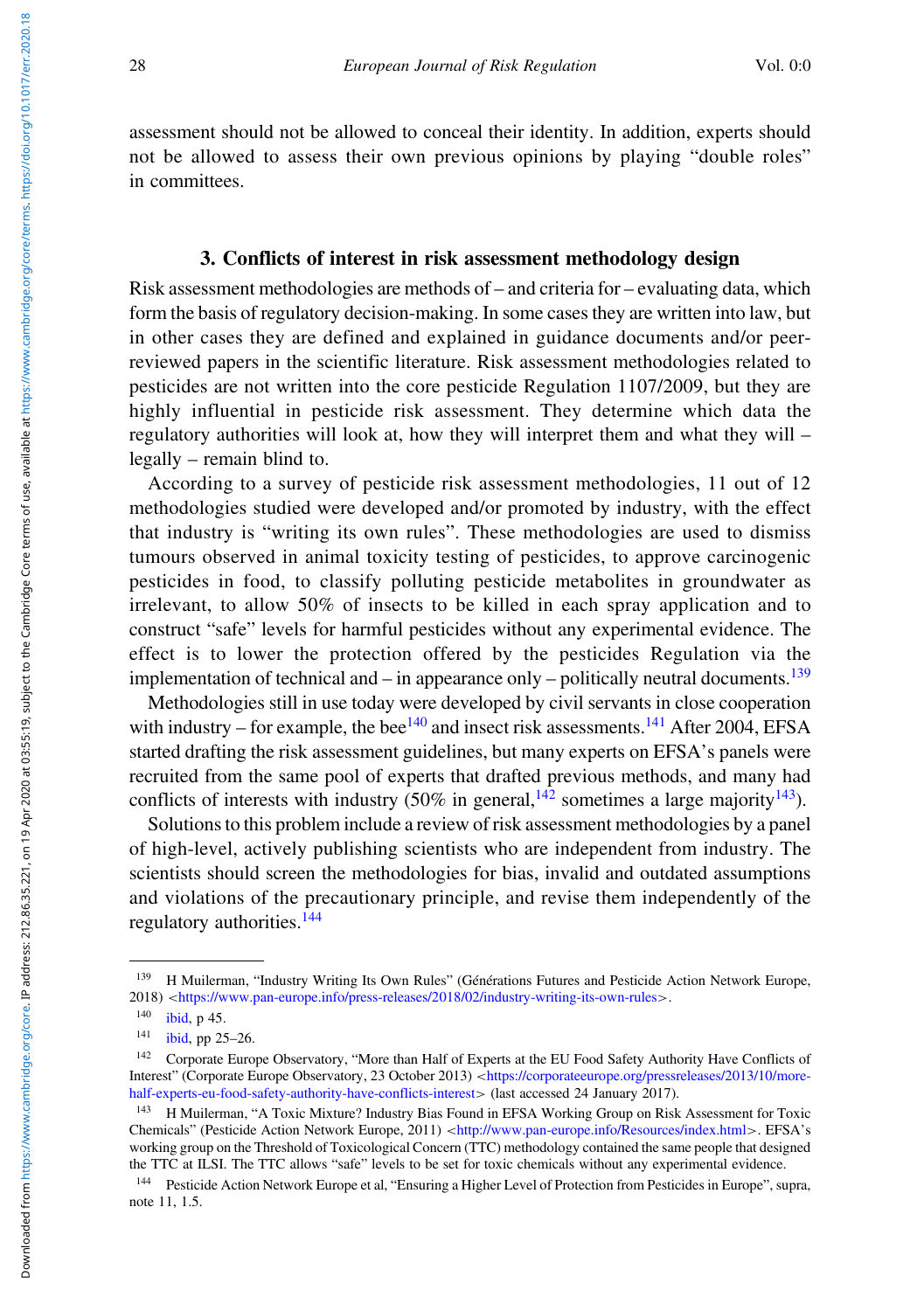# V. CONCLUSION

This paper has investigated the reasons for the regulatory failures that lead to unsafe pesticides being allowed onto the EU market. The EU's evaluations of the controversial pesticide glyphosate were frequently used as examples of the failures of the system. While glyphosate is just one pesticide active substance, its relevance is broader. The case of glyphosate has revealed that the shortcomings in the implementation of the EU's pesticide regulation are systemic rather than isolated errors or abuses. The large market value of this product (projected to reach US\$9.91 billion by  $2022^{145}$ ) was without doubt an incentive for exploiting the available weaknesses of the system, but the same causes may produce the same results for other pesticides.

Evidencing the applicability of findings concerning glyphosate to other pesticides is difficult due to the fact that pesticide authorisation dossiers and the studies contained therein have historically been kept secret as confidential business information, although this will change in 2021 (see Section III). In addition, the sheer quantity of data submitted in support of regulatory authorisations presents a significant challenge to any researcher wishing to verify it.

However, this paper extended glyphosate-related observations to specific cases of certain other pesticides (as specified in the text) in cases where the relevant DAR or RAR could be examined. For example, as shown in Section II.1, it was found that unpublished industry studies were given undue prominence over studies from the peer-reviewed literature in the risk assessment of several pesticides, resulting in an underestimation of their toxicity.<sup>146</sup> As another example, as shown in Section II.3, for 7 out of 10 pesticides examined, the assessment of their carcinogenicity potential was underrated or inadequately described.<sup>147</sup>

Equally, some of the shortcomings stem from failures to properly implement and enforce the law and relevant guidance documents. A good illustration is the widespread scientific misconduct identified in this paper, such as the misuse of HCD and the use of invalid criteria to dismiss findings of adverse effects in animal toxicology studies. Guidance documents should be revised to reflect best scientific practice and their standards should be enforced.

It is not always possible to determine the reasons for scientific misconduct – whether a lack of expertise or resources, or conflicts of interest with industry. However, misconduct could be reduced or eliminated by the proper implementation of existing law and guidance, such as following OECD guidelines on the proper use of HCD and using systematic review methods to survey the full range of scientific research on any given pesticide. Transparency is essential to ensuring the accountability of institutions and stakeholders in adhering to good scientific practices and meeting their obligations

<sup>145</sup> MarketsandMarkets, "Glyphosate Market – Global Forecast to 2022" ([marketsandmarkets.com,](http://marketsandmarkets.com) 2020) <[https://](https://www.marketsandmarkets.com/Market-Reports/glyphosate-market-8522593.html) [www.marketsandmarkets.com/Market-Reports/glyphosate-market-8522593.html](https://www.marketsandmarkets.com/Market-Reports/glyphosate-market-8522593.html)> (last accessed 28 February 2020).

<sup>146</sup> Pesticide Action Network Europe and Générations Futures, "Missed and Dismissed", supra, note 25.

<sup>147</sup> P Clausing, "Chronically Underrated? A Review of the European Carcinogenic Hazard Assessment of 10 Pesticides" (Pesticide Action Network Germany and Health and Environment Alliance, 2019) <[https://www.env](https://www.env-health.org/wp-content/uploads/2019/10/October-2019-Chronically-Underrated-web.pdf)[health.org/wp-content/uploads/2019/10/October-2019-Chronically-Underrated-web.pdf](https://www.env-health.org/wp-content/uploads/2019/10/October-2019-Chronically-Underrated-web.pdf)>.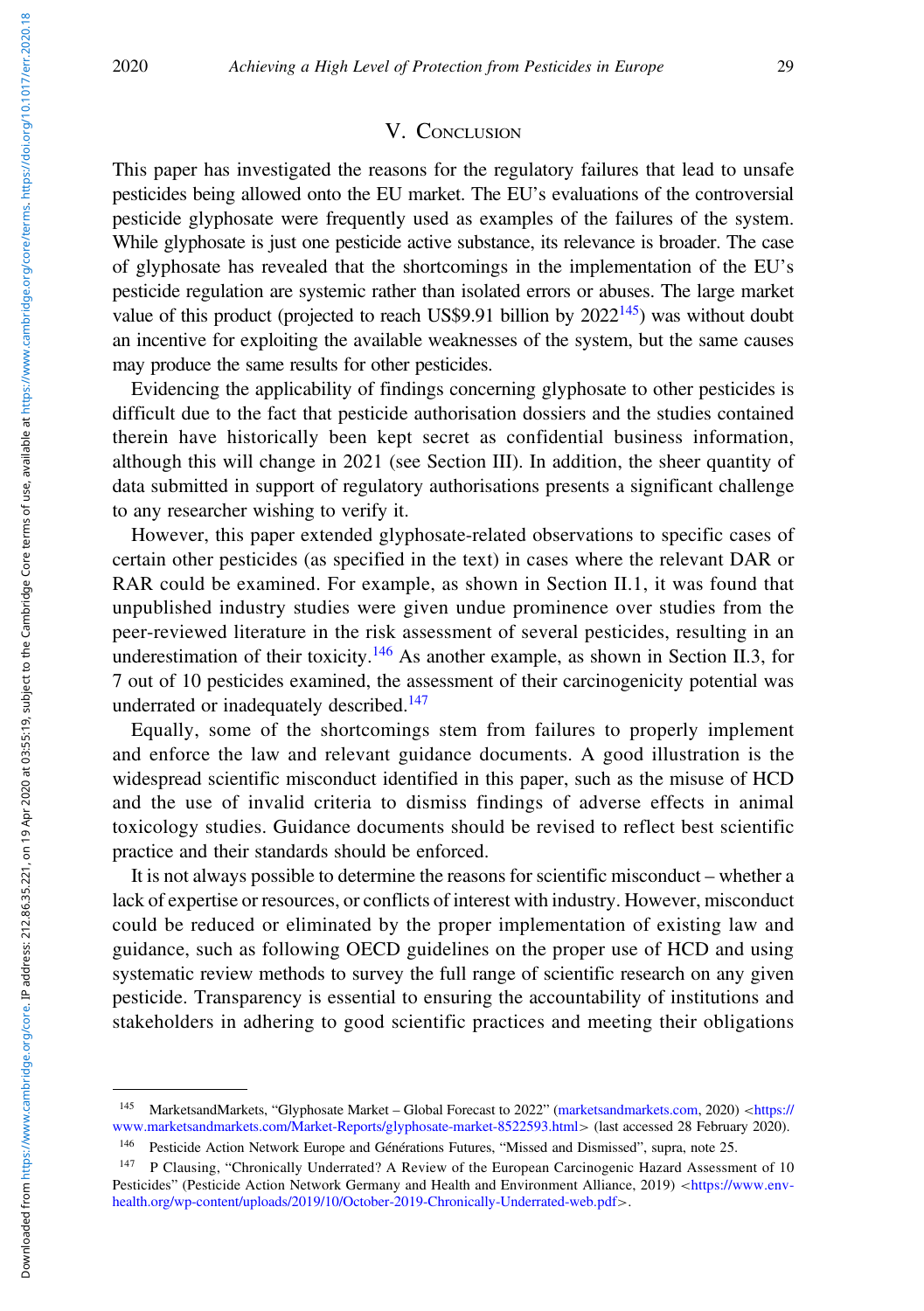under the law. The reform to the General Food Law has the potential to facilitate improvements in these aspects of the regulatory process.

In addition, the most rigorous and up-to-date available scientific methodologies must be adopted. For example, systematic reviews are increasingly used by regulators in various fields of public health, and there is no reason why pesticide assessments should not similarly benefit from the adoption of such methods. Moreover, strict conflict of interest policies should be enforced.

Most of the changes needed are of an administrative or scientific nature and do not need to wait for an amendment of the hard law framework. These include: enforcing compliance with existing guidance; the review and amendment of out-of-date or biased guidance documents and methodologies; and the integration of the most up-todate scientific practices by the risk assessors. As such, they are mostly in the hands of the Commission, EFSA and the national authorities of the Member States. However, in some cases, revision of the legislation is needed.

Many of the problems identified in this paper have long been recognised by regulatory authorities. BfR, an agency at the centre of many of the problems, conceded in 2011 that reform should be discussed at the highest level of the EU administration.<sup>148</sup> BfR stated this view in its response to criticisms of shortcomings in the 2002 EU evaluation of glyphosate.<sup>149</sup> BfR concluded that such general discussions "should be initiated by the Commission" before the start of the re-evaluation of glyphosate that culminated in the 2017 renewed approval.<sup>150</sup> Such discussions never occurred, to the best of our knowledge, and the problems persist.

These long-overdue discussions should begin now. If the current situation is allowed to persist, the EU regulatory framework will not achieve the level of human and animal health protection promised by the EU's pesticide regulation.

Acknowledgements. CR wrote and edited the manuscript. CJP contributed to all aspects of the paper. AC contributed to the section on conflicts of interest and other aspects of the paper. PC contributed to the section on scientific misconduct. PW contributed to the topics of evidence appraisal and systematic review. AR contributed to the section on transparency and other aspects of the paper. RM contributed to the section on mixtures toxicity. HM contributed to the section on conflicts of interest in risk assessment methodology design. AL contributed to all aspects of the paper and coordinated its production.

Declaration of interests. CR receives a salary from GMWatch, an organisation that informs the public about issues relating to genetically modified crops and foods and associated pesticides. GMWatch has received funding from individuals, non-governmental organisations, foundations and trusts. CR received no special funding for work on this paper. CJP is a Kravis Senior Contributing Scientist at the Environmental Defense Fund, is a consultant to law firms in the USA, including those involved in litigation over the carcinogenic potential of glyphosate-based herbicides, and consults with governments on issues related to risk assessment. His contribution to this paper was not supported by any firm or organisation. AC declares no competing interests. AR receives a salary from ClientEarth, a charity that promotes environmental and health protection by the law

<sup>148</sup> BfR, "Neue Daten Zu Gesundheitlichen Aspekten von Glyphosat? Eine Aktuelle, Vor-Läufige Facheinschätzung Des BfR (in Englisch) [New Data on Health Aspects of Glyphosate? A Current, Preliminary Assessment by BfR]. Stellungnahme Nr. 035/2011" (BfR, 2011) <<http://bit.ly/2lZiXFq>>.

<sup>149</sup> M Antoniou et al, "Roundup and Birth Defects: Is the Public Being Kept in the Dark?" (Earth Open Source, 2011)  $\langle$ [http://earthopensource.org/earth-open-source-reports/roundup-and-birth-defects-is-the-public-being-kept-in-the](http://earthopensource.org/earth-open-source-reports/roundup-and-birth-defects-is-the-public-being-kept-in-the-dark/)[dark/](http://earthopensource.org/earth-open-source-reports/roundup-and-birth-defects-is-the-public-being-kept-in-the-dark/)>.

<sup>150</sup> BfR, "Neue Daten Zu Gesundheitlichen Aspekten von Glyphosat? Eine Aktuelle, Vor-Läufige Facheinschätzung Des BfR (in Englisch) [New Data on Health Aspects of Glyphosate? A Current, Preliminary Assessment by BfR]", supra, note 148.